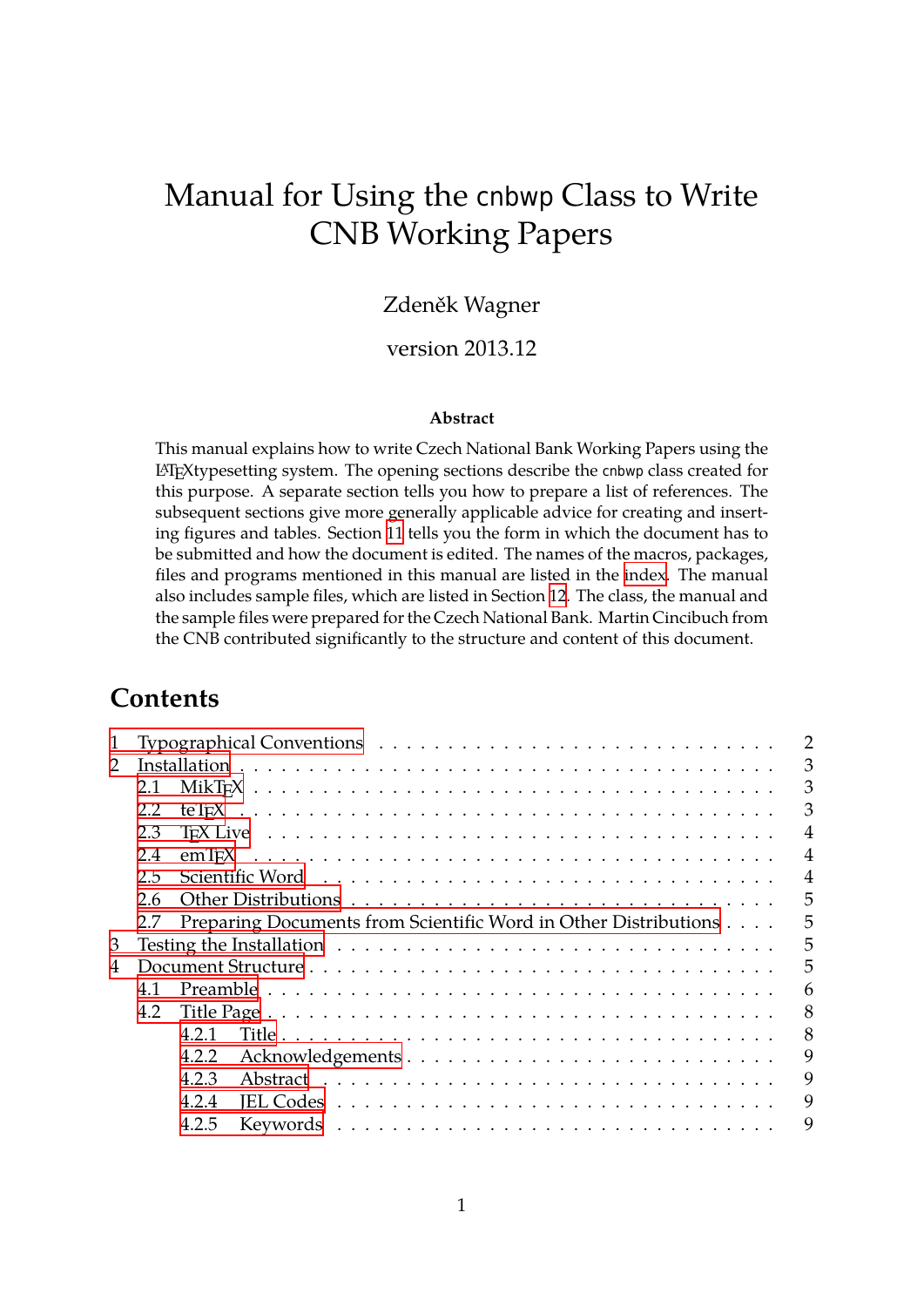<span id="page-1-1"></span>

|    | 4.3 |       |                                                         | 10 |
|----|-----|-------|---------------------------------------------------------|----|
|    | 4.4 |       |                                                         | 10 |
| 5  |     |       |                                                         | 10 |
|    | 5.1 |       |                                                         | 11 |
|    | 5.2 |       |                                                         | 11 |
|    |     | 5.2.1 |                                                         | 12 |
|    |     | 5.2.2 |                                                         | 13 |
|    | 5.3 |       |                                                         | 16 |
| 6  |     |       |                                                         | 16 |
| 7  |     |       |                                                         | 17 |
|    | 7.1 |       |                                                         | 17 |
|    | 7.2 |       |                                                         | 20 |
|    | 7.3 |       |                                                         | 20 |
|    |     | 7.3.1 |                                                         | 20 |
|    |     | 7.3.2 |                                                         | 21 |
|    | 7.4 |       | Converting and Editing Some Graphics Formats            | 21 |
|    |     | 7.4.1 | Converting Figures from WMF to EPS Format               | 21 |
|    |     | 7.4.2 | Converting Between EPS and PDF Formats                  | 22 |
|    |     | 7.4.3 |                                                         | 22 |
|    |     | 7.4.4 |                                                         | 22 |
|    |     | 7.4.5 |                                                         | 22 |
|    |     | 7.4.6 | Repairing Corrupted EPS and PDF Files                   | 23 |
| 8  |     |       |                                                         | 24 |
|    | 8.1 |       |                                                         | 24 |
| 9  |     |       |                                                         | 25 |
|    | 9.1 |       |                                                         | 25 |
|    | 9.2 |       | Documents with a Large Number of Figures and Tables     | 26 |
|    | 9.3 |       |                                                         | 27 |
|    |     |       |                                                         | 30 |
|    |     |       | 11 Submitting Your Document for Editing and Publication | 30 |
|    |     |       |                                                         | 32 |
|    |     |       |                                                         | 32 |
| A  |     |       |                                                         | 33 |
| B. |     |       |                                                         | 39 |

# **[1 Typog](#page-32-0)raphical Conventions**

<span id="page-1-0"></span>Several font types with special meanings will be used in this document. Text printed in non-proportional font will be used for printing out pieces of code as they should be written in the source file in L<sup>AT</sup>EX. This font may also appear directly in the text in descriptions of macros. This means that \usepackage and suchlike may occur in the text. Names of parameters and other variable objects will be written in *italics*. In the section describing how to create a list of references we will use \*typ*Item, where *typ* will substitute for part of the name of a macro. This will generally mean the macros \bookItem, \miscItem etc.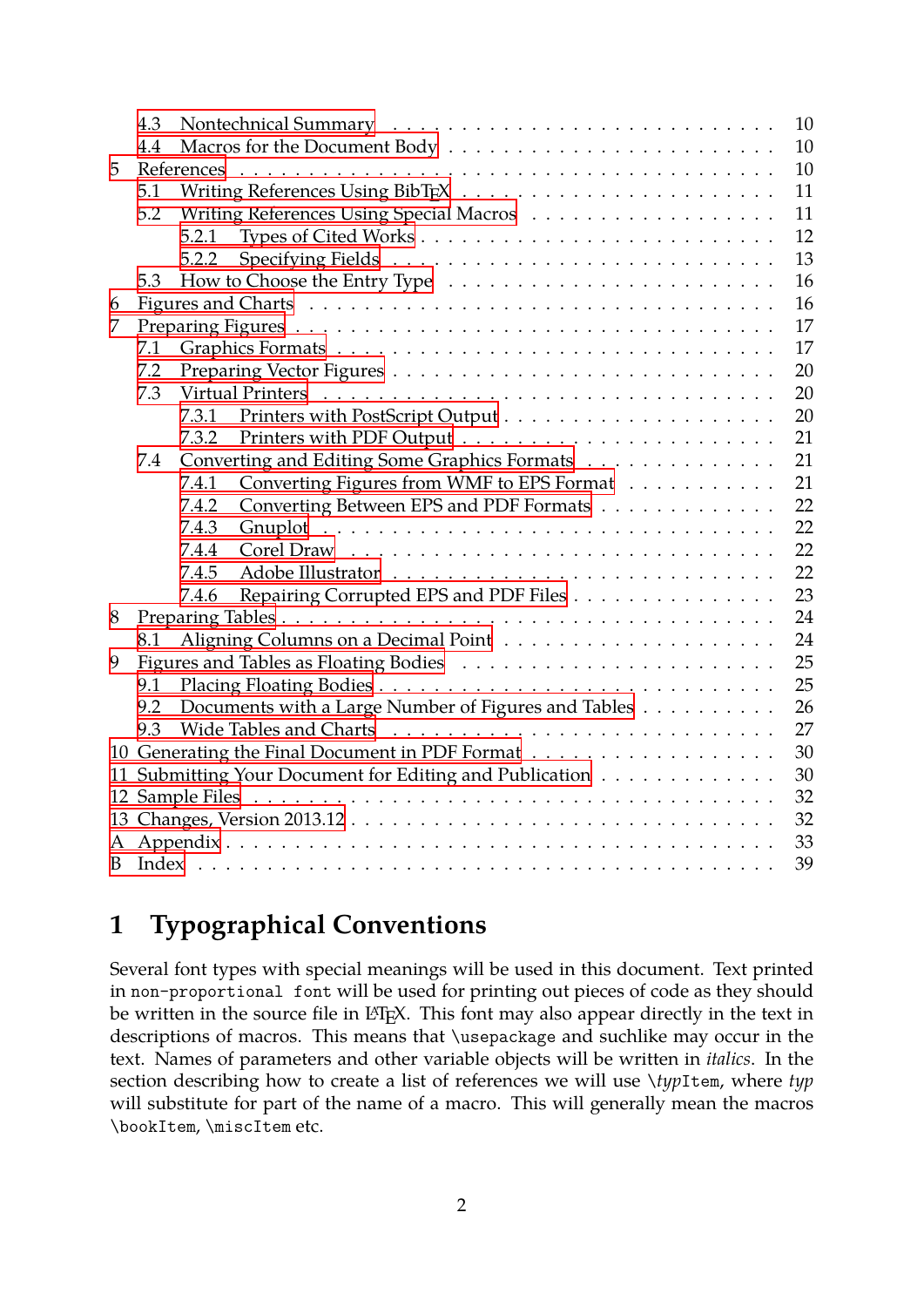<span id="page-2-3"></span>For the names of files, packages and classes we will use sans-serif font. Examples can be seen in the document title and in the abstract. The exception to this will be URLs, where we need some special characters. We will, therefore, print URLs in non-proportional font as well, e.g. ftp://ftp.cstug.cz/pub/tex/CTAN/, but this should not cause any confusion. We will also write full file names with paths in the same way, e.g. /usr/share/texmf-dist/tex/latex/cnb/cnbwp.cls. These long names can be split across more than one line without hyphenation.

Emphasised text will be printed in **bold font**, as italics are already being used for a different purpose. Bold font is also used in the headings. In such cases, names of files, packages and classes will be printed in **bold sans-serif font**.

**!** A large bold exclamation mark at the start of a paragraph indicates very important information. Ignoring the instructions given in such a paragraph will cause a major error or an error with a strange message (such that the cause of the error will be difficult to track down) to occur during document preparation.

### <span id="page-2-0"></span>**2 Installation**

All macros used for writing CNB Working Papers are implemented in the cnbwp.cls class. The class is distributed in the archive file cnbwp.zip. The file is saved in the archive with a path conforming to the TDS (T<sub>F</sub>X Directory Structure) standard. The installation method varies slightly depending on the specific T<sub>E</sub>X distribution.

### <span id="page-2-1"></span>**2.1 MikTEX**

Extract the cnbwp.zip file to the  $X:\lambda$  caltexmf directory, where  $X:\lambda$  denotes the disk on which MikT<sub>E</sub>X is installed (usually C:). Then open the menu Start/Programy/MikTeX/ MikTeXOptions. On the Roots tab, check that X: \localtexmf is on the list of directories searched. If not, add it. Then click Refresh FNDB. To determine whether LATEX will locate the class, use the command:

findtexmf cnbwp.cls

If everything is OK, the command will print the full path for the cnbwp.cls file.

The X:\localtexmf directory is intended for local files that are not a standard component of MikT<sub>E</sub>X. If you update MikT<sub>E</sub>X this directory will not be overwritten, ponent of MikT<sub>E</sub>X. If you update MikT<sub>E</sub>X this directory will not be overwritten, so you will not lose the files.

#### <span id="page-2-2"></span>**2.2 teT<sub>E</sub>X**

This distribution is the standard in Unix systems and is also available for OS/2 and eComStation. We will describe the installation in Linux only. The installation in OS/2 is similar, differing only in that a backslash is used to separate the directories and the name of the disk on which teT<sub>E</sub>X has been installed must be entered explicitly.

Extract the cnbwp.zip file to the /usr/share/texmf-local directory. When installing in Unix systems, you must make sure that the /usr/share/texmf-local/tex/latex/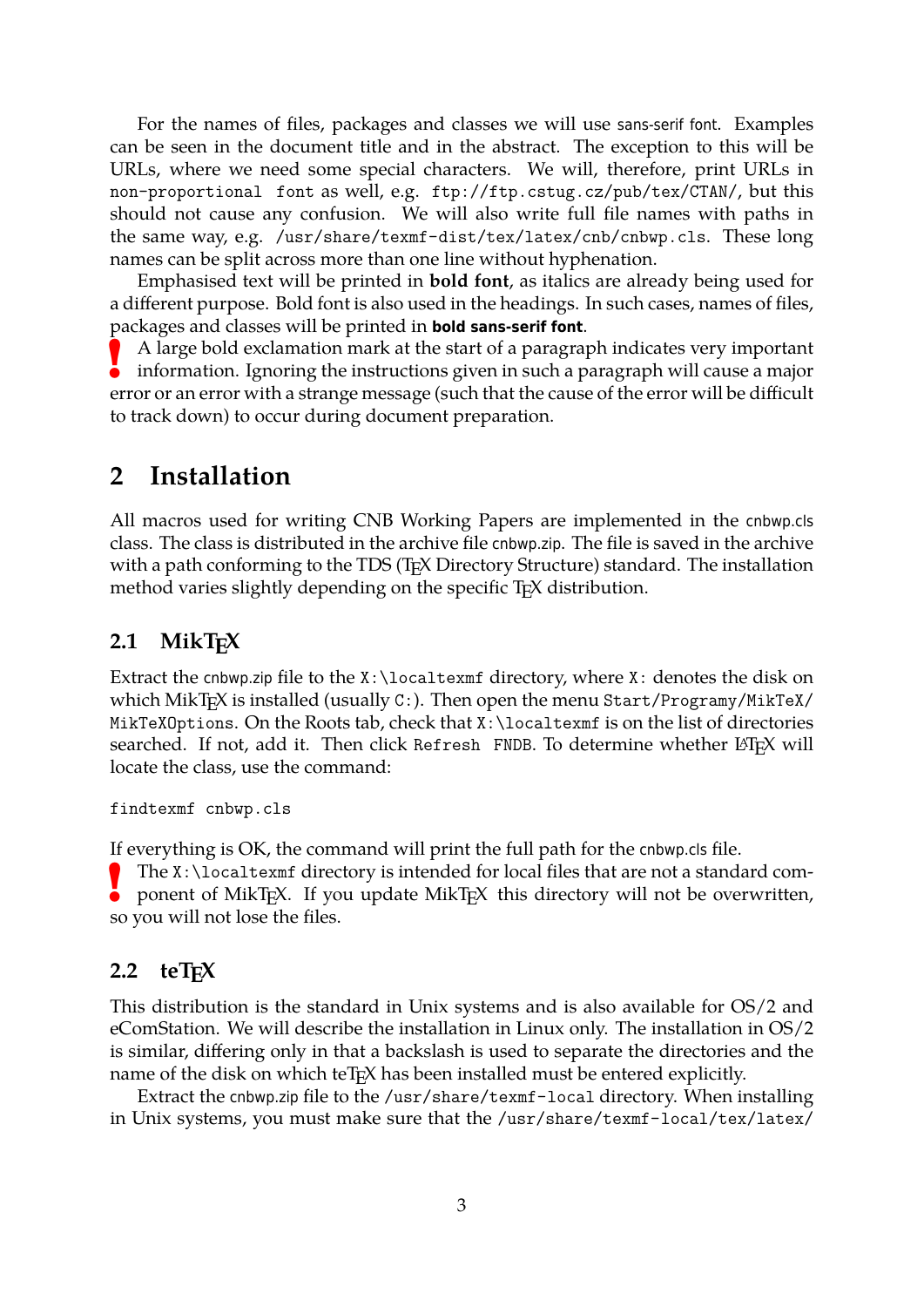cnb/cnbwp.cls file does not have DOS line ends. Once the file has been extracted, the file database usually needs to be refreshed using the mktexlsr command.

<span id="page-3-3"></span>TEX Live is based on this distribution, so everything described in the following section applies to teT<sub>E</sub>X as well.

## **2.3 TEX Live**

<span id="page-3-0"></span>T<sub>E</sub>X Live is a popular multiplatform T<sub>E</sub>X distribution. It comes from the same sources as teT<sub>E</sub>X, so the installation is similar. The directory to which cnbwp.zip should be extracted is usually /usr/local/texlive/texmf-local in Unix systems and X:\TeXLive\ texmf-local in Windows. However, TEX Live may be installed in any directory and you ca[n even](#page-2-2) have several versions of TEX Live installed simultaneously. The directory to which cnbwp.zip should be extracted can be determined using the command:

```
kpsewhich --expand-var=$TEXMFLOCAL
```
The texmf-local directory tree is shared by all T<sub>E</sub>X Live versions installed on a computer. If a newer version is installed, the files will automatically be found.

**!** The T<sub>E</sub>X Live distribution usually requires metterlar to be run after the files have been added. In distributions for Windows there is even an item in the T<sub>E</sub>X Livemenu for this purpose. If the database is not refreshed using mktexlsr and two exclamation marks are given in front of the name of the directory containing the cnbwp class, LATFX will not be able to locate the class. To determine whether  $\mathbb{E}$ T<sub>F</sub>X will locate the class, use the command:

```
kpsewhich cnbwp.cls -progname latex
```
If everything is OK, the command will print the full path for the cnbwp.cls file.

## **2.4 emTEX**

<span id="page-3-1"></span>This distribution is obsolete and Eberhard Mattes no longer maintains it. It is better to switch to another distribution. However, if you do want to use  $emT<sub>F</sub>X$ , extract cnbwp.zip to an auxiliary directory, create a cnb subdirectory in X:\emtex\texinput\latex2e and copy cnbwp.cls and cnbwpsizes.clo into it.

## **2.5 Scientific Word**

<span id="page-3-2"></span>This manual is written for version 5.5. In this version, extract cnbwp.zip to  $X:\s$ w55\ TCITeX. In other versions the name of the root directory will probably differ. Scientific Word does not adhere strictly to TDS, as the directory names contain both lower-case and upper-case letters. However, the FAT and NTFS file systems are not case sensitive, so this should not cause any problems.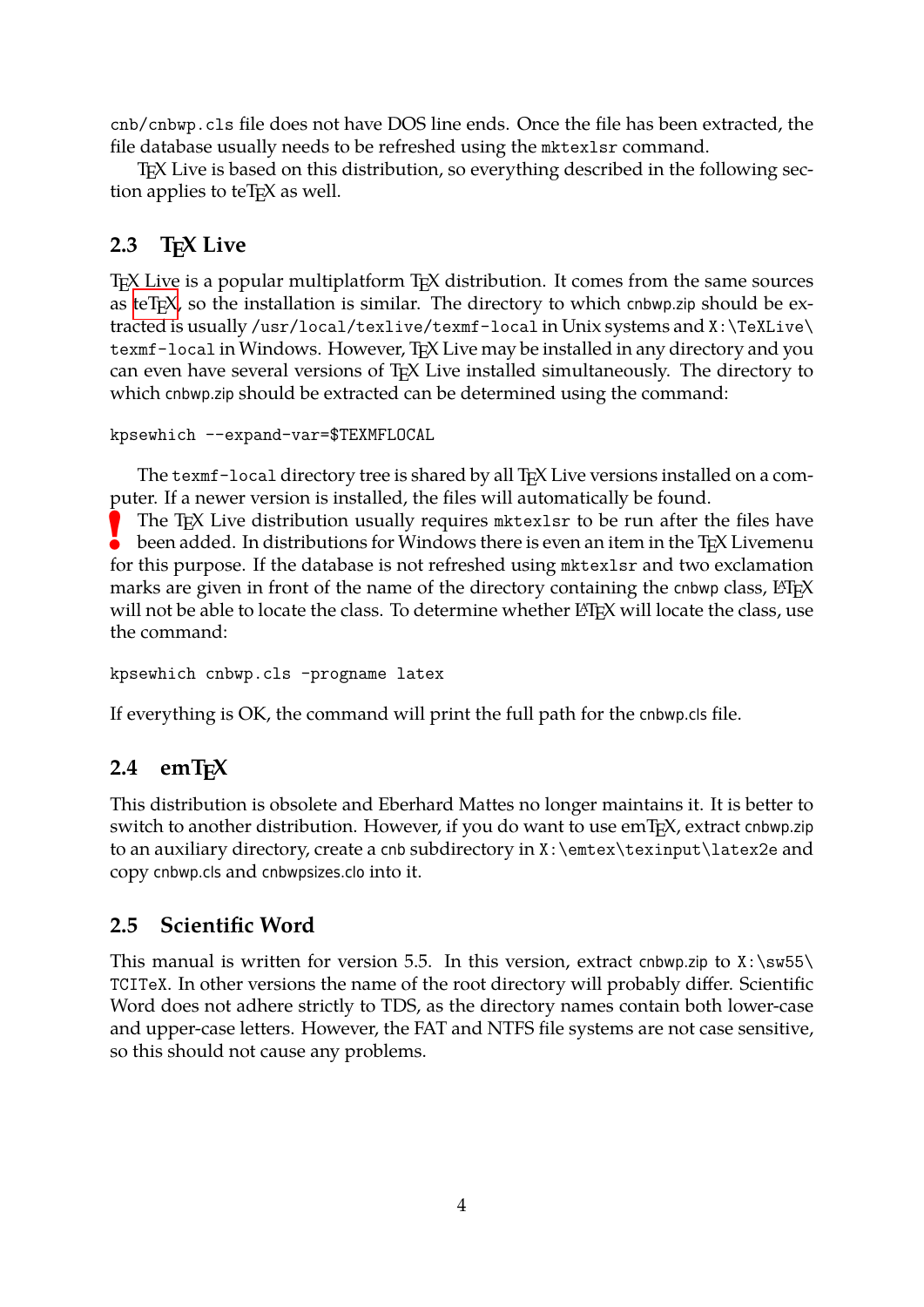## **2.6 Other Distributions**

<span id="page-4-0"></span>To install the cnbwp class in other distributions you will need to follow the instructions given in the manual supplied with the relevant distribution. The current distributions are usually based on web2c and conform to the TDS standard, so the installation procedure is analogous to that for T<sub>E</sub>X Live, see section 2.3.

## **2.7 Preparing Docum[ents from Scientific](#page-3-0) Word in Other Distributions**

<span id="page-4-1"></span>Documents created using Scientific Word require specific macros defined in files in the SWmacros directory. These files are freely distributable. So if you want to process a document in another distribution, copy the entire directory to texmf-local/tex/latex or localtexmf/tex/latex, depending on which distribution you are using.

**!** Remember that in some distributions after adding files you have to refresh the database either using the mktexlsr command or from the menu.

# **3 Testing the Installation**

<span id="page-4-2"></span>In many distributions the installation can be tested using the kpsewhich command, as mentioned in section 2.3. This enables you to check whether LT<sub>E</sub>X is able to locate the cnbwp class and the macros from the SWmacros directory. If you do not have kpsewhich in your distribution, all you need to do is write a simple document:

```
\documentclass{cnbwp}
\begin{document}
Hello world.
\end{document}
```
If, when processing this document, LAT<sub>E</sub>X returns with:

! LaTeX error: file `cnbwp.cls' not found

the class is not installed correctly. In this event, check whether you followed the instructions given in the relevant section correctly.

# **4 Document Structure**

<span id="page-4-3"></span>A working paper is a standard document written in  $E$ F<sub>F</sub>X and thus consists of the standard parts: a preamble and a document body. Everything preceding the command \begin{document} is part of the preamble. The list of references is a special part of the document body and is dealt with separately in section 5.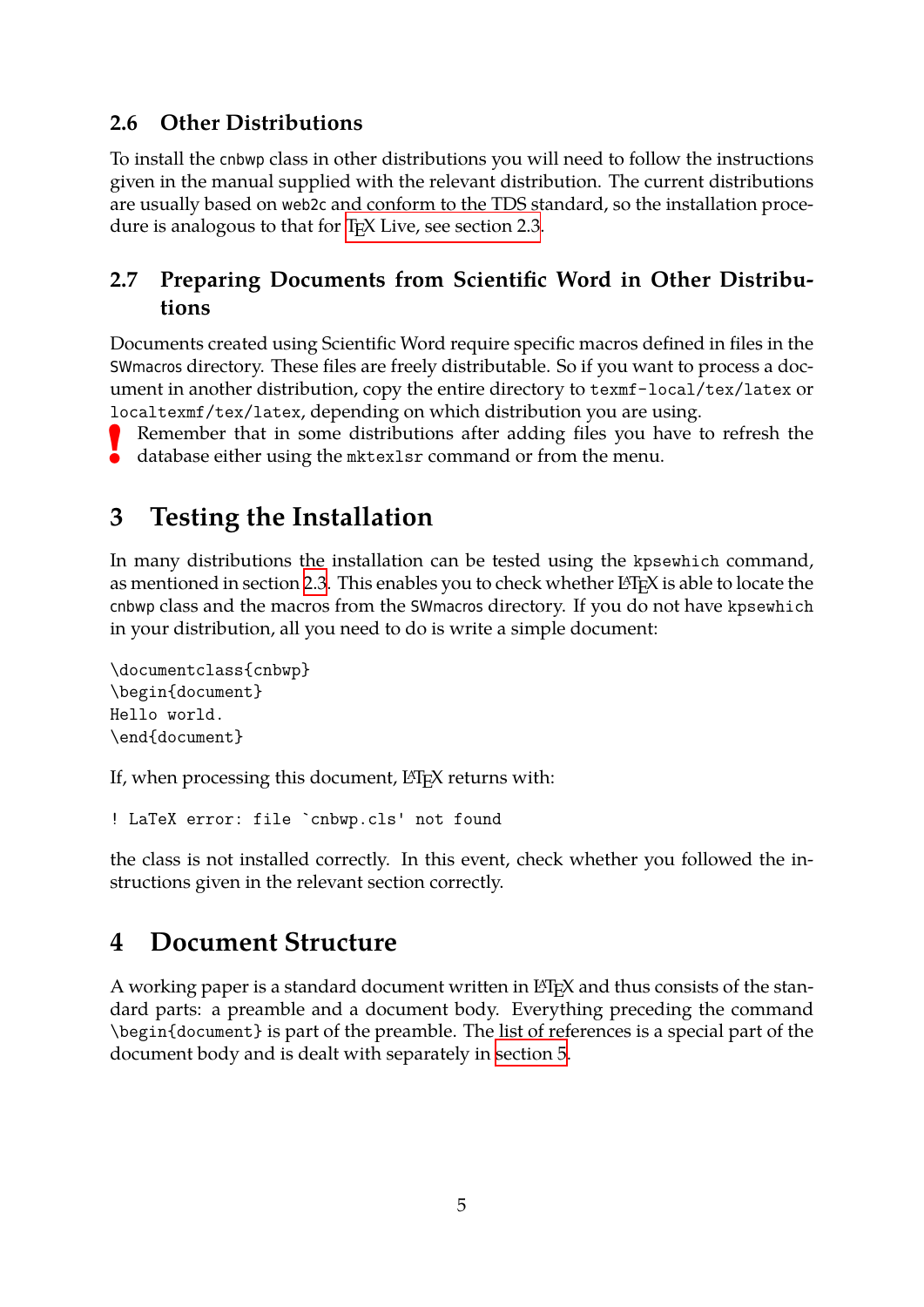### **4.1 Preamble**

All the main macros are implemented in the cnbwp class. Each document must therefore start with the command:

```
\documentclass{cnbwp}
```
The \documentclass command allows parameters to be entered in square brackets before the class name. This case is no exception. cnbwp is derived from the article class and assumes all its parameters. The Working Papers format is a fixed one, however, so parameters that alter the paper size, the font size, and number of columns are ignored.

A number of new parameters may be used in the cnbwp class. The first of these concerns the numbering of figures and tables. By default, tables and figures are numbered nonhierarchically. The numbering mode can be changed. It is set using the following parameters:

#### **hierarchicalnumbering** hierarchical numbering **simplenumbering** simple numbering

If neither of these parameters is specified, or if both are specified, simple numbering will be used. Hierarchical numbering can be activated with the command:

```
\documentclass[hierarchicalnumbering]{cnbwp}
```
Figure and table captions are left-aligned by default. In some documents it may look better aesthetically if the captions are centred. The alignment for the document as a whole is set using the following parameters:

|                                   | standardcaptions captions left-aligned |
|-----------------------------------|----------------------------------------|
| centeredcaptions captions centred |                                        |

If neither of these parameters is specified, or if both are specified, the figure and table captions will be left-aligned.

In some circumstances it is necessary to align some captions differently than other captions in the document. This can be done using macros that will be explained later on in section 4.4.

The cnbwp class implicitly loads the packages needed for formatting Working Papers. These packages are: ifpdf, mathptmx, fontenc with T1 parameter, babel with czech and english para[met](#page-9-1)ers, natbib, url and keyval. The parameters specified in square brackets in the \documentclass command are automatically sent to all these packages as well as to any other packages that you might load later on. You will probably most often specify parameters for the natbib package. If you wish to change the citation style from author-year to numbered format, use:

```
\documentclass[numbered]{cnbwp}
```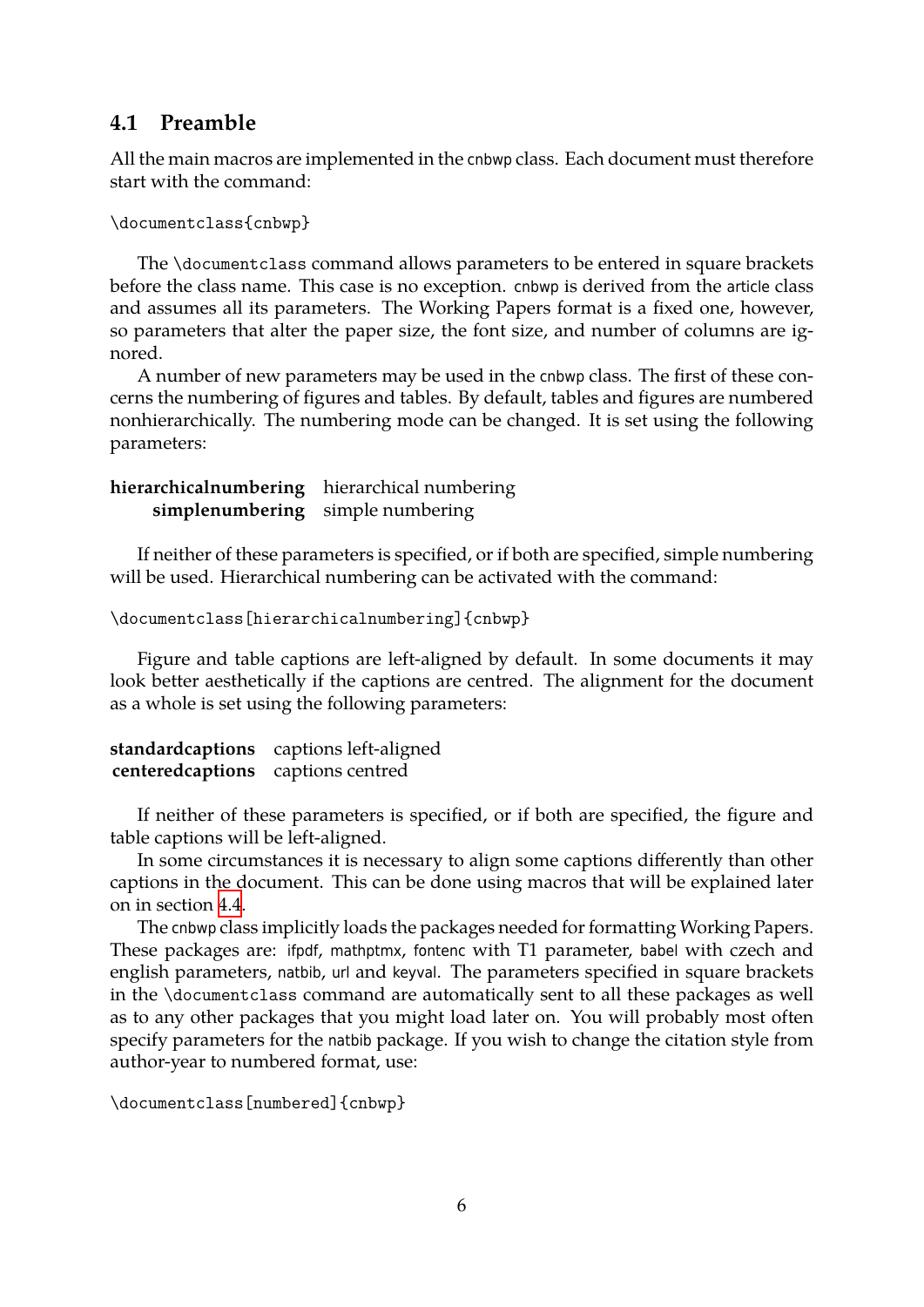<span id="page-6-0"></span>The parameters can be used in any combination you like. It does not matter which order you list them in. If, then, you want a base font size of 10.95 pt, centred captions and numbered literature references, you can write:

```
\documentclass[centeredcaptions,numbered,11pt]{cnbwp}
```
Using the \usepackage command you can now load the other packages you need to format your document. In a single \usepackage command you can specify two or more packages separated by commas, e.g.:

```
\usepackage{graphicx,amsmath,dcolumn}
```
The \usepackage macro also lets you specify parameters in square brackets. These parameters are only sent to the packages specified in the given command. However, you cannot then load more than one package using the same command, as LATEX would display a message stating that the parameters are not implemented in the package. You need to use, for instance:

```
\usepackage{amsmath,dcolumn}
\usepackage[dvips]{graphicx}
\usepackage[figuresright]{rotating}
```
The parameters specified in the \documentclass command will be sent to all packages. Thus the parameter draft can be specified globally:

```
\documentclass[draft]{cnbwp}
\usepackage{graphicx}
```
However, you can also use it with the graphicx package only:

\documentclass{cnbwp} \usepackage[draft]{graphicx}

In both cases the figures will be replaced by a rectangular box of the same size as the figure and the file name will be printed inside this box. In the first case, moreover, overfull boxes will be indicated by black rectangles in the margin.

**!** The hyperref package uses a different definition of the \url macro than the url package. In addition, this definition causes conflicts in the bibliography. The cnbwp class therefore copies the \url definition from the url package to an auxiliary macro \CNBurl, and after \begin{document} is executed the \url macro definition is refreshed so that it corresponds to the url package. If you wish to use the macro from the hyperref package, save it after loading the package in a macro with a suitable name, e.g. using:

\let\MYurl\url

**P** Never change the \url macro definition, as the macros for formatting the list of references depend on this definition. The \url macro may be used in the citation Never change the \url macro definition, as the macros for formatting the list of database drawn up by BibT<sub>F</sub>X, so you will not necessarily see it directly in the document.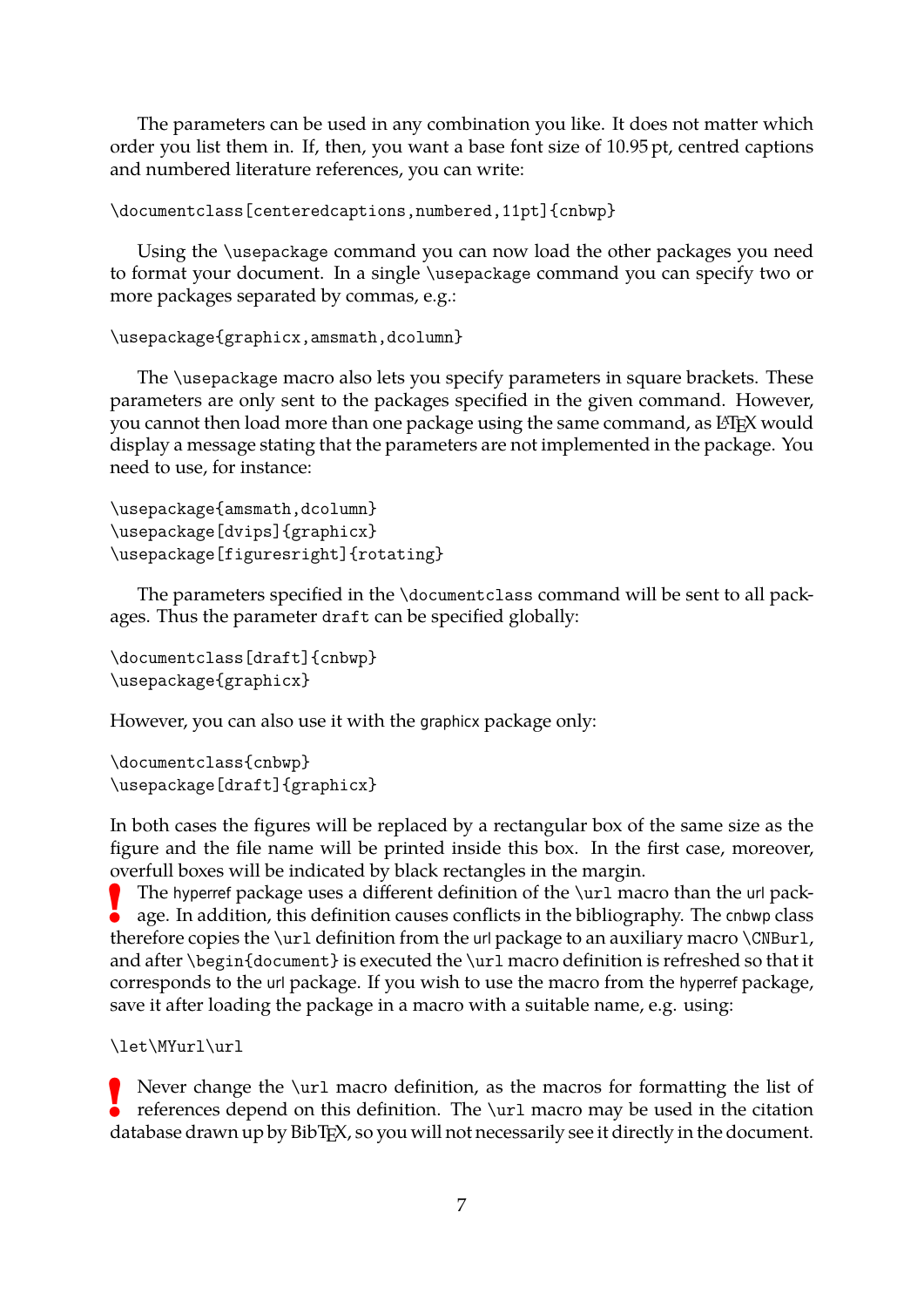<span id="page-7-2"></span>If the definition is changed, LATEX will display strange error messages and the formatting of part of the document will probably crash completely.

**!** LATEX does not require the use of separate name files for each package. Packages may therefore contain conflicting definitions that can cause unpredictable errors. Besides the conflicts mentioned above, the path package cannot be used at the same time as the url package. It is therefore a good idea to begin with a minimal document and only use those packages which are absolutely necessary for processing. Conflicts have to be located and eliminated by trial and error. Sometimes it also helps to change the order in which you load the packages.

At the end of the preamble you should define your own macros needed throughout the document. The \DeclareRobustCommand command is especially useful for defining macros. It has the same syntax as \newcommand. The only difference is that the defined macro is robust. When using macros defined in this way in the \section and \subsection commands, you do not need to use \protect.

In some cases you will need to adjust the margin settings, as some printer drivers ignore the margins set in the file and move the text. Before you start making changes, check your printer's properties. Some drivers always default to letter format, which means that you have to change the format to A4 before each print job. If the margins still disagree, make adjustments in the registers \hoffset (to move the text horizontally) and \voffset (to move the text vertically). For instance, if you need to move the text 5 mm to the right and 3 mm upwards, write:

\hoffset=5mm \voffset=-3mm

You can ascertain the values by printing out a test figure in a4-portrait.pdf.

#### <span id="page-7-0"></span>**4.2 Title Page**

A Working Paper must always start with a title page, which is made up of several components. The following subsections will deal with each of these in turn.

#### <span id="page-7-1"></span>**4.2.1 Title**

The title lies at the boundary between the preamble and the document body. In fact, some macros can be put in the preamble. More precisely, the macros defining the title, the names of the authors and the acknowledgements can be written anywhere between \documentclass and \maketitle. It can thus be useful to place them right at the beginning of the file.

The title of the work is written as the argument of the \title macro. The title will be printed later, after you write the \maketitle command, but it will also be put in the header:

```
\title{Twelfth Night, or What You Will}
```
The names of the authors are entered using the \author macro that requires two parameters. The first parameter conains the full name. The authors' institution is entered in the second argument , e.g. as follows: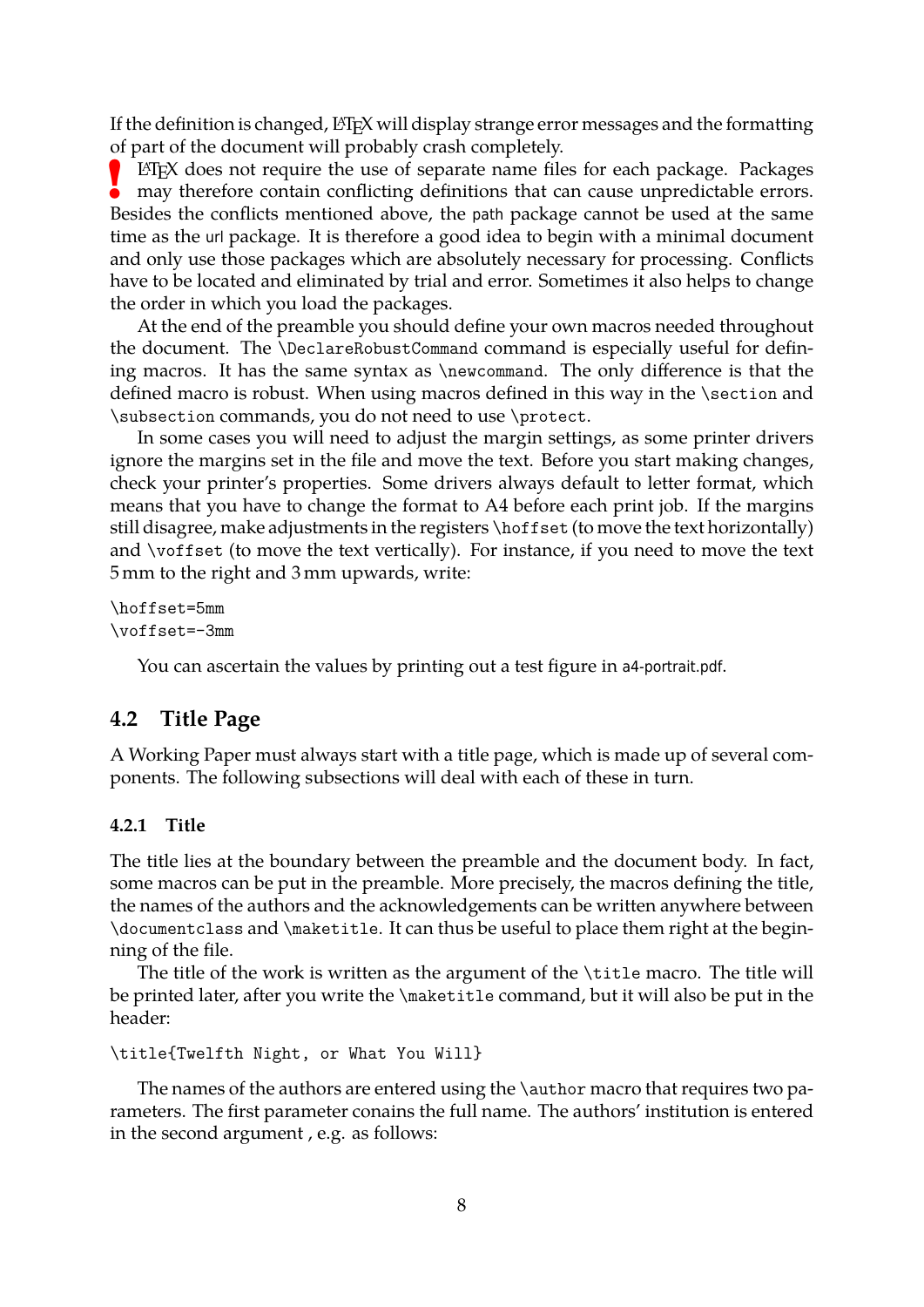<span id="page-8-2"></span>\author{Captain Nemo}{Nautilus} \author{Robinson Crusoe}{Desert Island}

#### <span id="page-8-0"></span>**4.2.2 Acknowledgements**

Acknowledgements are an optional part of a Working Paper. They are written in the argument of the \acknowledge macro.

The title will be printed by specifying the \maketitle macro. This macro must come after \begin{document}.

#### **4.2.3 Abstract**

The English abstract should be placed in the abstract environment, the Czech abstract should appear in the abstrakt environment, i.e. as follows:

\begin{abstract} Place the abstract here.

The abstract may contain more than one paragraph. A blank line should be left between the paragraphs. No blank line is needed at the end of the abstract. \end{abstract}

\begin{abstrakt} Zde uvedeme abstrakt práce.

```
Abstrakt může obsahovat více odstavců. Mezi odstavci ponecháme
prázdný řádek. Na konci abstraktu prázdný řádek být nemusí.
\end{abstrakt}
```
Czech hyphenation rules are activated automatically in the abstrakt environment.

#### **4.2.4 JEL Codes**

JEL codes should be put in the \JEL macro:

\JEL{E22, E23, E32, E52}

#### <span id="page-8-1"></span>**4.2.5 Keywords**

Keywords are the final element of the title page. They are entered using the aforementioned \Keywords macro:

\Keywords{20,000 leagues, maelstrom, Nautilus, sea, whale}

The CNB requires keywords to be given in alphabetical order. However, the above macro does not perform this task, so authors must do it themselves.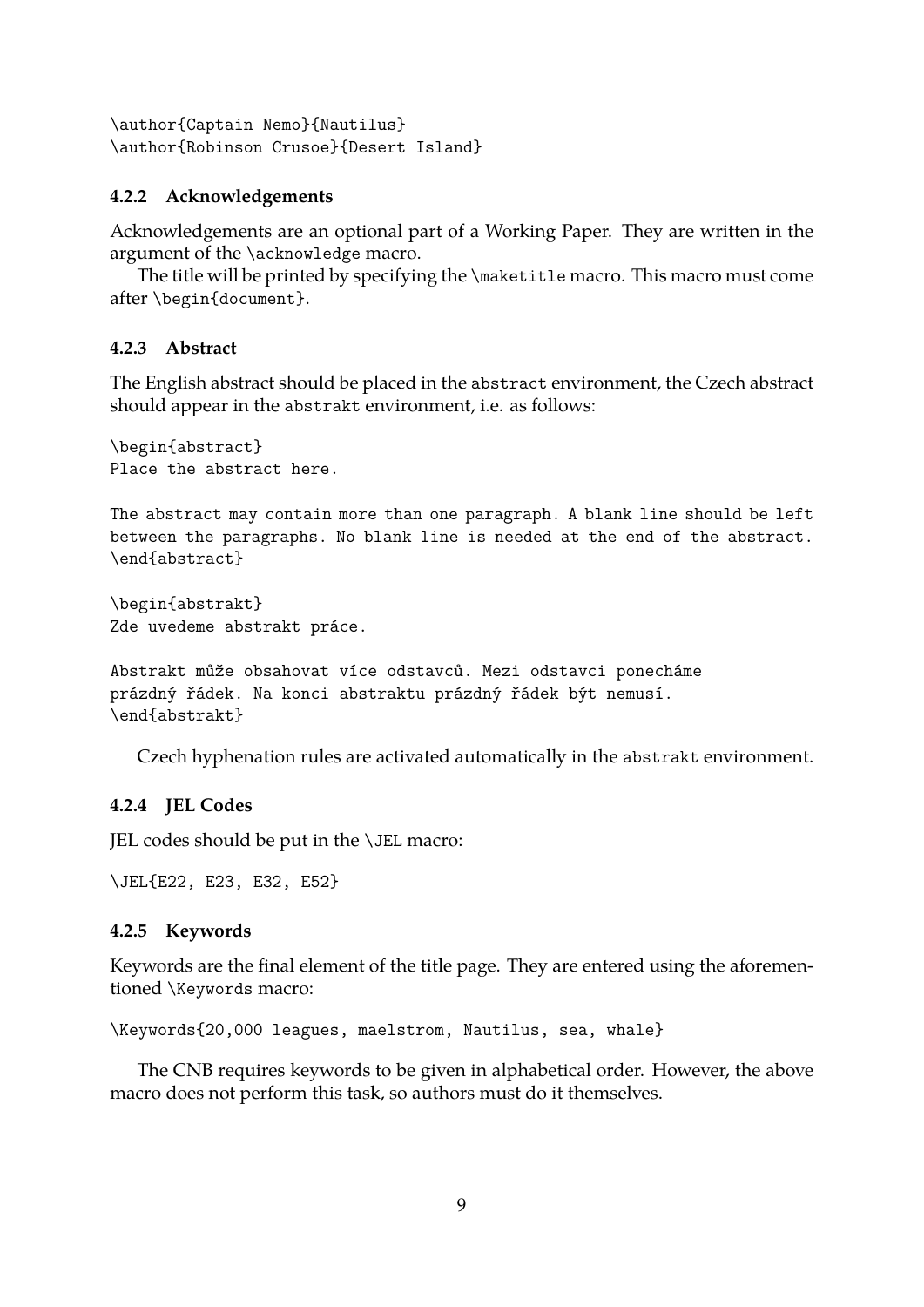### **4.3 Nontechnical Summary**

The Nontechnical Summary is about one page long and is printed on a separate page in the document. Like the abstract, it is written in the nontechsummary environment:

<span id="page-9-3"></span><span id="page-9-0"></span>\begin{nontechsummary} Write the Nontechnical Summary in this environment. The title will be created automatically and will not be numbered.

The text usually consists of several paragraphs separated by blank lines. \end{nontechsummary}

**!** The \Keywords macro and the nontechsummary environment force a page break. If both these elements are missing and the page break is forced manually using the \newpage or \clearpage command, part of the document will be incorrectly formatted.

### **4.4 [Macros fo](#page-8-1)r the Document Body**

<span id="page-9-1"></span>The body of the document is written in the same way as with the article class. Sections are therefore specified using the \section macro and subsections using the \subsection macro. The \subsubsection command is also implemented. Subdivision to \paragraph and \subparagraph was not envisaged in the design, but no syntax error will occur if these macros are used.

Table and figure captions are written in the \caption macro. The captions will be aligned according to the parameter specified in the preamble (see page 6). If you wish to align a caption differently, you must explicitly specify \standardcaption to left-align it and \centeredcaption to centre it. The numbering format always corresponds to the parameters specified in the preamble, which are explained [on page](#page-5-0) 6. It cannot be changed in the document. This would be nonsensical from the typographical perspective anyway.

The description of a table or a figure may contain a note ent[ered by usi](#page-5-0)ng the \Note macro and information on a source entered by using a \Source macro. They are usually placed below the \caption macro as follows:

```
\Note{Value Added Tax (VAT), Excises (E), Personal Income Tax (PIT),
      Social Security Contributions (SSC), Inheritance Tax (IT),
      Corporate Income Tax (CIT), Other Age-Specific Revenues (OR).}
\Source{CNB}
```
## **5 References**

<span id="page-9-2"></span>The list of references (bibliography) can be written in two ways: either using the BibT<sub>E</sub>X system, or not using it. In either case the natbib package, which is automatically loaded by cnbwp, is used for the actual formatting. Consequently, the appearance of the document does not depend on the method chosen for writing the list of references.

Parameters can be transferred to the natbib package as follows. Optional parameters can be written in square brackets in the \documentclass command. These parameters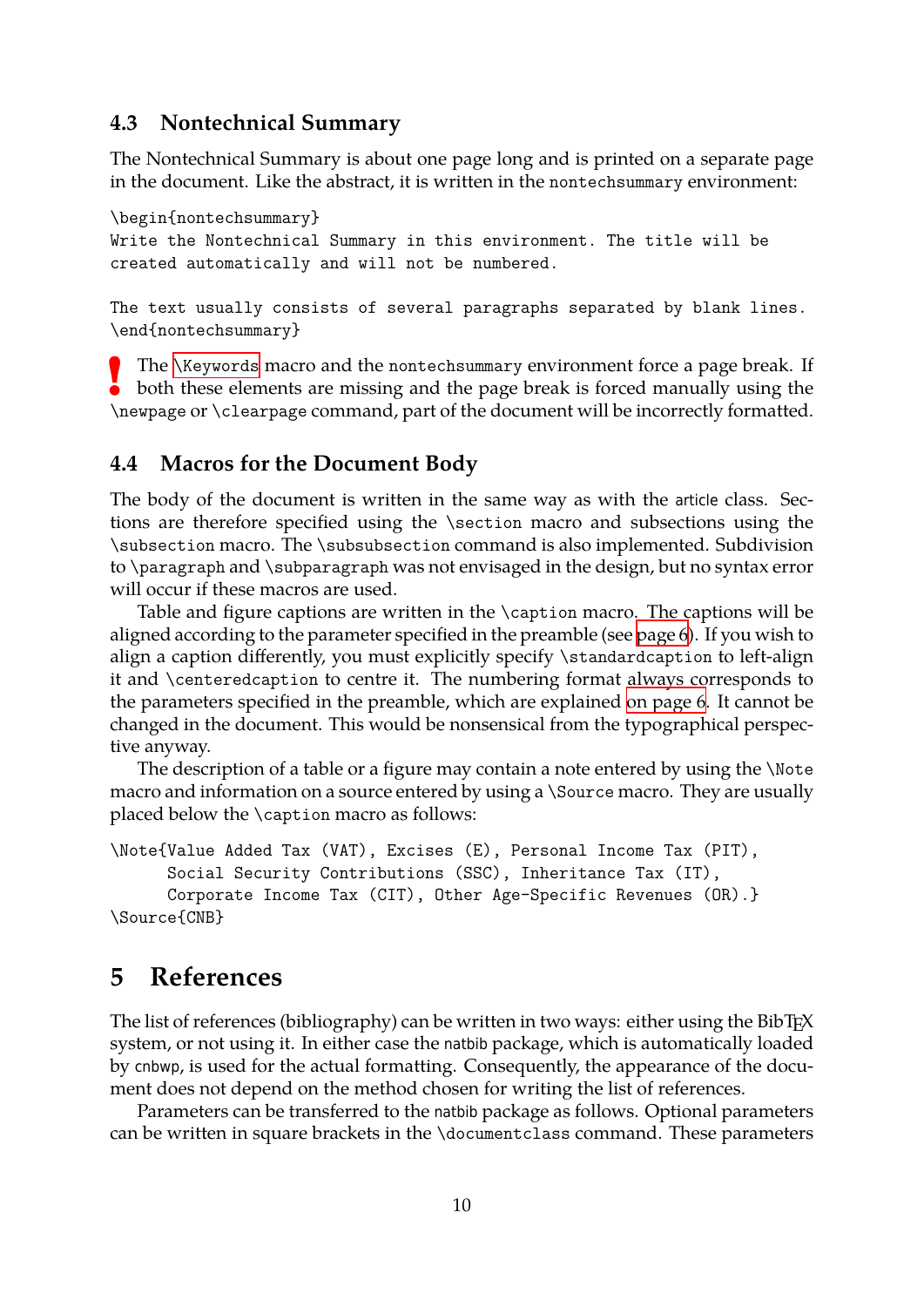are sent both to the article class, from which the cnbwp is derived, and to all the loaded packages. Thus it is possible to specify parameters for the natbib package. For example, the citation style can be changed from author-year to numbered format using the numbered parameter.

<span id="page-10-2"></span>The method for creating a list of references using BibT<sub>EX</sub> will be described briefly in section 5.1. The macros created for Czech National Bank Working Papers will be explained in detail in section 5.2 and the subsections thereof.

## **5.1 Wr[itin](#page-10-0)g Reference[s U](#page-10-1)sing BibTEX**

<span id="page-10-0"></span>The use of BibT<sub>E</sub>X is described in Oren Patashnik's document "BibT<sub>E</sub>Xing", which comes as part of the standard  $TrX$  distributions. We will make use of the abbryon style derived from the natbib bibliographic styles. Let's assume that you have a bibliography database stored in a file called references.bib. You should then place the following in the LATEXdocument:

```
\bibliographystyle{abbrvcnb}
\bibliography{references}
```
Once the document has been processed by LATEX, run BibTEX:

bibtex document

(In place of the word *document* write the file name; here we have assumed that the document is stored in a file called document.tex.) The document then needs to be processed twice by LAT<sub>E</sub>X. Occasionally a third pass is required if a page shift occurs after the references are added to the text.

Document URLs are usually long strings in which automatic hyphenation does not work or the words are hyphenated in inappropriate places, hence confusion can arise. This problem is solved in conformity with the standards for writing URLs in the url package, which is also implicitly loaded by the cnbwp class. The URL usually appears in a *note* field. This field should therefore be written as follows:

```
note = "\url{ftp://ftp.cstug.cz/pub/tex/CTAN/}",
```
## **5.2 Writing References Using Special Macros**

<span id="page-10-1"></span>The list of references can be written using special macros directly in the LATEX file in the thebibliography environment. This environment has one required parameter, which sets the width needed for the ordinal. BibT<sub>E</sub>X enters the number of the citations in this parameter. You may, however, specify any text of suitable width, for instance XX, as used in the example (see the Appendix). Each citation is written in the following format:

\*typ*Item[*citation text*]{*label*}{*citation content*}

In place of the word *type* you need to specify the relevant type of work cited. We will use an identifier derived fr[om the stan](#page-32-0)dard types defined in BibT<sub>E</sub>X. A list and description of these can be found in section 5.2.1.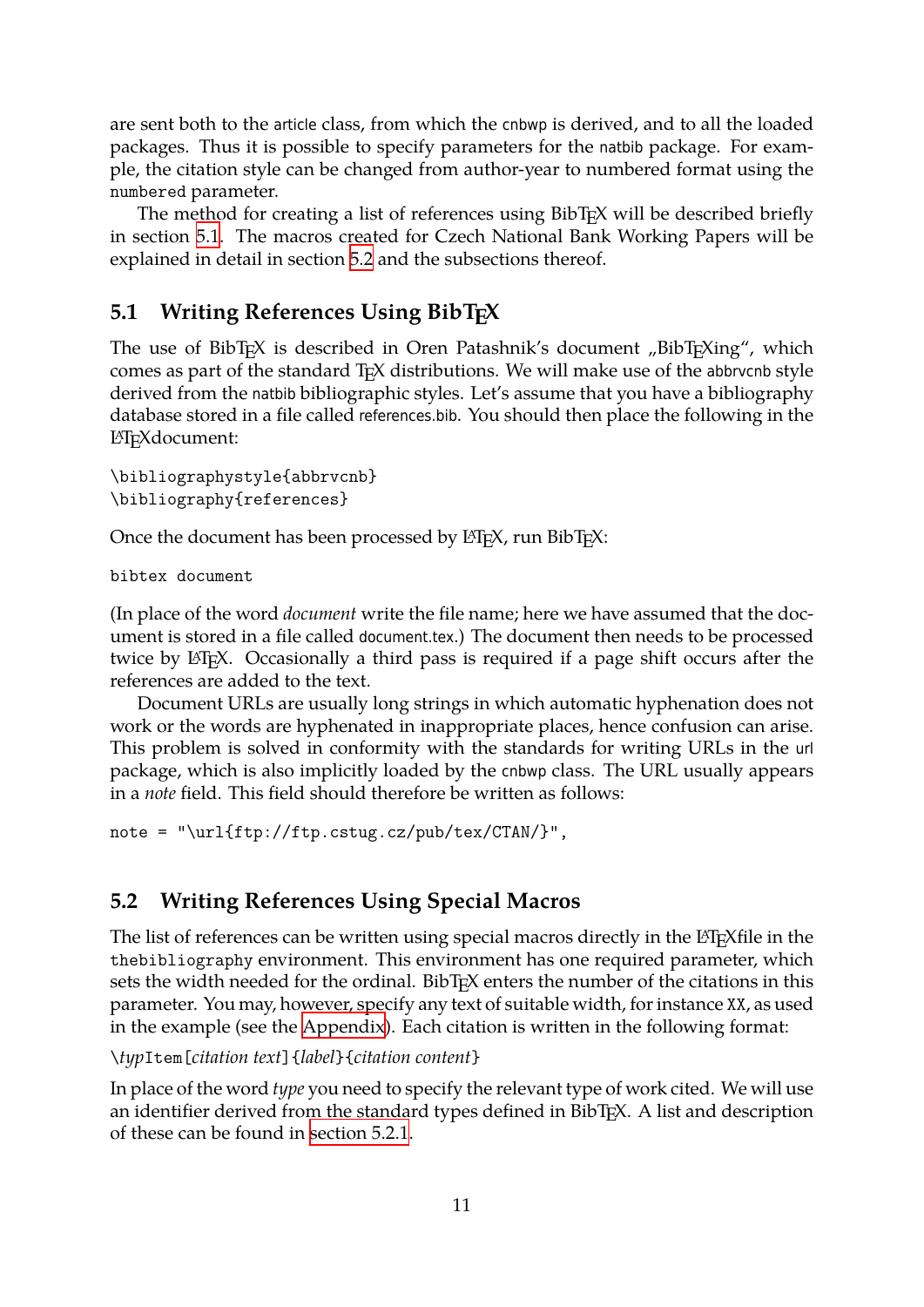The first two parameters (optional and required) have the same meaning as for the \bibitem macro. The required parameter *label* is used when citing text in the \cite macro. The optional parameter *citation text* contains the information that is written in the text at the citation location. This parameter has the general format:

#### <span id="page-11-1"></span>[*short text*(*year*)*long text*]

The final parameter of *\typ*Item macros is processed using the keyval package. This means that only declared fields may be used. It is not possible to create an unknown The final parameter of \*typ*Item macros is processed using the keyval package. This field to add a comment that is not meant to be printed. Such an attempt will lead to an error during the processing of the document. Comments are written after a *procento* sign, as in standard L<sup>AT</sup>F<sub>X</sub> texts.

The optional parameter and the first required parameter of \*typ*Item macros are transferred unchanged to the \bibitem macro.

The natbib package can choose between short and long text. If the cited work has only one author, *dlouhý text* is not specified. The entire parameter can then be written in the following format:

[Mouse(1984)]

Both options are specified for works with more than one author. If, for example, you want to cite a book issued in 1984 written by Mickey Mouse, Donald Duck and Bugs Bunny, the parameter should be written in the following format:

```
[Mouse et.~al.(1984)Mouse, Duck and Bunny]
```
**EX** BibTEX generates all pieces of information for the *\typItem macro automatically.* If the information is entered manually, the parameter in the square brackets must be BibT<sub>E</sub>X generates all pieces of information for the *\typItem macro automatically*. If properly formatted. Especially, the value in the round parentheses must be identical to the year value as shown in appendix A. The items must also be sorted by the author.

Selection of the citation text format is based on the required appearance of the resulting text. If you do not require citations in long format, you need not specify that option in the \*typ*Item macro.

The natbib package requires round [br](#page-32-0)ackets in the optional parameter. If you do not know the year of publication of a cited work, you must write at least empty brackets ().

The reference to the cited work is written in *citation content*. The format of this parameter will be described in section 5.2.2.

#### **5.2.1 Types of Cited Works**

<span id="page-11-0"></span>The macros used for citing [works are ba](#page-12-0)sed on the standard types defined in BibT<sub>E</sub>X. Here we will list and briefly describe these types and provide a list of the required and optional fields. The meaning of the fields and the way they are written will be explained in the following section.

**\articleItem** An article from a journal or magazine. Required fields: author, title, [journal](#page-12-0), year. Optional fields: volume, number, pages, month, note.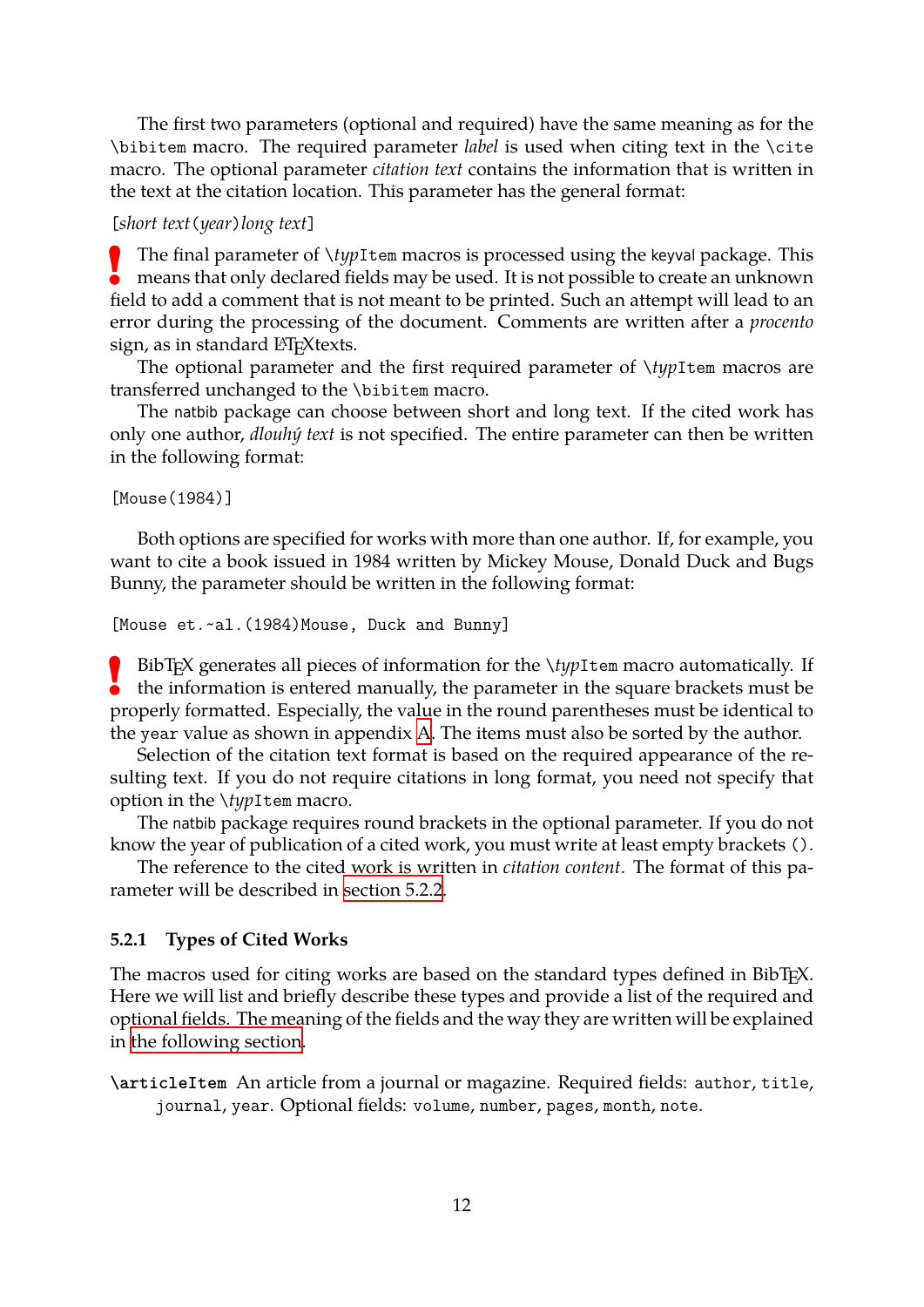- **\bookItem** A book with an explicit publisher. Required fields: author or editor, title, publisher, year. Optional fields: volume or number, series, address, edition, month, note.
- <span id="page-12-1"></span>**\bookletItem** A work that is printed and bound, but without a named publisher or institution. Required field: title. Optional fields: author, howpublished, address, edition, month, year, note.
- **\conferenceItem** The same as \inproceedingsItem.
- **\inbookItem** A part of a book, usually a chapter or a range of pages. Required fields: author or editor, title, chapter and/or pages, publisher, year. Optional fields: volume or number, series, type, address, edition, month, note. The meaning of the type field will be explained on page 15.
- **\incollectionItem** A part of a book having its own title. Required fields: author, title, booktitle, publisher, year. Optional fields: editor, volume or number, series, type, chapter, pages, address, edition, [month](#page-12-0), note. The type field has the same meaning as in the previous citation type and is explained on page 15.
- **\inproceedingsItem** An article in a conference proceedings. Required fields: author, title, booktitle, year. Optional fields: editor, volume or number, series[,](#page-12-0) pages, address, edition, month, organization, publisher, note.
- **\manualItem** Technical documentation. Required field: title. Optional fields: author, organization, address, edition, month, year, note.
- **\mastersthesisItem** A Master's thesis. Required fields: author, title, school, year. Optional fields: type, address, month, note.
- **\miscItem** Another type used when nothing else fits. It has optional fields only author, title, howpublished, month, year, note.
- **\phdthesisItem** A PhD thesis. Required fields: author, title, school, year. Optional fields: type, address, month, note.
- **\proceedingsItem** The proceedings of a conference. Required fields: title, year. Optional fields: editor, volume or number, series, address, month, organization, publisher, note.
- **\techreportItem** A report published by a school or other institution, usually numbered within a series. Required fields: author, title, institution, year. Optional fields: type, number, address, month, note.
- **\unpublishedItem** A document having an author and title, but not formally published. Required fields: author, title, note. Optional fields: month, year.

If none of these types meets your requirements, you can use \bibitem directly and format everything manually.

#### **5.2.2 Specifying Fields**

<span id="page-12-0"></span>The content of each field of a cited work is entered in the last parameter of \*typ*Item macros. The fields are specified in the following format: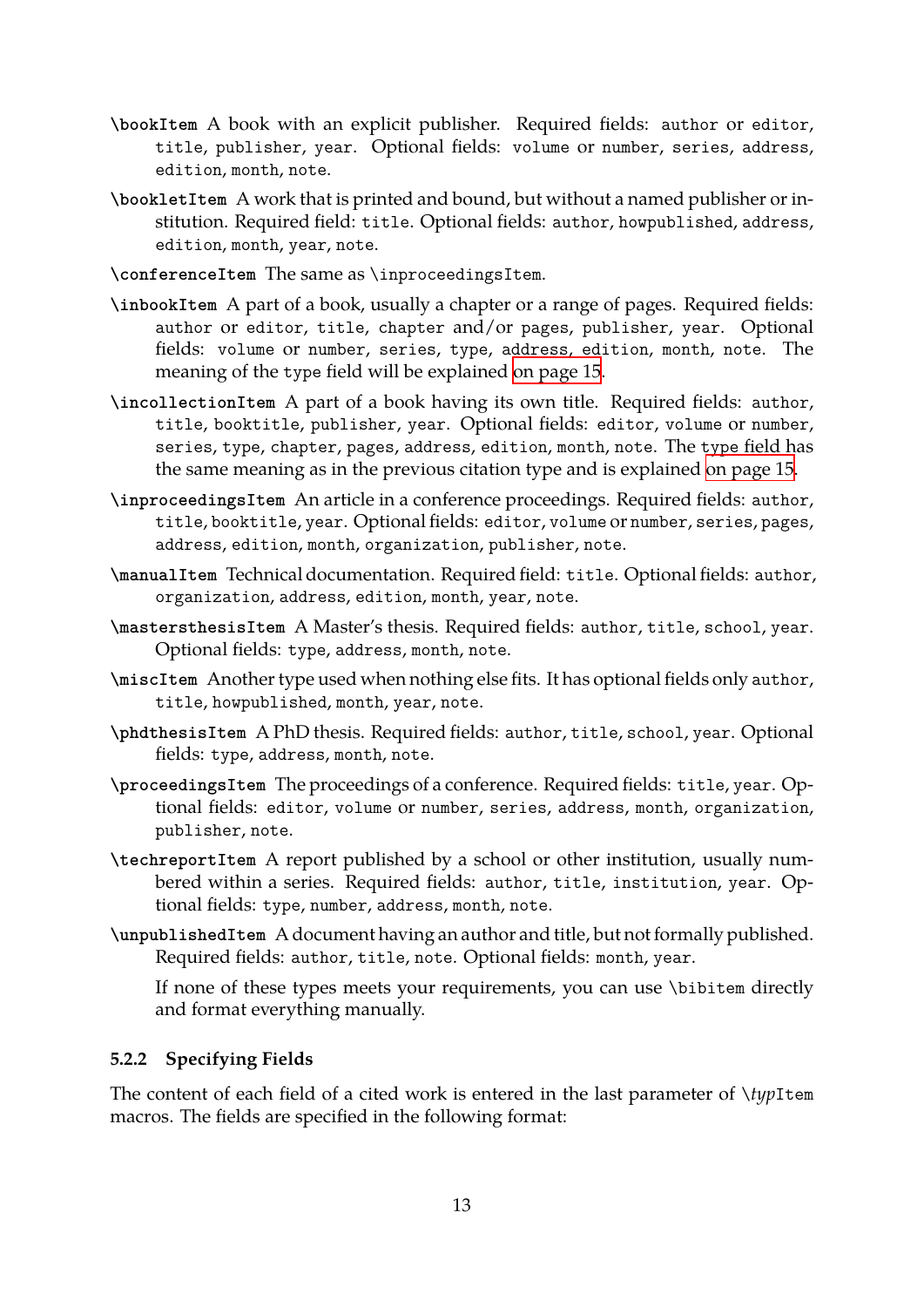```
{\{name1 = value1, name2 = value2, name3 = value3\}}
```
<span id="page-13-0"></span>Spaces around equals signs and commas separating fields are ignored. Blank fields are also ignored. It is therefore possible to write two or more commas in succession or a comma before the first field and after the last one. Wherever a space is permitted, a line can also be terminated. In addition, TEX ignores all spaces at the start of a line. The list of references can thus be written in a clear, easy-to-read style like that used in the Appendix.

Fields are separated from one another with commas. If you want to write a comma in the field value, you have to enclose the entire value in curly brackets. This will occur mo[st frequent](#page-32-0)ly in citations of works with more than one author. Where a publication has only two authors, their names should be joined with the conjunction *and* as follows:

```
author = Donald Duck and Mickey Mouse, ...
```
Here a comma terminates the field. If there are more authors, their names should be enclosed in brackets as follows:

```
author = \{Donald Duck, Mickey Mouse, and Bugs Bunny\}, \ldots
```
The first comma (inside the brackets) is part of the list of authors, and the last comma terminates the field. In case of three or more authors the conjunction *and* should be preceded by a comma.

**!** Omitting a comma or leaving out the brackets around a value containing a comma results in an error message about an unknown field with a strange name. Sometimes errors of this type cause the loss of an entire chunk of the list of references and subsequent parts of the document.

Curly brackets are often used in database files destined for processing by BibTEX in order to prevent conversion to upper-case or lower-case letters. LATEX does not perform any conversions, so brackets are not needed. However, various macros can be used, e.g. \mbox to prevent incorrect hyphenation and \- to specify where to hyphenate words correctly, and inside the thebibliography environment you can even define your own macros, which will be unknown (or defined differently) in other parts of the document.

Fields can be entered in any order, but only the following may be used:

- **address** The address of the publisher or institution (e.g. the school in the case of a thesis)
- **author** The name(s) of the author(s), in the format as they should appear. Unlike BibT<sub>E</sub>X there is no reformatting (forenames will not be shortened to initials etc.).
- **booktitle** Title of a book, part of which is being cited.
- **chapter** A chapter number.
- **edition** The edition. This should be an ordinal and can also be entered as a word, e.g. *Second*.

**editor** Name(s) of editor(s), entered in the same format as the author names.

**howpublished** How something strange has been published.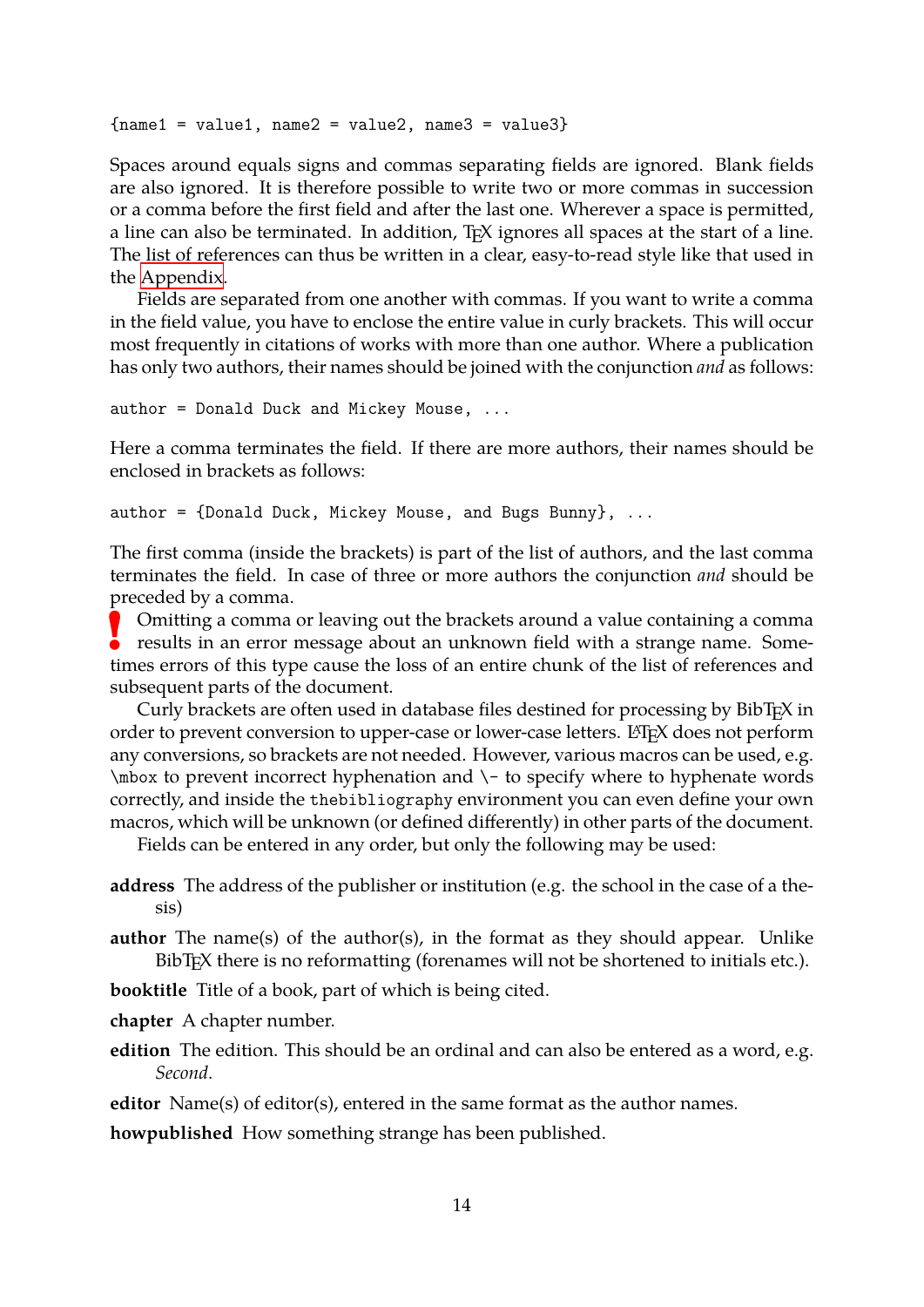**institution** The sponsoring institution of a technical report (\techreportItem).

**journal** A journal name or abbreviation.

- <span id="page-14-0"></span>**month** The month in which the work was published. The day can also be given in this field.
- **note** An explanatory note. This field is given in the examples in the Appendix, but it is rarely used in practice. It is used to state the URLs of works published on the Internet. For automatic and correct splitting of long URLs on multiple lines, the url package loaded by the cnbwp class is used. URLs should the[refore be w](#page-32-0)ritten in the following format:

note =  $\url{ftp://ftp.cstug.cz/pub/tex/CTAN/}, ...$ 

**number** The number of a journal, magazine, technical report, or of a work in a series.

**organization** The organisation that sponsors a conference or that publishes a manual. **pages** A range of pages.

**publisher** The publisher's name.

**school** The name of the school where a thesis was written.

**series** The name of a series (or set) of books.

**title** The work's title.

**type** The type of a work, e.g. *Research Note*. In citations \inbookItem and \incollectionItem specify the text corresponding to the chapter field. The default is chapter, but you can specify section, for example.

**volume** The volume of a journal or multi-volume book.

**year** The year of publication or, for an unpublished work, the year it was written.

The breakdown into fields need not be strictly observed. The information can be split into separate fields:

publisher = John Wiley  $\&$  Sons, address = New York, ...

The list of references written directly in a LATEX document will probably not be used for further machine processing. It may therefore be useful to combine the two pieces of information into a single field:

```
publisher = \{John Wiley \& Sons, New York\}, ...
```
Here we had to use brackets, as the combined information contains a comma.

Macros automatically add full stops or commas as individual fields, although only where the text does not end in a punctuation mark. Consider a title typed as:

```
title = Can we spend less money for more music?, \ldots
```
In this case no punctuation mark will be added, even if the entire title is enclosed in curly brackets.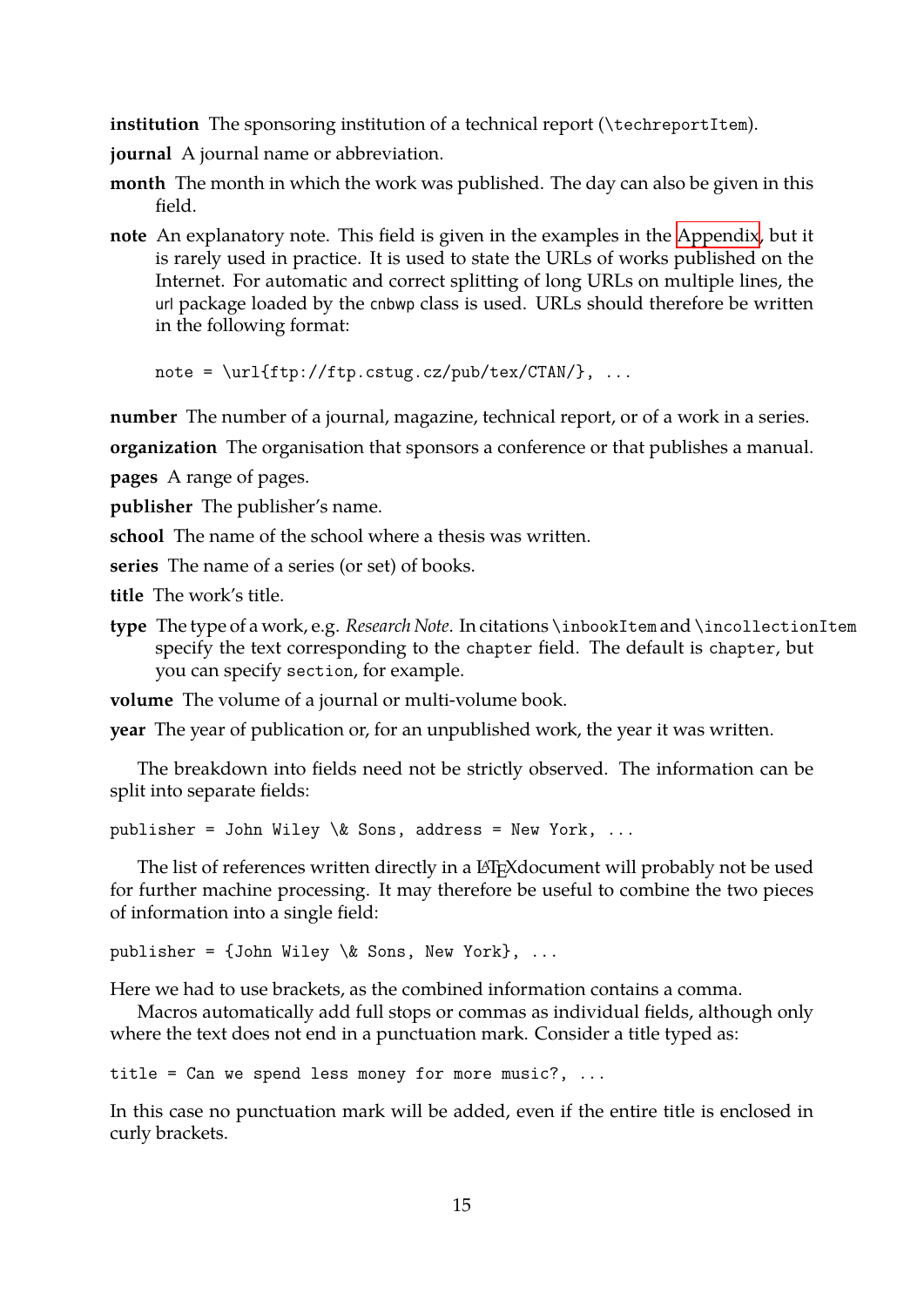#### **5.3 How to Choose the Entry Type**

<span id="page-15-3"></span><span id="page-15-0"></span>An entry type must be chosen for making BibT<sub>E</sub>Xdatabase entries and when using \*typ*Item macros. The type names are intuitive and it should be straightforward to make the right choice. In cases of doubt, it helps to know which fields are required and which are optional. Choose the type whose structure best fits the purpose.

Some fields seem superfluous. For example, the bibliographic types for Master's  $(\mathcal{N})$  ( $\mathcal{N}$ ) and Ph.D.  $(\mathcal{N})$  thesis have exactly the same format. The only difference is the default value of the optional field type. If you want to cite a similar publication, for instance a dissertation, you can use any type and specify the optional field:

type = Dissertation, ...

Works only available from the Internet have not been formally published. For such publications, use \unpublishedItem (in BibTEX @unpublished). URLs of works should be placed in the note field, as mentioned earlier.

## **6 Figures and Charts**

<span id="page-15-1"></span>TEX is a text-processing program. Apart from primitive graphics created with horizontal and vertical strokes and characters made from specially prepared fonts, no figures can be created directly. You can, however, import<sup>2</sup> figures created in other applications and saved in separate files.

Figure and tables can be (but do not have to be) inserted in the text using the floating environments figure and table, which am[on](#page-15-2)g other things allow such objects to be easily numbered, described, placed and, as the case may be, further manipulated. For a description of some of the more advanced techniques for working with floating environments, see also section 9.

The easiest way to load a figure into a floating environment is to use the graphicx package. The \includegraphics macro has one required parameter – the name of the file containing the figure. A s[eri](#page-24-0)es of different instructions can be specified in the optional parameter in square brackets in the format *key=value*. The syntax is the same as for the \*typ*Item macro, which was described in section 5.2.2, except that square brackets are used instead of curly brackets, as the first parameter is optional. Here, too, the parameters are processed using the keyval package.

A detailed description of the \includegraphics comman[d can](#page-12-0) be found in the file grfguide.ps, which is part of the distribution. Here we will describe only a few of the main parameters:

**scale** is the scale factor. Enter scale=.5 to reduce by half.

 $\frac{1}{2}$ In BibT<sub>E</sub>X @mastersthesis and @phdthesis.

<span id="page-15-2"></span><sup>&</sup>lt;sup>2</sup> Technical speaking, there isn't even a command for inserting figures. However, T<sub>E</sub>X does have the \special command, which is not interpreted at all and whose argument is merely sent to the output device. How this command is handled depends on the relevant driver. When we talk about how figures are inserted in TEXor L'TEX documents, we are always referring to some specific device driver.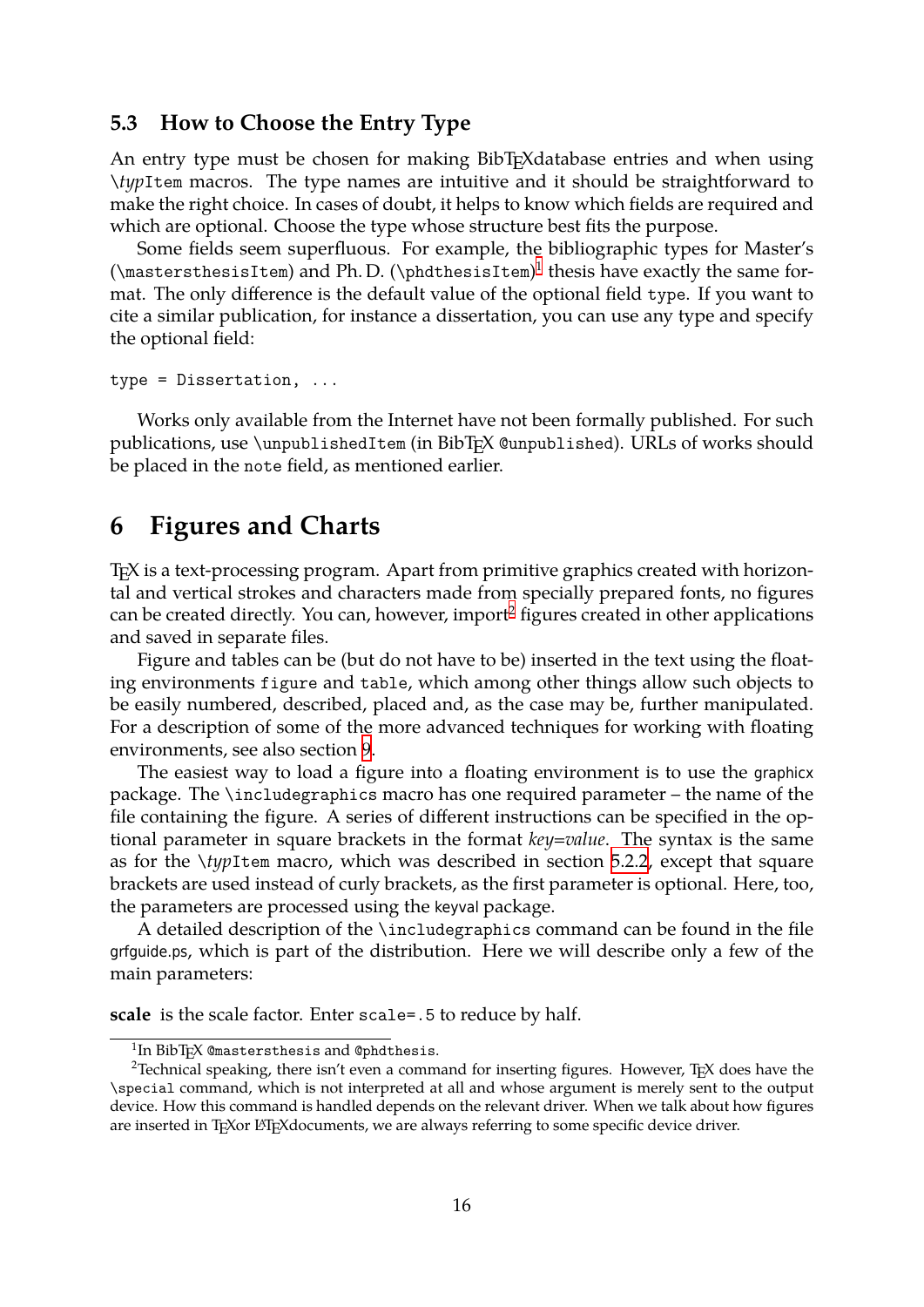- **width** specifies the preferred width. The dimension can be entered in the units of your choice or as a percentage of other dimensions. If you want a width of 75 % of the width of the text, use width=.75\textwidth.
- <span id="page-16-2"></span>**height** specifies the height of the image. Entering height and width simultaneously will distort the image. If just one of these parameters is entered, the second will be calculated so as to maintain the aspect ratio.
- **clip** crops the bounding box. Some programs (e.g. Quattro) create defective EPSs which delete their surroundings. If part of the text above or next to a figure disappears when you insert it, try using the clip parameter (without writing an equals sign and value).
- **page** is used only when importing an image from a multi-page PDF file. It is used to specify the number of the page you wish to insert.

The graphics format in which the imported images are saved should be chosen according to the method used to create the final PDF document file. PDF creation methods are described in more detail in section10 and a discussion of some of the most important graphics formats can be found in section 7.

When using dvips or dvipdfm or when using a virtual postscript printer, EPS is the best graphics format for both bitmap and ve[cto](#page-29-1)r images.

pdfTEX can load images in JFIF and PNG form[at](#page-16-0)s, but these are bitmap and are used only rarely. Vector images must be prepared in PDF format. Adobe Distiller can be used to convert from EPS to PDF, although epstopdf offers the same function. The latter, however, requires GhostScript and perl. These programs are freely distributable and are available for all operating systems.

# **7 Preparing Figures**

<span id="page-16-0"></span>This section will focus on how to prepare figures. We will start by explaining the differences between the main graphics formats and go on to describe several ways of preparing and editing figures.

## **7.1 Graphics Formats**

<span id="page-16-1"></span>Images can be divided into two basic formats: bitmap and vector. Bitmap images represent an array of values (a raster) where each element carries information on the colour of a displayed pixel of non-zero size. Vector images differ in that the curves within them are described using mathematical equations. Information on line width, line colour and, as the case may be, fill colour is attached to each curve. Rasterisation occurs at the instant the image is displayed on the monitor or printed.

It may seem that there is no great difference in the result, as even a vector image has to be rasterised, but nothing could be further from the truth. The fundamental difference is that each display or printing device has a different resolution, i.e. a different raster density. A vector image is rasterised at the instant it is displayed, hence it is rasterised at a specific resolution. The size and shape of the dots also matters. This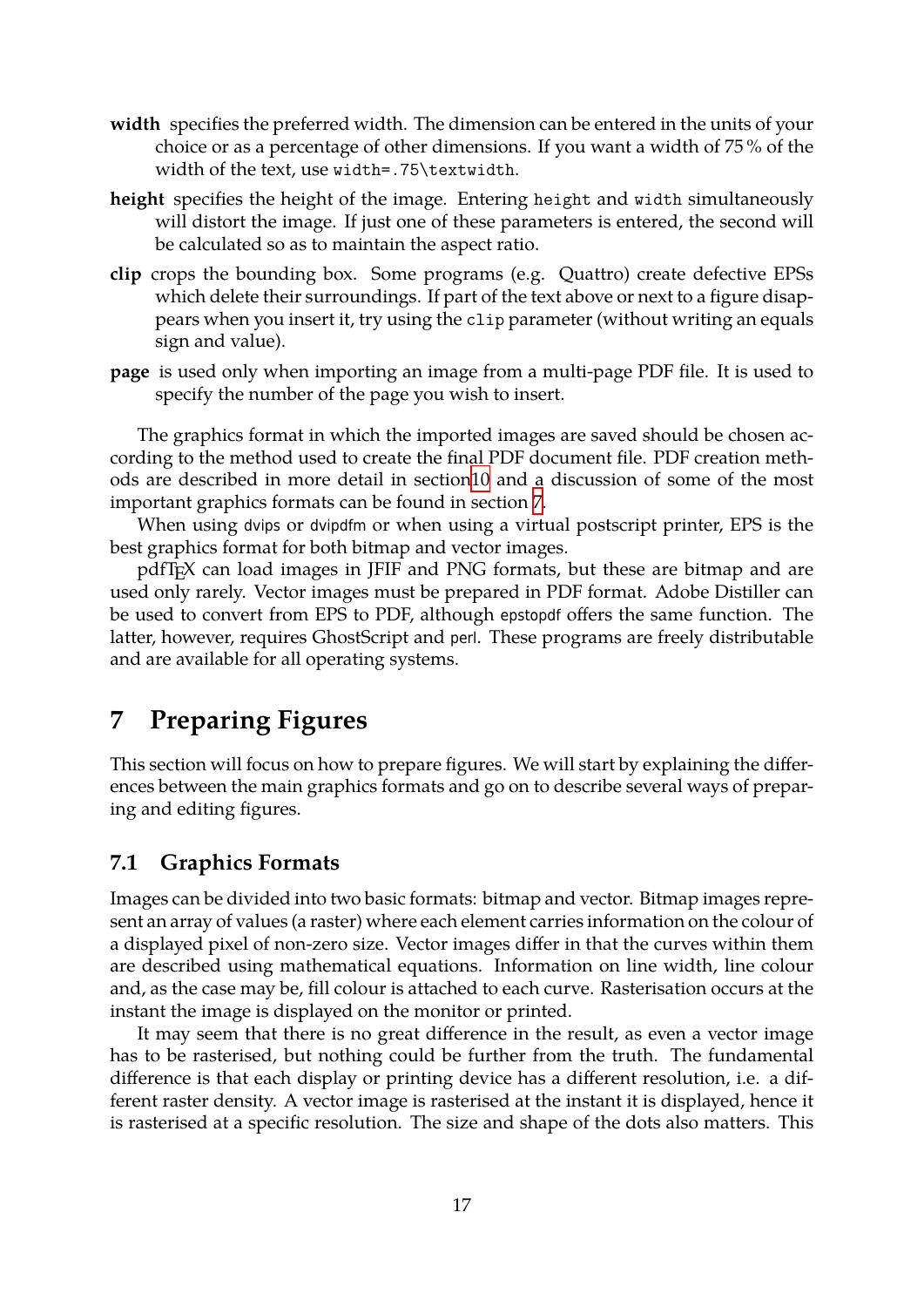determines the colour of the dots that are mathematically on the boundary between the coloured and uncoloured parts of the plane. The display device's rasterisation algorithm calculates them in such a way that the curves look smooth.

<span id="page-17-1"></span>When a bitmap image is displayed, the prescribed size has to be maintained even if the image was created for a different resolution. This means that there is no other option than to calculate the dots by interpolation. In a bitmap image we no longer have any information on whether the dot lay on the curve. Although the driver of the relevant device knows the size and shape of the dots, it does not have enough information to be able to use them when rasterising.

Example vector and bitmap charts are given in Figure 1. The figure is one of the demonstration examples supplied with gnuplot. The vector and bitmap charts were created from the same source.

The top image is the vector image. It was exported as EP[S](#page-18-0) (Encapsulated PostScript) and converted to PDF so that it could be loaded by  $pdfTeX$  or by  $X\exists TEX$ . The curves may look jagged on the screen, because the screen resolution is low, but this effect disappears when the image is printed on a quality printer.

The central image was exported in PNG (Portable Network Graphics) format. The difference in image quality is plain to see. The worse font quality is particularly visible. At some magnifications the axes can disappear altogether. The axes remain jagged even when the image is printed on a high-resolution printer, since, as mentioned earlier, the driver of the relevant device does not know that the pixels should all lie on the same line and merely recalculates the "steps" at a different resolution.

Raster data take up too much memory. However, images tend to contain repeated colour sequences and monochromatic areas, so data can be stored more efficiently using a compression algorithm. Compression algorithms are divided into two classes: lossless and lossy. Lossless algorithms allow the original data to be restored by decompression. This is impossible in principle with lossy algorithms.

The PNG format, used in the central image, uses a lossless compression algorithm. The bottom image was saved in a format that employs lossy compression – JPEG<sup>3</sup>. This algorithm was developed by the Joint Photographic Expert Group for storage of colour photographs. Research has shown which elements of an image cannot be seen by the human eye. Such elements can thus be removed from a photograph without an[y](#page-17-0) problem. The quality is not compromised and the file size is considerably reduced. The quality of the image can be modified, but even with the highest image quality (lowest compression) the compression is always lossy. This format is called JFIF (JPEG File Interchange Format) and the files usually have the extension jpg, or less often jpeg, jff or jfif.

The bottom image was created at a low resolution suitable only for the screen and was intentionally saved at a low quality setting to make it obvious at first glance that lossy compression leads to blurring and the formation of colour artefacts, especially in near-monochromatic areas.

**!** Remember that images should always be created in the format best suited to their nature. Charts and diagrams are always mathematical objects, which can be described using equations known from analytical geometry. Complicated curves are generally

<span id="page-17-0"></span><sup>3</sup>pronounced *jay peg*.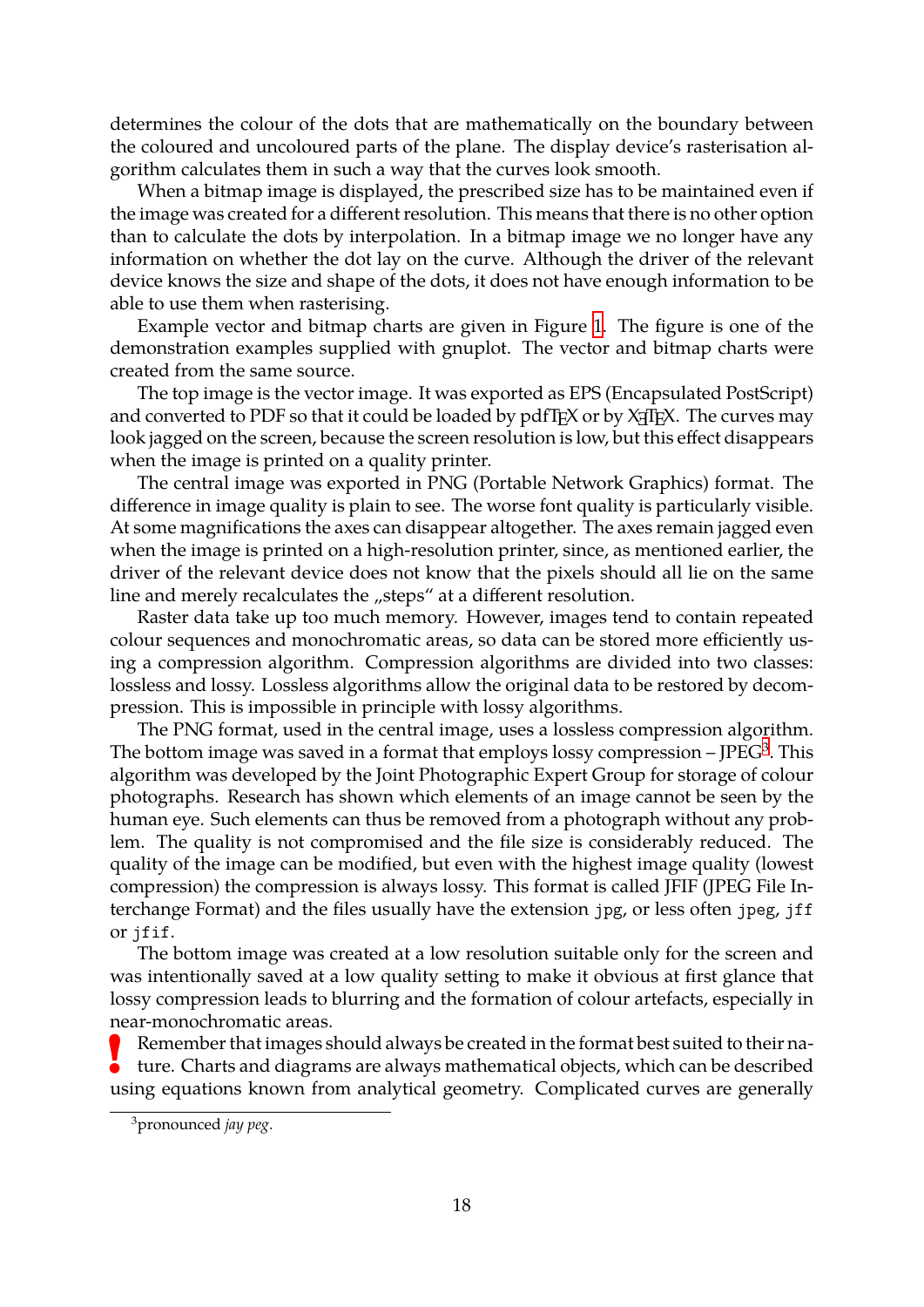#### splot with "set pm3d" (implemented with some terminals)



splot with "set pm3d" (implemented with some terminals)



splot with "set pm3d" (implemented with some terminals)



<span id="page-18-0"></span>Figure 1: Comparison of vector image (top) with bitmap with lossless compression (centre) and JPEG lossy compression (bottom)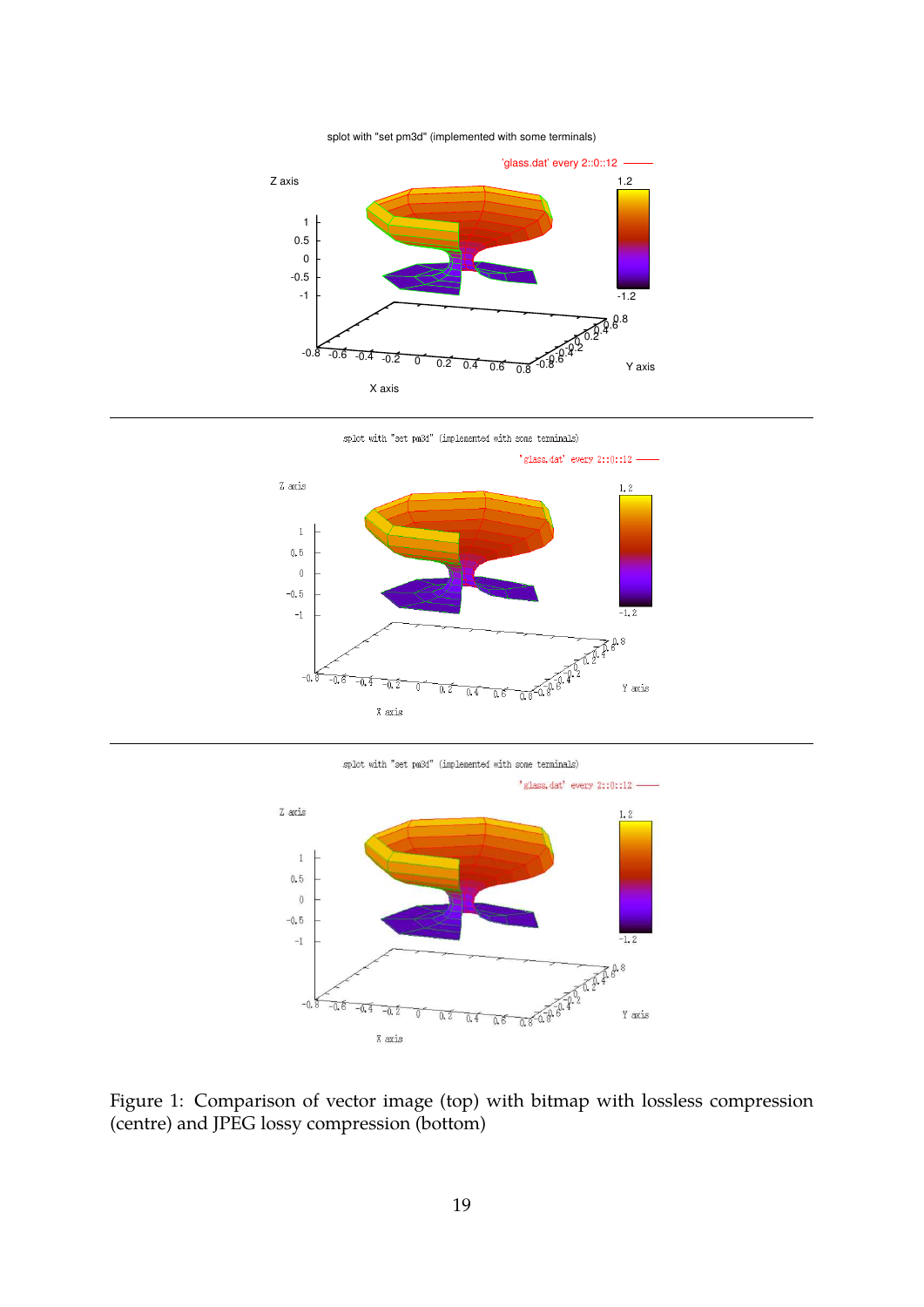approximated by Bézier curves. Such images should therefore be created in vector format. Bitmap formats should only be used for images that do not have a mathematical representation. Lossless compression formats are preferred. Graphics formats with lossy compression should be used **solely for colour photos and nothing else**!

<span id="page-19-3"></span>There are many myths surrounding graphics formats. One such is the belief that EPS is a vector format. This is only partly true. EPS format is basically PostScript with some restrictions. The file may contain vector or bitmap graphics or even a combination of the two. What matters when an image is saved in EPS format is the program that was used to create it. If the image was drawn using a bitmap editor such as Photoshop or Gimp, the resulting EOS will also be bitmap. The same goes for PDF format. Both formats allow lossless and lossy compression of bitmap images.

Many people mistakenly believe that there is no difference between the (PostScript) and EPS formats. Regrettably, this misapprehension is very common even among some writers of commercial software. EPS permits only a subset of the PostScript language and requires extra information before the programs can insert the image in the document. However, some programs create postscript files that only look like EPS. In some cases this doesn't matter, but often such an image cannot be inserted because it causes strange errors (the ensuing file gets corrupted and part of the text, or even the whole of the rest of the document, is lost). Sometimes an expert can repair such a file, but this can take several hours of investigation. Fortunately there are tools available for the job. We will touch on these in section 7.4.6.

Another myth concerns the bitmap format TIFF (Tagged Image File Format; usual file extension: tif). It is often claimed that this format uses lossless compression. In reality, though, the compression [meth](#page-22-0)od can be selected when the file is saved. There are several lossless algorithms to choose from, and the image can even be saved with no compression whatsoever, but JPEG lossy compression may also be used.

### **7.2 Preparing Vector Figures**

<span id="page-19-0"></span>When preparing a vector figure, it is vital to use a graphics editor or similar program which genuinely works with vector representation. The figure must then be converted into a format that can be imported into the document, i.e. EPS or PDF. It is useful if the program is capable of writing the file in this format directly, as is the case, for example, with the Matlab system. If it is not, an alternative method needs to be used.

### **7.3 Virtual Printers**

<span id="page-19-1"></span>Virtual printers are an alternative solution where the program does not have EPS or PDF format output. However, this method is only useful if you are using a vector editor. A bitmap graphics editor will create a bitmap EPS or PDF even when a virtual printer is used.

#### **7.3.1 Printers with PostScript Output**

<span id="page-19-2"></span>Printers with PostScript support are available on the market. Drivers for these printers come as a standard component of the operating system installation CD (Windows,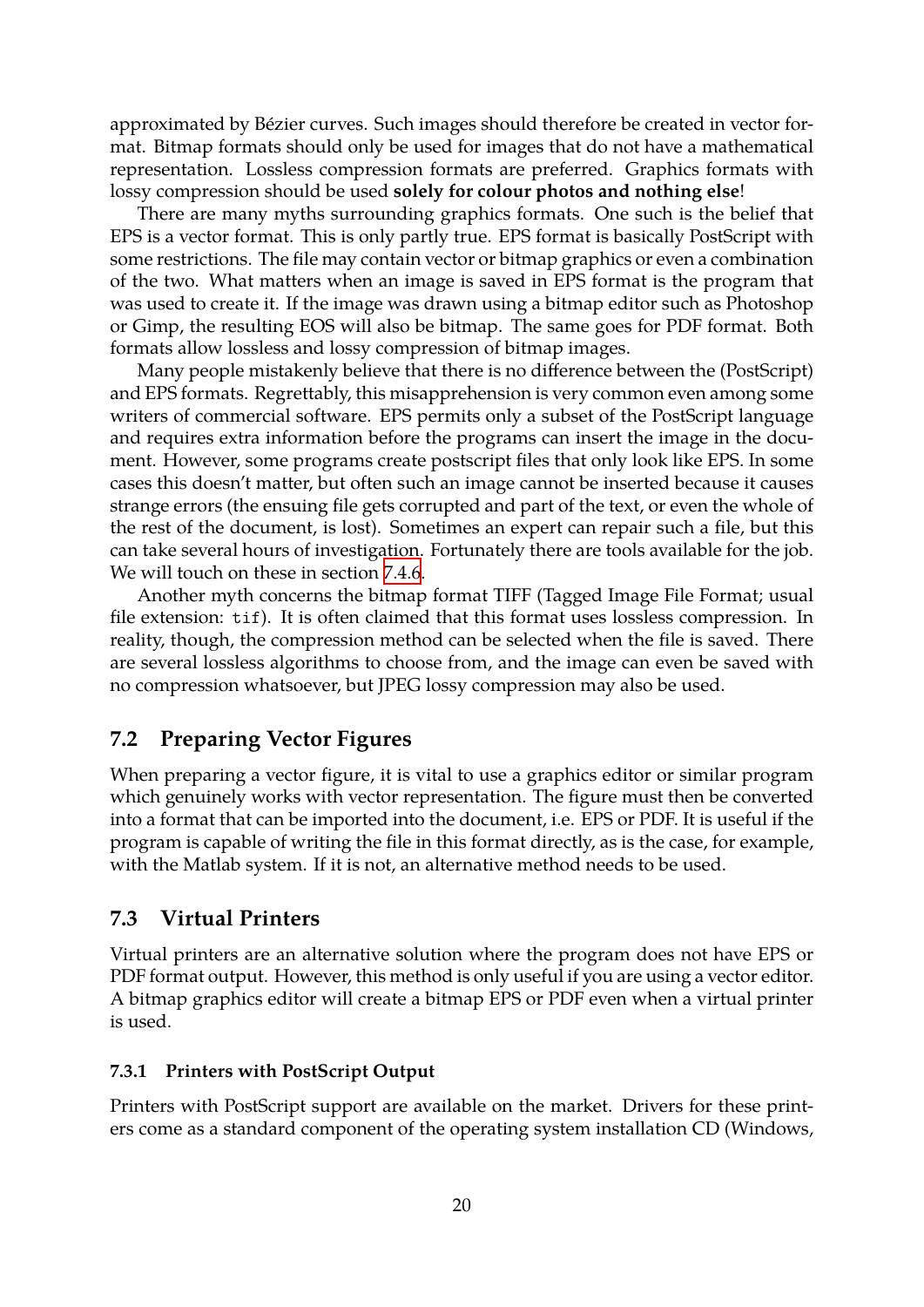<span id="page-20-3"></span>Mac OS, OS/2, eComStation). Some printers support multiple communication languages, such as PCL and HPGL. It is inappropriate to use such drivers in virtual printer mode, as there are usually PJL or similar commands at the start and the end of the file generated which enable and disable the PostScriptinterpreter. Such commands do more harm than good as regards subsequent processing. Apple Writer printers are usually the best. To create colour images in EPS format you need to install a colour printer driver, as a monochrome driver may convert the colours to greyscale.

Install the virtual printer as a local printer in Windows and connect it to the file rather than to any physical device. If the driver allows function setting, enable EPS format and select Type 1 font conversion and insertion of fonts in the document. The standard Windows XP installation includes a large number of PostScript printer drivers. We have quite a good experience, for example, with the Apple LaserWriter Pro 600 and Lexmark Color 4079 plus PS2 printer drivers. That said, you will probably have to clip the EPS image (i.e. adjust the bounding box) created by these drivers using the method described in section 7.4.6.

The average CNB computer network user may not have the option of installing nonnetwork printers. In such cases, it may be necessary to log in to the system as a local administrator in or[der to](#page-22-0) install a virtual local printer. After installation, this printer will be available to other users of the station. We recommend testing the functionality of the newly installed virtual printer only after logging in to the standard user account  $(i.e. u0xxxx).$ 

To create a PostScript figure from a chart in MS Excel, for example, print the relevant chart on a virtual PostScript printer. It is a good idea to select 'Custom' under 'Printed chart size' on the 'Chart' tab in the File/Page setup dialogue box. This will ensure that the dimensions of the printed chart can easily be modified in MS Excel by setting the size of the 'Chart Area' object. When printing, **do not tick Print to file**, but wait until the driver itself asks you to enter the file name.

#### **7.3.2 Printers with PDF Output**

Adobe Acrobat offers a virtual printer with PDF output called PDFWriter.

<span id="page-20-0"></span>There are also numerous PDF-generating shareware programs that can be installed as virtual printers. Each has its own installation program. Again, where possible you should try to enable Type 1 font conversion and insertion of fonts in the document.

#### **7.4 Converting and Editing Some Graphics Formats**

<span id="page-20-1"></span>When producing documents it is often necessary to convert files between EPS, PDF and WMF formats and to modify such graphics files in other ways.

#### **7.4.1 Converting Figures from WMF to EPS Format**

<span id="page-20-2"></span>Scientific Word creates figures in WMF (Windows Metafile) format. To process a document in the standard T<sub>E</sub>X installation you will need to convert the figures to EPS format. To do so you can use the shareware program wmf2eps, an unregistered version of which is supplied with Scientific Word version 5.5. To work properly the program requires in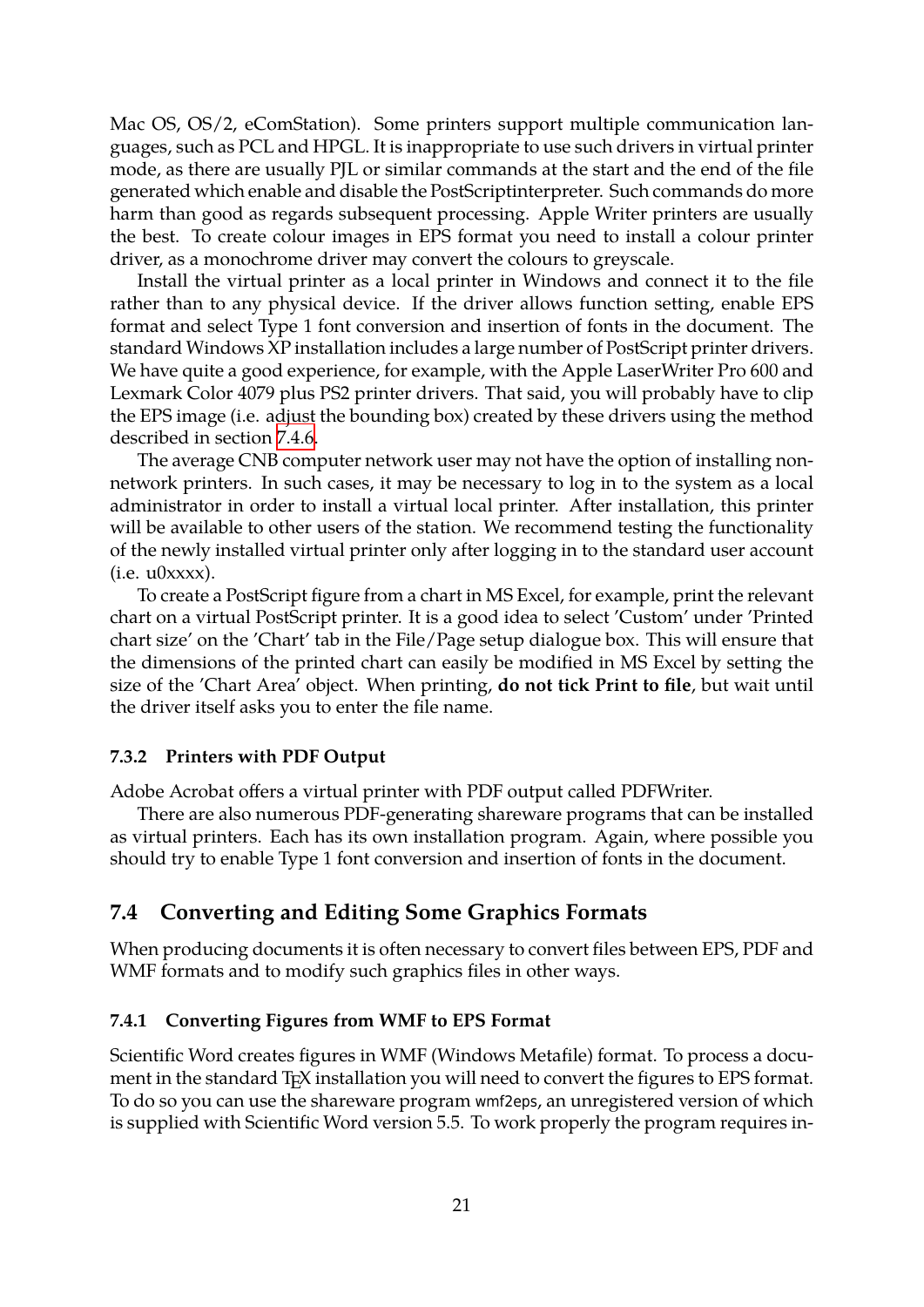stallation of a virtual printer allowing print to EPS. Suitable drivers are supplied with the program in the PSprint subdirectory. The installation process is described in the README.TXT file in the software distribution. The program itself is very user friendly and intuitive.

#### <span id="page-21-4"></span>**7.4.2 Converting Between EPS and PDF Formats**

A PS or EPS file can be converted to PDF using either Adobe Distiller or the ps2pdf program contained in the GhostScript distribution (or the epstopdf program).

<span id="page-21-0"></span>Conversely, to convert from PDF to EPS or PS use either the full Adobe Acrobat (Save As EPS or Save As PS) or pdftops with the -eps parameter. pdftops is part of the freely distributable xpdf, see http://www.foolabs.com/xpdf/.

GhostScript also offers PDF to EPS conversion, but unfortunately it rasterises the fonts at the same time. Such figures are not usable.

### **7.4.3 Gnuplot**

Gnuplot is a flexible, freely distributable program for plotting mathematical graphs. It is available for all operating systems. Figure 1 was created using this utility. It supports outputs in many formats, including EPS and (in the latest version) PDF.

<span id="page-21-1"></span>The program offers a wide range of curve colour, dot colour and dot shape options. These options depend on the output forma[t s](#page-18-0)elected, and the same type of curve can even be displayed in a different colour in different output formats. The best way to get information is to use the test command, which will give you a test figure showing all the options that the relevant format has to offer. To find out what options an EPS-format output offers, use the following commands:

```
set term postscript eps color solid lw 2 18
set output "test.eps"
test
set output
quit
```
The test figure will be in the test.eps file in the current directory.

### **7.4.4 Corel Draw**

<span id="page-21-2"></span>Corel Draw is a commercial vector image editor. It offers export to EPS format. Bear in mind, though, that Corel Draw contains many fonts that are not available on other computers. When exporting to EPS, therefore, you have to convert such fonts into curves. In versions 8 onwards the software performs this operation automatically.

### **7.4.5 Adobe Illustrator**

<span id="page-21-3"></span>Adobe Illustrator is a commercial vector editor whose native format AI is based on Post-Script. When a file is opened in a standard text editor, it is indistinguishable from EPS at first glance. However, PostScript is a programming language that has one shared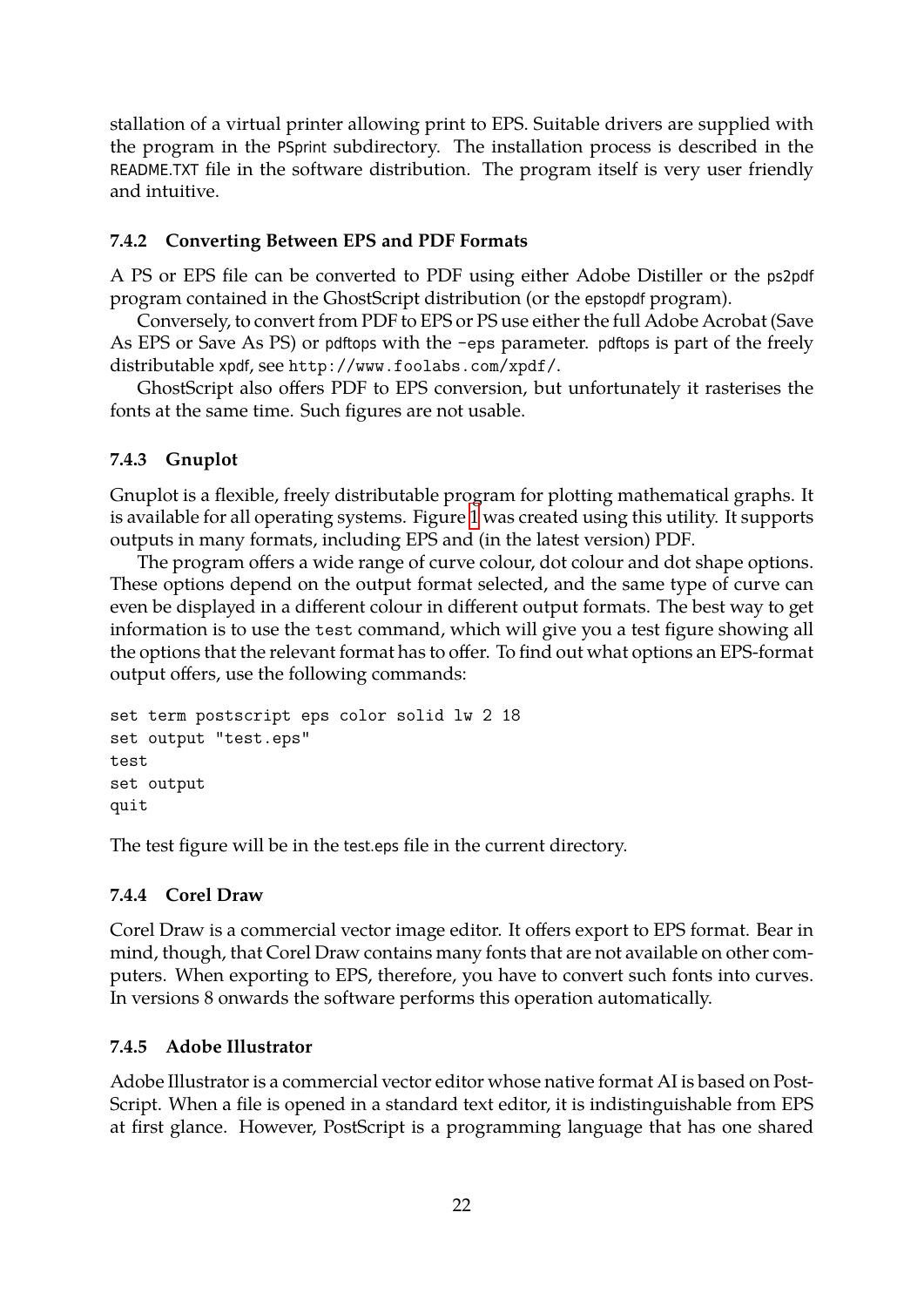<span id="page-22-1"></span>feature with T<sub>E</sub>X: it allows definition of user commands (using the def operator). The AI format contains postscript commands, but for these to be interpreted the defined macros contained in Adobe Illustrator are needed. If you insert an AI image directly into another document, everything will seem to work, but only until you try to print the document. On the page containing this figure, the PostScript interpreter will report an undefined error. So don't forget to save the figure in EPS format.

#### **7.4.6 Repairing Corrupted EPS and PDF Files**

In section 7.1, on page 20, we mentioned that images in EPS and PDF files can get corrupted. We shall now describe how to repair them.

<span id="page-22-0"></span>The first common error an is an incorrect or unsuitable bounding box. The bounding box in[dic](#page-18-0)ates the [dim](#page-18-0)ensions of the figure in the EPS file. According to the specification, the entire figure must be inside the box, but there is no mention that the box has to be tight-fitting. If the bounding box is too large, it is not an error, but it is not useful. The software uses this information when inserting the figure in the document. If the bounding box is too large it leaves a large empty area around the figure. This is best repaired using the freely distributable software GhostScript and its handy frontend GhostView. Both programs are needed. There are various different frontends for Linux (e.g. ggv for Gnome). Switch the orientation of the figure to Portrait and select the rather inappropriately named function PS to EPS. This does not, in fact, convert PostScript to EPS, but just generates a tight-fitting bounding box with the right dimensions. In most cases the automatic setting works correctly. Use manual if automatic fails or if you want to remove part of the figure and you plan to use the clip parameter in the \includegraphics macro.

**!** GhostView cannot determine the necessary paper size for displaying an image in EPS format. In addition, some programs, in particular virtual print[ers, do](#page-15-1) not insert the figure in the bottom left-hand corner. If all you see is an empty page, tick EPS Clip in the Options menu.

The page dimensions in a PDF file can be changed using the full Adobe Acrobat, which offers this function. I am not aware of any freely distributable alternative.

The situation is worse if the file only looks like an EPS. The simplest case is where there are PJL or other language commands at the start and end of the file. GhostView can usually cope with these, but problems will arise when the figure is inserted. The remedy is straightforward. Open the file in a standard text editor and delete everything before the first occurrence of the characters %!PS (in EPS these must be at the start of the first line) and everything after the text %%EOF. With a rudimentary knowledge of Post-Script you can repair other errors. Usually all you have to do is delete the forbidden commands, but this can be a tough task even for an expert. It is easier to convert the image to PDF and then back to EPS (see 7.4.2) if you don't want to, or cannot, process the document using pdfT<sub>F</sub>X.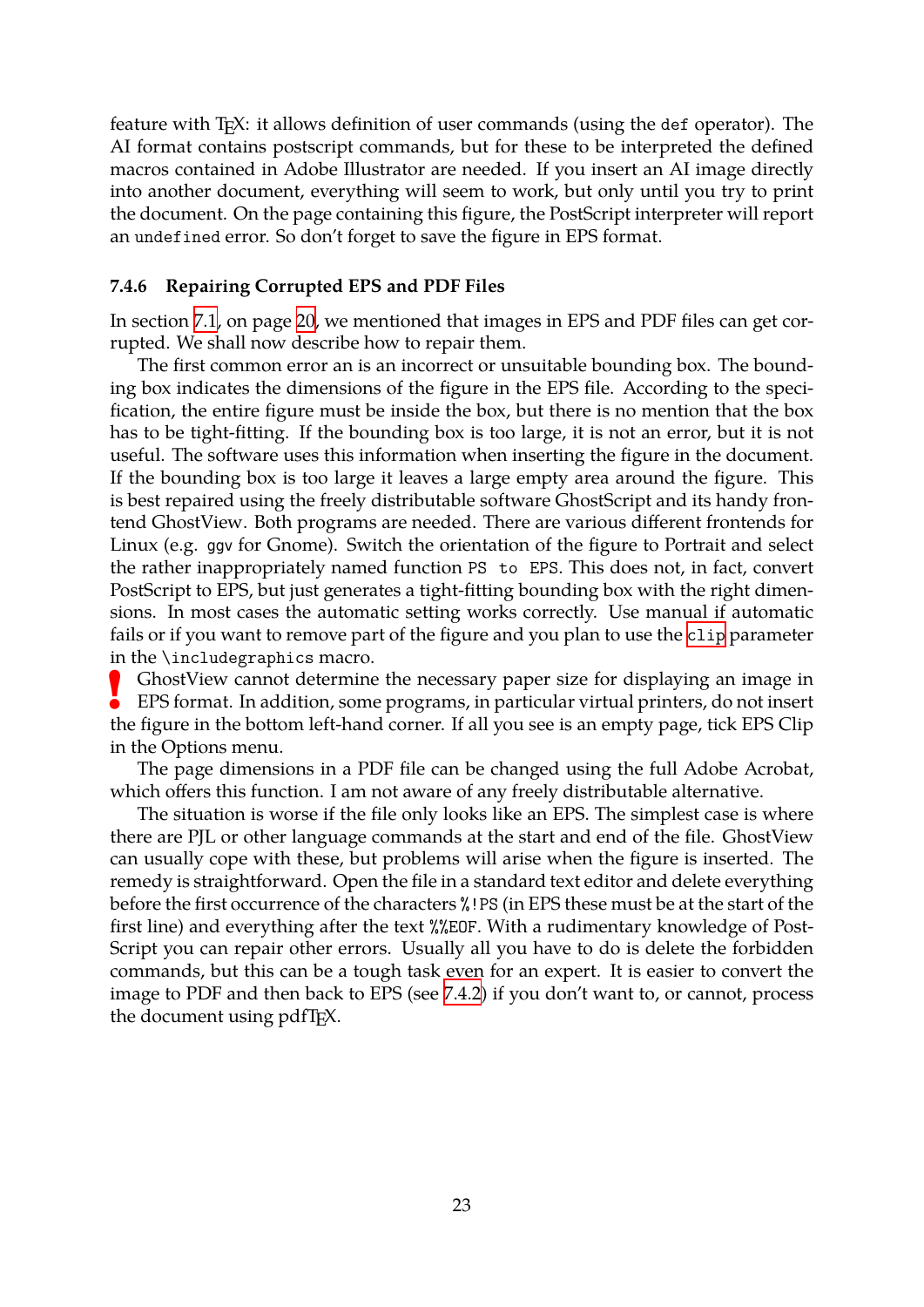# **8 Preparing Tables**

<span id="page-23-3"></span><span id="page-23-0"></span>Tables are an important component of technical papers. However, they are only useful if they are well arranged. Producing tables is usually the most time-consuming part of the document preparation process. Tables are prepared using the tabular environment, and in this section we will present a number of techniques that will make it easier to typeset tables and help you achieve the desired look.

Otherwise, as with figures, tables can be inserted in the text using the table floating environment. For a description of some of the more advanced techniques for working with floating environments, see also section 9.

### **8.1 Aligning Columns on a Decimal Point**

<span id="page-23-1"></span>Decimals are often used in tables. The nu[mb](#page-24-0)er of digits in each number of a column can differ, but it is vital that the numbers are aligned on the decimal point. The tabular environment does not offer this option, but a solution can be found by using the dcolumn package. This package adds column type D to the tabular environment. Specification of column type D requires three parameters: the separator used in the source text, the separator that you want to be printed and the maximum number of decimal places. If this last parameter is negative the decimal point will be in the centre of the column, which can cause the column to be too wide. The first two parameters are usually the same, although this need not be the case. Let's assume that we have exported a table from a table software package which uses decimal commas. We, however, want decimal points. To avoid the need to mess with the file, we make use of the option provided by the first two parameters. An example is given in table 1, the source code for which can be seen in figure 2.

<span id="page-23-2"></span>

| <b>Iméno</b> | Výška [m] | Váha [kg] |
|--------------|-----------|-----------|
| Zlatovláska  | 1.68      | 62.3      |
| Dlouhý       | 12.6      | 98.1      |
| Široký       | 1.83      | 386       |
| Bystrozraký  | 1.74      | 74.2      |

Tabl[e 1](#page-24-2): Demonstration of table with deci[m](#page-23-2)al point alignment

The heading in column type D would not be correctly positioned. We therefore have to use the \multicolumn macro, in which we can change the alignment of that particular cell. Note that the **following** vertical line, not the preceding one, is part of the alignment specification. The preceding line must be specified for the first column only. If, for some (in this case unwise) reason, the heading *Jméno* should be right-aligned, we would have to use:

```
\multicolumn{1}{|r|}{\bfseries Jm\'eno}
```
The new column type definition is enabled by the fact that the array package is implicitly loaded. This package offers users the \newcolumntype macro, which is used to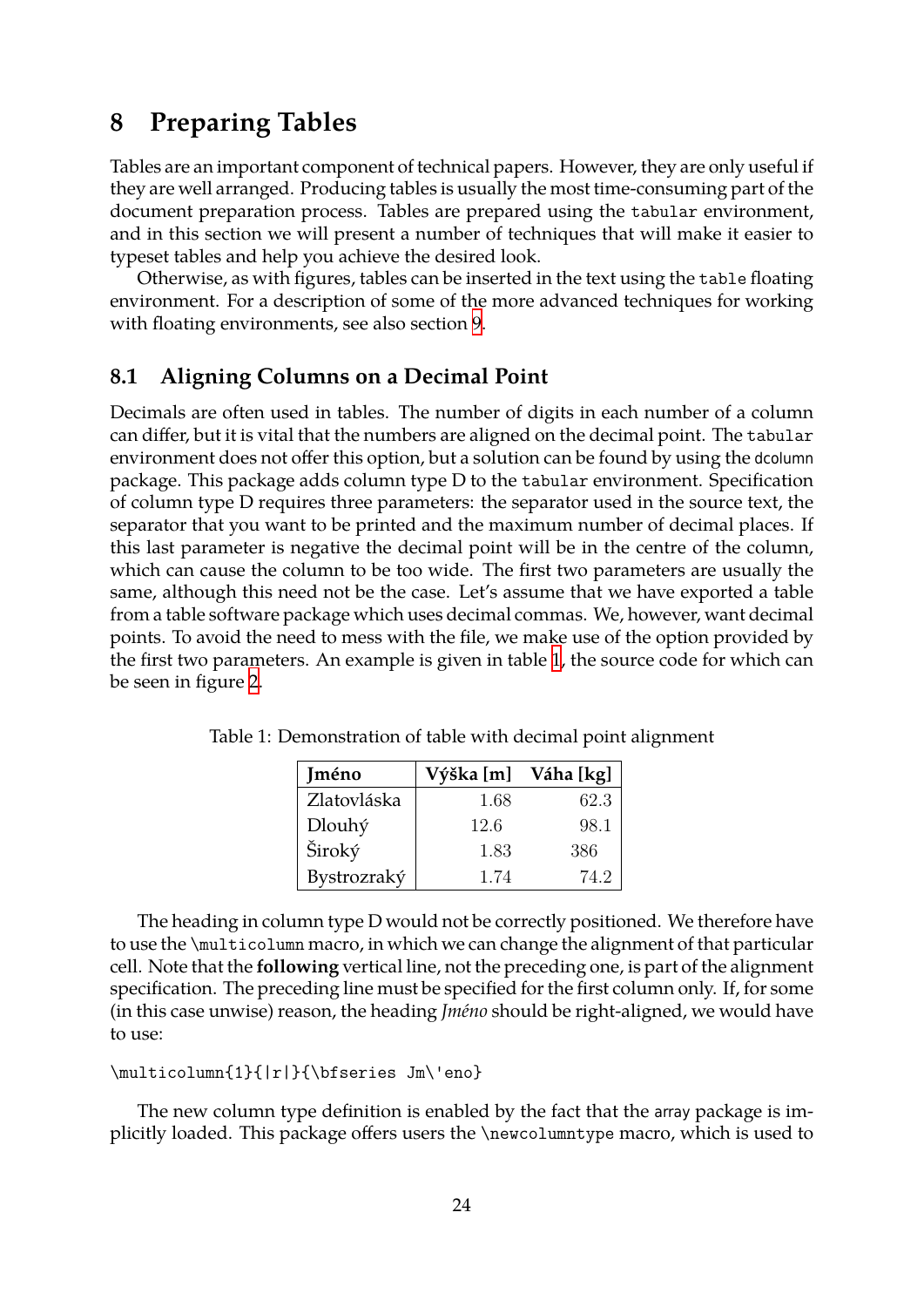<span id="page-24-3"></span><span id="page-24-2"></span>\setlength\extrarowheight{2pt} \begin{tabular}{|1|D{,}{.}{2}D{,}{.}{1}|}\hline \bfseries Jm\'eno & \multicolumn{1}{c}{\bfseries [V\](#page-23-2)'y\v{s}ka [m]} & \multicolumn{1}{c|}{\bfseries V\'aha [kg]}\\\hline Zlatovl\'aska & 1,68 & 62,3 \\ Dlouh\'y & 12,6 & 98,1 \\ \v{S}irok\'y & 1,83 & 386 \\ Bystrozrak\'y & 1,74 & 74,2 \\\hline \end{tabular}

define new types. The syntax is the same as that for \newcommand, except that we are defining a column type, not a macro, and we cannot declare an optional parameter with a default value. If, using the example from figure 2, we define a new column type:

\newcolumntype{d}[1]{D{,}{.}{#1}}

we can write the table preamble in a plainer way:

```
\begin{tabular}{|l|d{2}d{1}|}
```
In the table we have defined an extra dimension \extrarowheight, which is also defined in the array package. Letters with Czech diacritics are too high and there would be almost no space between the text and the line. The \extrarowheight dimension register increases the size of the space between the text and the line above it. The parameter in square brackets of the \\ macro just increases the size of the space below the text.

## **9 Figures and Tables as Floating Bodies**

<span id="page-24-0"></span>Figures and tables are inserted in the text using the floating environments figure and table, which among other things allow such objects to be easily numbered, described, placed and, as the case may be, further manipulated. Users should consult the  $ETrX$ system documentation for a description of basic manipulation of floating bodies. Here we describe some of the more advanced techniques, which will enable you to put floats exactly where you want them, to process documents with a large number of figures and charts and to insert rotated wide tables or charts.

### **9.1 Placing Floating Bodies**

<span id="page-24-1"></span>The optional parameter defining where the float should be placed is specified in square brackets. However, LATEX treats such parameters only as recommendations. If it is unable to execute them, it will try to place the float on a separate page. If even this is impossible, it will place this and all subsequent floats at the end of the document or chapter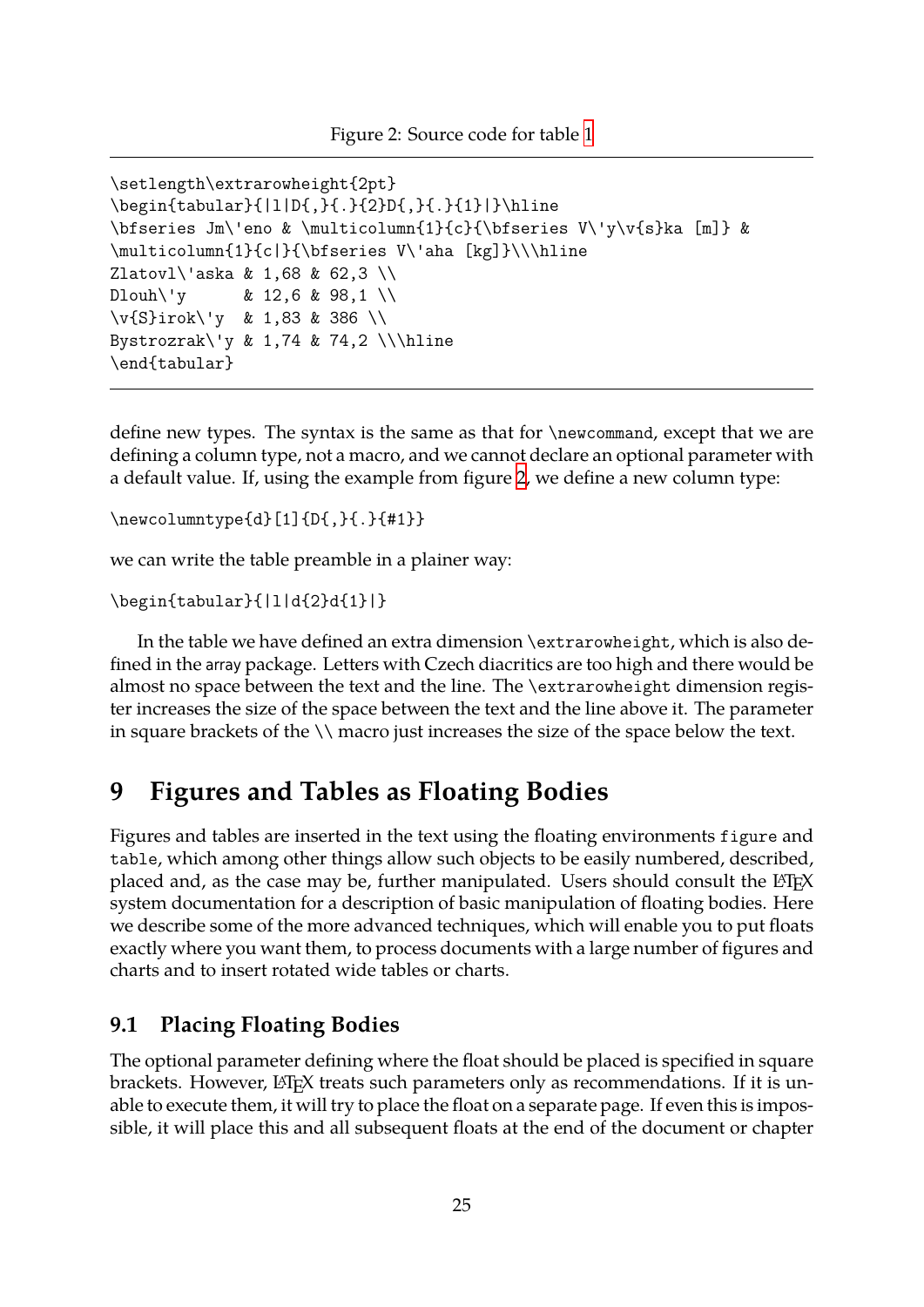(in the case of a book). You should therefore specify more than one option so that  $\Delta F$ <sub>F</sub>X has a choice. Stating the [h] specifier alone usually results in the float being shifted to a separate page or to the end of the document.

<span id="page-25-3"></span>In some cases the float **has to be** in a specific location. You thus have to tell LAT<sub>E</sub>X that you do not mean the specifier as a recommendation but as a categorical command. The specifier [H] is used for this purpose. It was originally implemented in the here package, but this is no longer in the standard distributions. This specifier is now implemented in the float package.

**!** When  $[H]$  is used, the environment ceases to be floating. ET<sub>F</sub>X will place it in the desired location regardless of whether it fits in the space remaining on the page. You should therefore use this specifier only in the final version of the document.

**!** This is a good place to explain the difference between the \newpage and \clearpage /  $\backslash$  cleardoublepage macros. The first two instruct  $\mathbb{E}$ T<sub>F</sub>X to start a new page. \cleardoublepage goes to a right-hand page<sup>4</sup> . In addition, the \clearpage and \cleardoublepage macros will print all the as yet unplaced floats stored in the buffer.

### **9.2 Documents with a Large Number [o](#page-25-1)f Figures and Tables**

<span id="page-25-0"></span>The floating-body placement algorithm is controlled by the values of several registers. The values are chosen for normal documents, but they may not be appropriate for technical reports with a large number of tables and figures. The \topfraction register defines the maximum fraction of the page that can be occupied by floats at the top of the page. Analogously, \bottomfraction defines the maximum fraction of the page for floats placed at the bottom of the page and \textfraction is the minimum fraction of a page that must be devoted to text. The registers are changed using the \renewcommand command, as they are macros. In documents with a large number of floats they can be set to extreme values by means of:

```
\renewcommand\topfraction{.99}
\renewcommand\bottomfraction{.99}
\renewcommand\textfraction{.01}
```
A floating page is only created if the floats occupy at least the fraction defined in the \floatpagefraction register. This value does not usually need changing.

 $E$ F<sub>F</sub> $X$  also has counters, which are used to set the highest number of floats allowed. topnumber and bottomnumber set the maximum number of floats at, respectively, the top and bottom of a page, while \totalnumber limits the total number of floats allowed on a page. These do not usually need changing unless the document contains a large number of very small floats $^5$ . The values are set using \setcounter command, for example:

\setcounter{totalnumber[}{](#page-25-2)17}

<sup>&</sup>lt;sup>4</sup>This only applies to documents in two-sided printing style which have the twoside parameter specified either explicitly or implicitly. The cnbwp declares it implicitly.

<span id="page-25-2"></span><span id="page-25-1"></span> $^5$ In such case it would be worth considering grouping them using the subfigure package.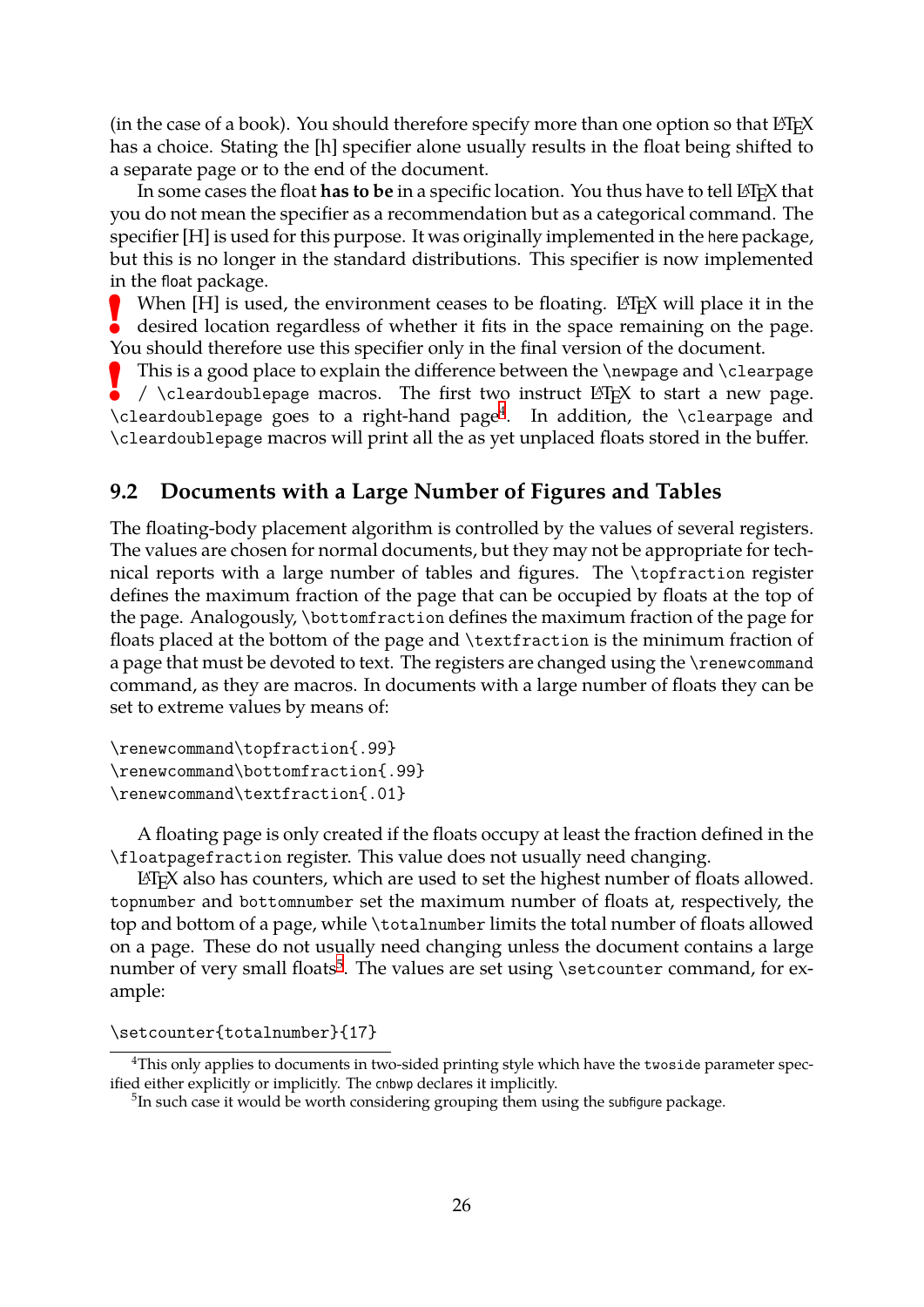**!** The current register values can be determined in various ways. Here we will demonstrate the use of the T<sub>EX</sub> commands  $\s$ how and  $\s$ howthe. The former shows the macro definition, so we will use it to determine the value of a *fraction* type register. A *number* type register must be printed using \showthe. The following two lines will output the current values of the \topfraction and \topnumber registers:

<span id="page-26-1"></span>\show\topfraction \showthe\value{topnumber}

On the terminal and in the log file (we have omitted the blank lines here) we will then get an output like this:

```
> \topfraction=\long macro:
-2.7.
l.875 \show\topfraction
> 2.<recently read> \c@topnumber
l.876 \showthe\value{topnumber}
```
We have thus determined that  $\to$  of raction = 0.7 and topnumber = 2. The full stops at the end of the definitions are added by the \show and \showthe commands.

## **9.3 Wide Tables and Charts**

<span id="page-26-0"></span>Some tables can be very wide. One way of printing them is to rotate them through 90*◦* . This is done using the rotating package and the sidewaystable environment. (Figures can be rotated analogously in the sidewaysfigure environment.) Unfortunately, the rotating package rotates tables one way on right-hand pages and the other way on lefthand pages, which is inadmissible from a typographical perspective. To eliminate this problem, the package must be loaded in the preamble in the following way:

```
\usepackage[figuresright]{rotating}
```
An example of a wide table, containing an array of random numbers calculated in Octave by the  $5 \times \text{randn}(20, 10)$  command, is given in Table 2. The source code can be found in figure 3. The table will be rotated so that the left-hand margin is placed at the bottom margin of the typeset image (i.e. flush with the bottom margin of the text on the other pages). This rarely creates an aesthetic effect. A ce[ntr](#page-27-0)ed table looks better and can be obtaine[d u](#page-28-0)sing the \centering command. The caption also needs to be centred by explicitly specifying \centeredcaption instead of \caption.

Table centering need not always be desirable. The page setup can be altered by shifting the table. Prepare the page without centering the table and print it out or display it in GhostView (this program allows you to make measurements). Let's assume that you want to shift the table 27 mm towards the top margin of the page. This means that you have to widen the left-hand margin of the floating environment by the same amount. This is done by specifying the following at the beginning of the environment: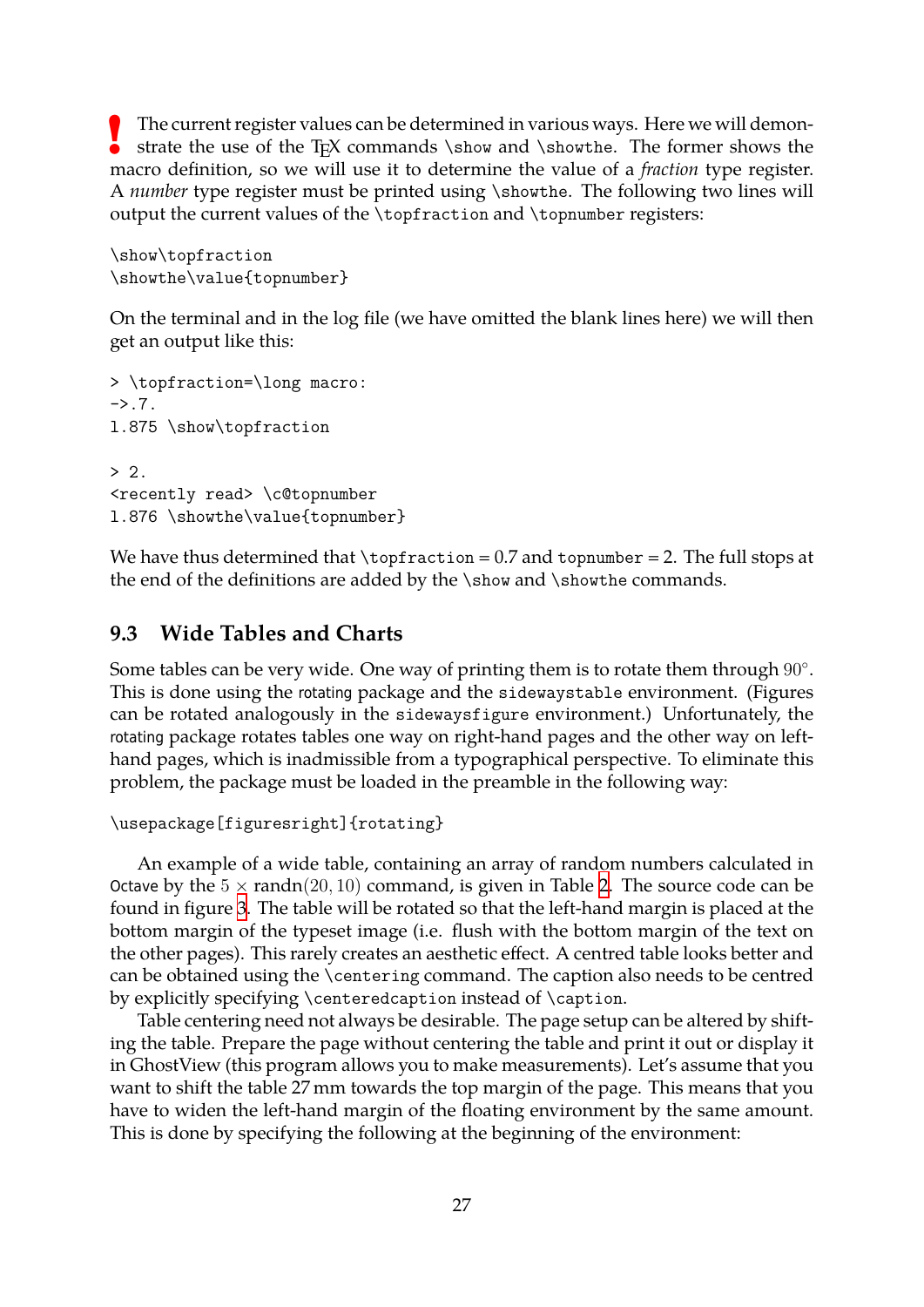|                                                                                                                                                                                                                                                                                          | Col. 1                                                                              | Col. 2    | Col.3                       | $\overline{c}$ ol. 4              | col.5                                       |                                                                                                                |                                                                                                                                                                                       | Col. 8                                                                     | Col.9                                       | Col. 10                                                                                                                                      |
|------------------------------------------------------------------------------------------------------------------------------------------------------------------------------------------------------------------------------------------------------------------------------------------|-------------------------------------------------------------------------------------|-----------|-----------------------------|-----------------------------------|---------------------------------------------|----------------------------------------------------------------------------------------------------------------|---------------------------------------------------------------------------------------------------------------------------------------------------------------------------------------|----------------------------------------------------------------------------|---------------------------------------------|----------------------------------------------------------------------------------------------------------------------------------------------|
| Row $1$                                                                                                                                                                                                                                                                                  | $-6.412$                                                                            | $-2.654$  | $-5.300$                    | 4.358                             | $-6.473$                                    | $\begin{array}{r l} \text{Col.} & \textbf{6} \\ \hline -4.573 \\ \textbf{2.971} \\ \textbf{6.352} \end{array}$ | $\frac{Col. 7}{2.391}$                                                                                                                                                                | $-0.497$                                                                   | $-4.262$                                    | $-0.341$                                                                                                                                     |
| Row $2$                                                                                                                                                                                                                                                                                  | 2.799                                                                               | $-8.109$  | 5.647                       | $-0.214$                          | 4.665                                       |                                                                                                                | 13.699                                                                                                                                                                                | $-5.059$                                                                   | $-0.088$                                    | 4.090                                                                                                                                        |
|                                                                                                                                                                                                                                                                                          | $-1.978$                                                                            | 5.467     | $-7.061$                    | $-0.347$                          |                                             |                                                                                                                |                                                                                                                                                                                       |                                                                            | $-9.852$                                    |                                                                                                                                              |
| $Row 3$<br>Row 4                                                                                                                                                                                                                                                                         |                                                                                     | $-1.226$  | 1.136                       |                                   | $-6.955$<br>$-3.874$<br>$-6.378$            |                                                                                                                | $\begin{array}{r} -3.955 \\ 4.112 \\ -2.670 \\ 1.550 \\ 1.311 \\ 3.311 \\ -1.355 \\ -1.355 \\ -2.620 \\ -2.620 \\ 7.792 \\ 7.135 \\ -2.620 \\ 7.792 \\ 3.491 \\ 3.491 \\ \end{array}$ | $-1.931$                                                                   | 4.127                                       | $\begin{array}{c} 4.618 \\ 1.177 \end{array}$                                                                                                |
| $\begin{array}{l} \text{Row 5} \\ \text{Row 6} \\ \text{Row 7} \\ \text{Row 8} \\ \text{Row 9} \\ \text{Row 11} \\ \text{Row 12} \\ \text{Row 13} \\ \text{Row 14} \\ \text{Row 15} \\ \text{Row 16} \\ \text{Row 17} \\ \text{Row 18} \\ \text{Row 19} \\ \text{Row 16} \\ \end{array}$ | $10.896\,$                                                                          | 6.859     | $-0.623$                    | $1.733$<br>6.685                  |                                             | $\begin{array}{r} 15.072 \\ 2.714 \\ 2.453 \\ 3.506 \\ -2.730 \\ -0.487 \\ -10.179 \\ 2.555 \\ \end{array}$    |                                                                                                                                                                                       | 7.862                                                                      | $-2.314$                                    | $-4.094$                                                                                                                                     |
|                                                                                                                                                                                                                                                                                          | $-5.013$                                                                            | $-2.391$  | $-1.763$                    | $-1.499$                          | $-4.053$                                    |                                                                                                                |                                                                                                                                                                                       | $-3.939$                                                                   | 3.366                                       | $-0.780$                                                                                                                                     |
|                                                                                                                                                                                                                                                                                          |                                                                                     | $-1.787$  |                             | $1.244$<br>6.265                  | $-0.806$<br>0.892                           |                                                                                                                |                                                                                                                                                                                       |                                                                            | $-0.626$                                    |                                                                                                                                              |
|                                                                                                                                                                                                                                                                                          |                                                                                     | $-2.494$  | $-5.782$<br>1.539<br>-0.773 |                                   |                                             |                                                                                                                |                                                                                                                                                                                       |                                                                            |                                             |                                                                                                                                              |
|                                                                                                                                                                                                                                                                                          |                                                                                     | $-3.029$  |                             | 0.400                             | $-6.009$                                    |                                                                                                                |                                                                                                                                                                                       |                                                                            | $3.735$<br>$-5.744$                         |                                                                                                                                              |
|                                                                                                                                                                                                                                                                                          | $\begin{array}{r} 8.644 \\ -4.965 \\ 1.237 \\ 0.051 \\ 1.894 \\ -3.103 \end{array}$ | $-8.717$  | $-1.366$                    | 1.811                             |                                             |                                                                                                                |                                                                                                                                                                                       | $\begin{array}{r} -3.908 \\ -0.006 \\ 4.520 \\ 6.024 \\ 0.952 \end{array}$ | $4.912$                                     | $\begin{array}{r} -1.933 \\ -3.628 \\ -3.628 \\ -1.523 \\ -1.523 \\ -2.372 \\ -3.838 \\ -3.870 \\ -2.870 \\ -7.241 \\ -7.241 \\ \end{array}$ |
|                                                                                                                                                                                                                                                                                          |                                                                                     | $-8.089$  | $-6.445$                    | $-9.112$                          | $-1.599$<br>$-4.753$<br>$-3.154$<br>$3.746$ |                                                                                                                |                                                                                                                                                                                       |                                                                            | $-0.291$<br>$-2.236$<br>$4.578$<br>$-1.119$ |                                                                                                                                              |
|                                                                                                                                                                                                                                                                                          |                                                                                     | $-0.002$  | $2.733$<br>6.627            | $-9.805$                          |                                             |                                                                                                                |                                                                                                                                                                                       | $-2.340$                                                                   |                                             |                                                                                                                                              |
|                                                                                                                                                                                                                                                                                          | 3.729                                                                               | 1.978     |                             | $-9.898$                          |                                             | $\begin{array}{r} -1.985 \\ -3.595 \\ 0.767 \\ 2.769 \end{array}$                                              |                                                                                                                                                                                       | $10.043$<br>$6.613$                                                        |                                             |                                                                                                                                              |
|                                                                                                                                                                                                                                                                                          | $9.511$                                                                             | $-8.231$  | 1.815                       | $-5.189$                          | $-1.213$                                    |                                                                                                                |                                                                                                                                                                                       |                                                                            |                                             |                                                                                                                                              |
|                                                                                                                                                                                                                                                                                          | $-0.699$<br>7.190                                                                   | $-10.599$ | 5.787                       |                                   | $-4.810$                                    |                                                                                                                |                                                                                                                                                                                       | $-6.831$                                                                   | $-1.643$                                    |                                                                                                                                              |
|                                                                                                                                                                                                                                                                                          |                                                                                     | $-2.291$  | 7.532                       |                                   |                                             | $-4.859$                                                                                                       |                                                                                                                                                                                       | $-1.337$                                                                   | $-5.075$                                    |                                                                                                                                              |
| ${\rm Row}\ 17$                                                                                                                                                                                                                                                                          | $-5.918$                                                                            | 0.987     | 5.037                       | $-11.333$<br>$-2.650$<br>$-0.556$ | $-5.878$<br>$-2.653$                        | $-7.008$                                                                                                       |                                                                                                                                                                                       | $-1.028$                                                                   | 0.573                                       | 4.620                                                                                                                                        |
| Row $18$                                                                                                                                                                                                                                                                                 | $-3.957$                                                                            | $-4.265$  | 1.325                       | 3.102                             | $-5.731$                                    | $-3.944$                                                                                                       | $-6.565$                                                                                                                                                                              | 5.178                                                                      | 2.477                                       | $-1.948$                                                                                                                                     |
| Row $19$                                                                                                                                                                                                                                                                                 | $-1.228$                                                                            | $-0.170$  | 3.048                       | $-2.966$                          | 0.791                                       | 9.006                                                                                                          | 9.186                                                                                                                                                                                 | $-2.971$                                                                   | 8.657                                       | $-2.838$                                                                                                                                     |
| Row 20                                                                                                                                                                                                                                                                                   | $-2.340$                                                                            |           | 3.904                       |                                   |                                             |                                                                                                                |                                                                                                                                                                                       | 4.955                                                                      | 7.439                                       |                                                                                                                                              |

<span id="page-27-0"></span>Table 2: Široká tabulka Table 2: Široká tabulka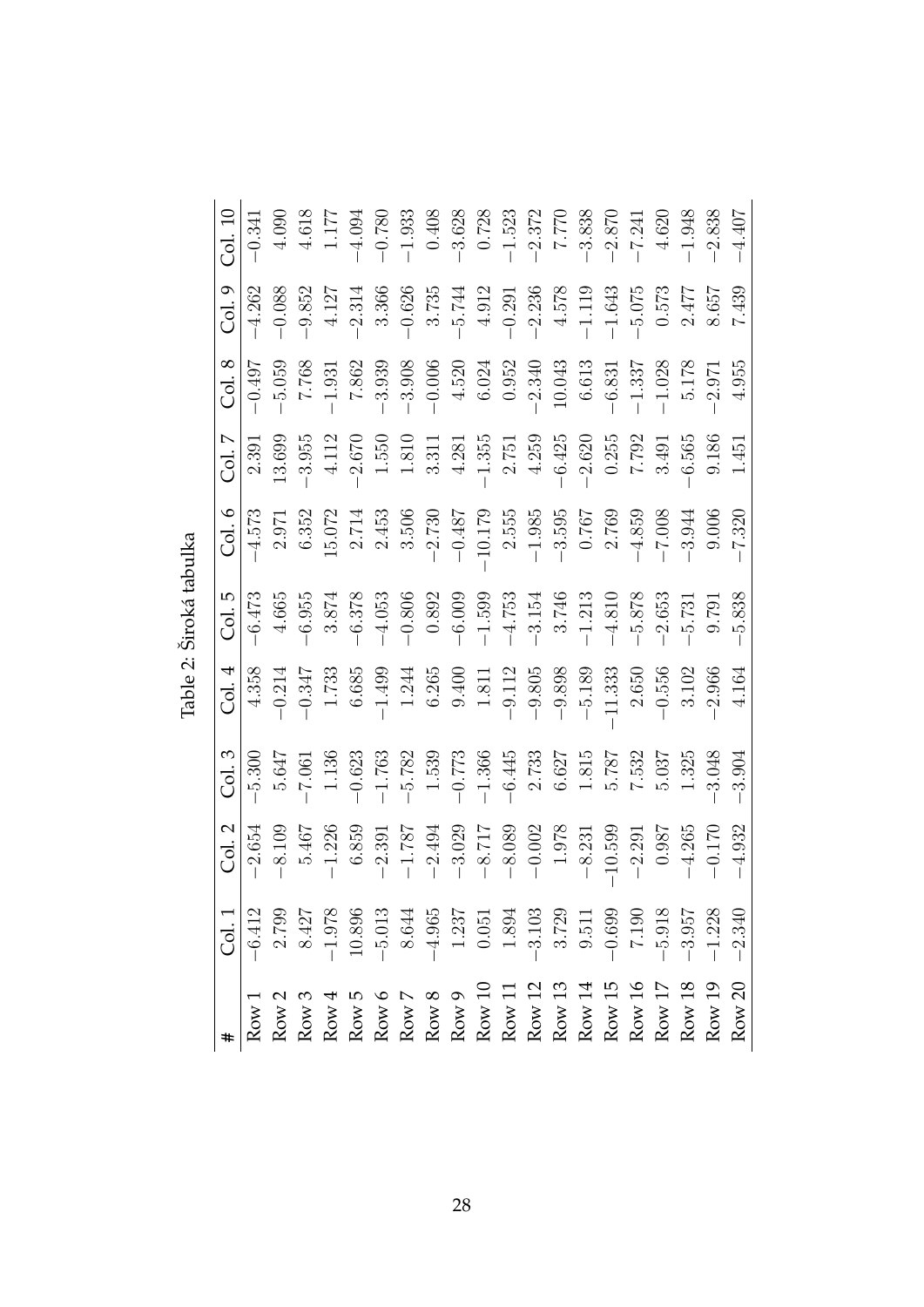<span id="page-28-0"></span>

| $\frac{1}{2}$ |
|---------------|
| 5<br>č        |
| i.            |
|               |
| c<br>CC<br>-  |
|               |
|               |
| <b>CHING</b>  |
| ₹             |
| ζ             |
|               |
| ¢             |
|               |
|               |
| igure         |
|               |
|               |

|                                                                  | \begin{sidewaystable}[p]                                                                   |                    |                                           |                                           |                                           |                                |                                       |                                |                              |                                   |
|------------------------------------------------------------------|--------------------------------------------------------------------------------------------|--------------------|-------------------------------------------|-------------------------------------------|-------------------------------------------|--------------------------------|---------------------------------------|--------------------------------|------------------------------|-----------------------------------|
|                                                                  | setlength{\extrarowheight}{2pt}                                                            |                    |                                           |                                           |                                           |                                |                                       |                                |                              |                                   |
|                                                                  | \newcommand\mcol[1]{\multicolumn                                                           |                    | ${11}$ ${11}$ ${11}$ ${11}$ ${11}$ ${11}$ | $#11$ }                                   |                                           |                                |                                       |                                |                              |                                   |
|                                                                  | \centeredcaption{\v{S}irok\'a ta                                                           |                    |                                           | bulka}\label{widetable}\bigskip\centering |                                           |                                |                                       |                                |                              |                                   |
|                                                                  | \begin{tabular}{1*{10}{D{.}{.}{3                                                           |                    | }}}\hline                                 |                                           |                                           |                                |                                       |                                |                              |                                   |
|                                                                  | $\lambda$ bfseries $\lambda$ # & $\lambda$ mcol{1}& $\lambda$ mcol{2}&                     |                    |                                           | \mcol{3}&\mcol{4}                         |                                           |                                |                                       |                                |                              |                                   |
|                                                                  | $\&\lambda$ mcol $\{5\}$ & $\lambda$ mcol $\{6\}$ & $\lambda$ mcol $\{7\}$ & $\lambda$ mco |                    |                                           | $18$ }&\mcol{9}&\mcol{10}\\\hlin          |                                           |                                |                                       |                                |                              |                                   |
| ళ<br>ᆏ<br>Row                                                    | ళ<br>$-6.412$                                                                              | వ<br>$-2.654$      | వ<br>300<br>ပှု                           | వ<br>358<br>4.<br>4                       | వ<br>$-6.473$                             | చి<br>573<br>4                 | చి<br>39<br>$\mathbf{\Omega}$         | చి<br>-497<br>$\circ$          | చి<br>.262<br>4              | .341<br>$\circ$                   |
| 48<br>N<br>Row                                                   | చి<br>2.799                                                                                | వ<br>$-8.109$      | 48<br>647<br>ς                            | చి<br>214<br>$\dot{\circ}$                | చి<br>665<br>4                            | చి<br>971<br>$\mathbf{\Omega}$ | చి<br>699<br>w                        | చి<br>059<br>Ю                 | చి<br>088<br>ု               | $\sqrt{80}$<br>4                  |
| చి<br>ო<br>Row                                                   | చి<br>8.427                                                                                | ళ<br>5.467         | చి<br>061<br>$\overline{7}$               | చి<br>.347<br>$\overline{P}$              | చి<br>955<br>ဖ                            | 48<br>352<br>G                 | చి<br>955<br>ကို                      | 48<br>768<br>$\sim$            | 48<br>852<br>ႁ               | 618<br>4                          |
| 48<br>4<br>Row                                                   | చి<br>$-1.978$                                                                             | చి<br>$-1.226$     | చి<br>136<br>ᆏ                            | చి<br>.733<br>$\overline{\phantom{0}}$    | చి<br>874<br>S                            | చి<br>072<br>LQ                | చి<br>112<br>4                        | చి<br>931<br>$\frac{1}{1}$     | చి<br>.127<br>4              | 177<br>$\overline{\phantom{0}}$   |
| చి<br>ഥ<br>Row                                                   | చి<br>10.896                                                                               | చి<br>6.859        | చి<br>623<br>$\bigcap$                    | చి<br>685<br>ဖ                            | ಷ<br>.378<br>ဖ                            | చి<br>714<br>$\mathbf{\Omega}$ | చి<br>670<br>$\tilde{C}$              | ళ<br>7.862                     | చి<br>.314<br>$\tilde{C}$    | $\sqrt{1560 \cdot \theta^{-1}}$   |
| చి<br>ဖ<br>Row                                                   | చి<br>.013<br>ம்                                                                           | చి<br>$-2.391$     | చి<br>763<br>$\overline{1}$               | చి<br>.499<br>$\overline{1}$              | చి<br>.053<br>$\overline{4}$              | చి<br>453<br>$\sim$            | చి<br>550<br>$\overline{\phantom{0}}$ | చి<br>939<br>S                 | చి<br>ဖ<br>36<br>w           | $\sqrt{887}$ .<br>$\overline{P}$  |
| చి<br>Ņ<br>Row                                                   | చి<br>8.644                                                                                | చి<br>$-1.787$     | చి<br>782<br>ပြ                           | చి<br>244<br>$\overline{\phantom{0}}$     | చి<br>$-0.806$                            | చి<br>506<br>S                 | చి<br>810<br>$\overline{ }$           | చి<br>$-3.908$                 | చి<br>.626<br>ု              | $\frac{333}{5}$<br>$\overline{1}$ |
| చి<br>∞<br>Row                                                   | వ<br>$-4.965$                                                                              | చి<br>$-2.494$     | 48<br>539<br>$\overline{\phantom{0}}$     | చి<br>265<br>ဖ                            | చి<br>.892<br>$\circ$                     | చి<br>730<br>.<br>ب            | చి<br>311<br>S                        | చి<br>$-0.006$                 | చి<br>.735<br>ო              | $\sqrt{805}$ .<br>$\circ$         |
| చి<br>თ<br>Row                                                   | చి<br>1.237                                                                                | వ<br>$-3.029$      | చి<br>773<br>$\bigcap$                    | చి<br>.400<br>ω                           | చి<br>000.<br>$\frac{6}{1}$               | చి<br>$-0.487$                 | చి<br>281<br>◅                        | చి<br>520<br>4                 | చి<br>.744<br>ပှု            | $\sqrt{828}$<br>ကို               |
| చి<br>$\mathop{c}\limits_{\mathsf{\scriptscriptstyle I}}$<br>Row | చి<br>0.051                                                                                | చి<br>$717.8 -$    | 48<br>366<br>$\overline{1}$               | చి<br>.811<br>$\overline{\phantom{0}}$    | చ<br>.599<br>$\overline{1}$               | చి<br>179<br>$\frac{1}{2}$     | చి<br>355<br>$\overline{1}$           | చి<br>.024<br>$\mathbf \circ$  | చి<br>.912<br>4              | 728<br>$\circ$                    |
| చి<br>Row                                                        | చి<br>1.894                                                                                | చి<br>$-8.089$     | చి<br>445<br>ို                           | ళ<br>9.112                                | చ<br>.753<br>$\overline{4}$               | చి<br>555<br>$\ddot{\Omega}$   | చి<br>751<br>$\sim$                   | చ<br>.952<br>$\circ$           | చి<br>.291<br>$\overline{P}$ | $523\lambda$<br>$\overline{1}$    |
| చి<br>$\mathfrak{u}$<br>Row                                      | చి<br>$-3.103$                                                                             | వ<br>$-0.002$      | చి<br>733<br>$\mathbf{\Omega}$            | చి<br>9.805<br>$\mathbf{I}$               | చి<br>.154<br>S                           | చి<br>985<br>루                 | చి<br>4.259                           | చి<br>$-2.340$                 | చి<br>.236<br>$\tilde{C}$    | 372<br>$\tilde{C}$                |
| 48<br>$\frac{3}{1}$<br>Row                                       | చి<br>3.729                                                                                | చి<br>1.978        | చి<br>627<br>⊙ ⊣                          | చి<br>9.898                               | చి<br>.746<br>S                           | చి<br>595<br>က္ပ               | చి<br>.425<br>ပှ                      | చి<br>10.043                   | చి<br>578<br>4               | 7.770                             |
| చి<br>4<br>Row                                                   | వ<br>9.511                                                                                 | చి<br>$-8.231$     | చి<br>815                                 | చ<br>189<br>.<br>م                        | చి<br>.213<br>루                           | చి<br>767<br>$\circ$           | చి<br>620<br>$\ddot{\Omega}$          | చి<br>613<br>$\circ$           | 48<br>.119<br>루              | 838<br>က္                         |
| చి<br>15<br>Row                                                  | చి<br>$-0.699$                                                                             | చి<br>10.599<br>J. | చి<br>787<br>⊣ م                          | చి<br>.333<br>$\frac{1}{1}$<br>-1         | చి<br>.810<br>4                           | చి<br>769<br>$\mathbf{\Omega}$ | చి<br>255<br>$\circ$                  | చి<br>831<br>$\circ$           | చి<br>.643<br>부              | $\sqrt{0/8}$ .<br>$\tilde{C}$     |
| చి<br>$\frac{6}{1}$<br>Row                                       | చి<br>7.190                                                                                | చి<br>2.291        | చి<br>532                                 | చి<br>650<br>$\mathbf{\sim}$              | చి<br>.878<br>Ю                           | చి<br>859<br>$\overline{4}$    | చి<br>.792<br>$\sim$                  | వ<br>337<br>$\frac{1}{1}$      | చి<br>.075<br>ပှ             | 241<br>$-7$ .                     |
| చి<br>17<br>Row                                                  | 48<br>5.918                                                                                | చి<br>0.987        | చి<br>037<br>ယ                            | 48<br>556<br>$\dot{\circ}$                | చి<br>.653<br>$\mathbf{\Omega}$           | చి<br>$-7.008$                 | చి<br>491<br>ო                        | చి<br>$-1.028$                 | 48<br>573<br>0               | 620<br>4                          |
| -ಜ<br>$\frac{8}{11}$<br>Row                                      | చి<br>3.957                                                                                | చి<br>$-4.265$     | చి<br>325<br>$\overline{\phantom{0}}$     | 48<br>102<br>S                            | ಷ<br>$\overline{\phantom{0}}$<br>.73<br>Ю | చి<br>944<br>ო                 | చి<br>565<br>ပု                       | చి<br>178<br>Б                 | 48<br>477<br>$\mathbf{\sim}$ | $\sqrt{876}$<br>$\overline{1}$    |
| 48<br>$\frac{0}{1}$<br>Row                                       | 48<br>1.228                                                                                | వ<br>$-0.170$      | చి<br>048<br>ო                            | చి<br>966<br>$\mathbf{\Omega}$            | చి<br>791<br>ာ                            | చి<br>006<br>ω                 | చి<br>186<br>ω                        | చి<br>971<br>$\mathbf{\Omega}$ | 48<br>657<br>∞               | $\sqrt{838}$<br>$\mathbf{\Omega}$ |
| చి<br>20<br>Row                                                  | చి<br>340<br>$\mathbf{\Omega}$                                                             | వ<br>932<br>4      | 48<br>904<br>ო                            | చి<br>164<br>4                            | చి<br>∞<br>က္လ<br>Б                       | చి<br>320                      | చి<br><b>ب</b> ة<br>ق<br>4<br>ᅱ       | చి<br>Ю<br>ഥ<br>თ<br>4         | చి<br>თ<br>ო<br>4<br>N       | 407<br>4                          |
| hline                                                            |                                                                                            |                    |                                           |                                           |                                           |                                |                                       |                                |                              |                                   |
| $\begin{cases} end(tabular \end{cases}$                          |                                                                                            |                    |                                           |                                           |                                           |                                |                                       |                                |                              |                                   |
|                                                                  | \end{sidewaystable}                                                                        |                    |                                           |                                           |                                           |                                |                                       |                                |                              |                                   |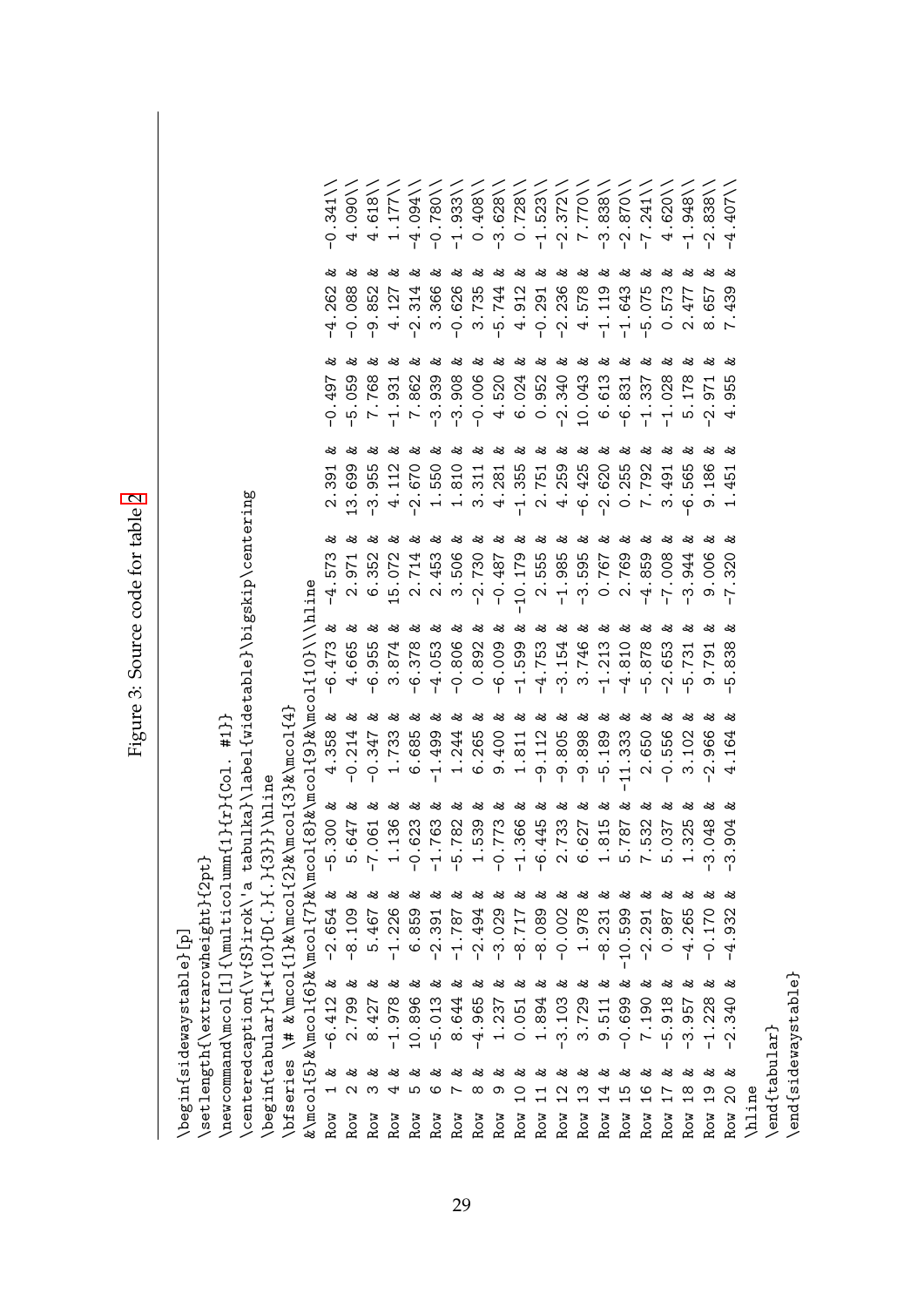\begin{sidewaystable}[p]% beginning of rotated table \setlength{\leftskip}{27mm}

<span id="page-29-2"></span>This command will shift the table and the standard caption, although it will not work correctly when \centeredcaption is used.

**!** Note that the \label command must be written inside the floating environment to which it relates and after the \caption macro or the alternative thereto defined in the cnbwp class. If it is written outside this environment or before the \caption macro, it will relate to the \section or \subsection in which it occurs.

## **10 Generating the Final Document in PDF Format**

<span id="page-29-1"></span>Czech National Bank Working Papers are published in PDF format. We will therefore focus on the most common methods of generating a PDF file from a text written in LAT<sub>E</sub>X.

The first option is to generate the PDF document directly, using pdfT<sub>F</sub>X. If you cannot, or do not want to, use this, you can convert the DVI output file to PostScript using dvips. The postscript file can then be converted to PDF using a software package (commercial and freely distributable products are both available). See also section 7.4.

Scientific Word does not contain dvips. The PDF can thus only be generated using a virtual printer. Adobe Distiller tends to produce better results than PDFWriter, although for short documents the difference is not usually significant. As Scient[ific](#page-20-1) Word generates a  $\Delta E$ <sub>TE</sub>X file, this file can also be transferred onto a computer with the full T<sub>E</sub>X installation and the PDF can be generated in the usual way using pdfT<sub>E</sub>Xor via Post-Script and conversion to PDF. Figures in WMF format have to be converted to EPS using wmf2eps, as mentioned in section 7.4.1.

Another option is to generate the PDF from the DVI using dvipdfm, which is part of the MikTeX distribution, for example.

To print the document from [PDF y](#page-20-2)ou may need to adjust the margin settings. The drivers of some physical printers ignore the margins set in the file and shift the text on the paper. Adjusting margin settings is described in section /refpreambule.

# **11 Submitting Your Document for Editing and Publication**

<span id="page-29-0"></span>When preparing your document for submission, you should bear in mind that the editor is not necessarily a LAT<sub>E</sub>Xexpert and might not even have any T<sub>E</sub>X distribution installed. You should therefore submit a file that can be printed out using standard, easyto-install software, hence preferably in PDF format or, as a last resort, as a PostScriptfile.

By agreement with our editor, CNB research publications are currently submitted for editing in two formats: PDF and the  $(ETEX)$  source text saved as an MS Word document. The editor opens the source text in MS Word and edits it with Track Changes enabled, using the PDF version for guidance.

The CNB editor has been told to emend linguistic phenomena only. He does not alter formatting commands that start with a backslash, including their arguments in curly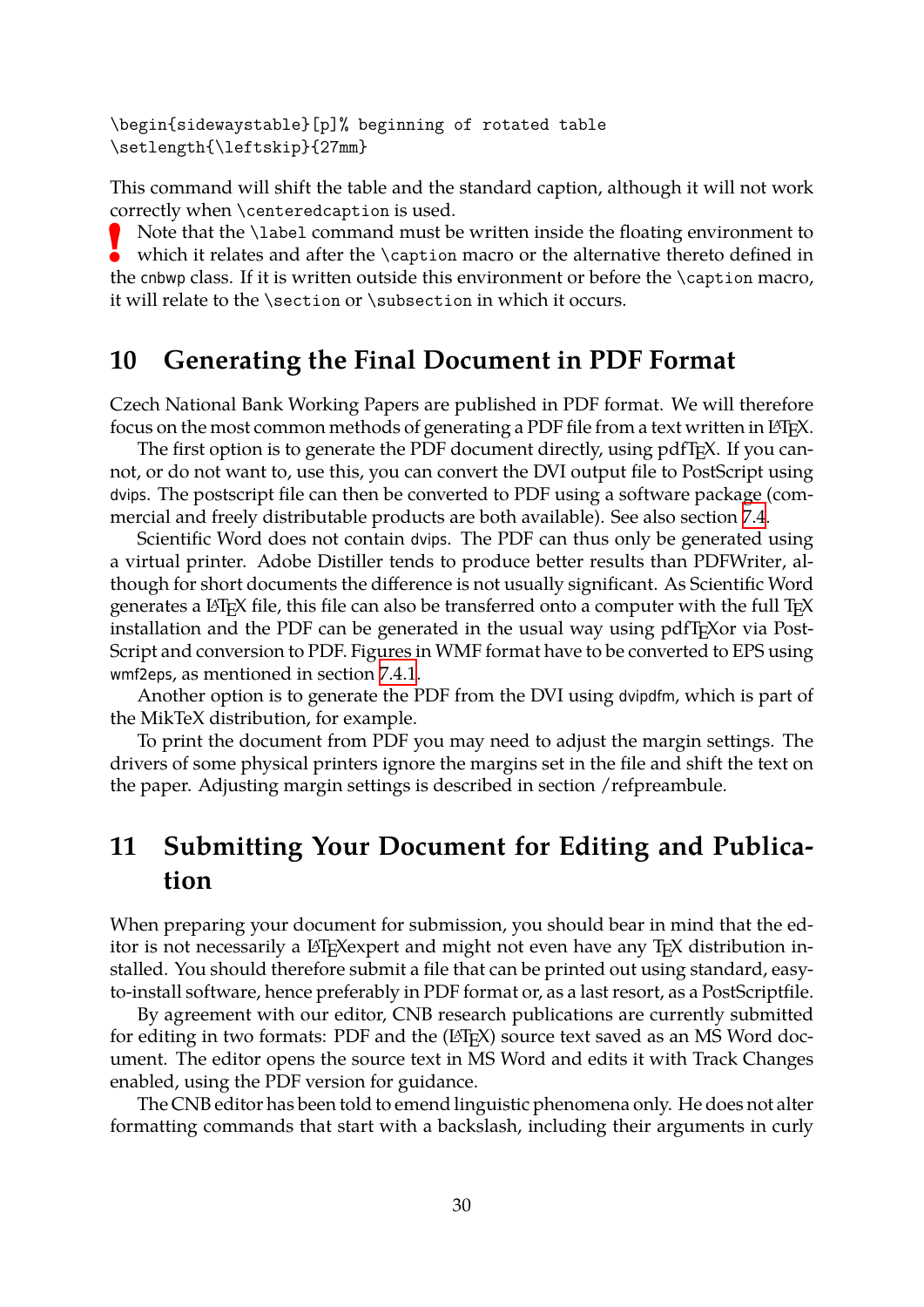or square brackets. In other words, he only corrects the words he sees in the printed version. For example, he also leaves apostrophes and hyphens unchanged. However, it is the author's responsibility to further process the edited text and either accept or reject each change. We do not recommend accepting all the changes in one step. Finally, the edited file is saved as plain text with the extension .tex and can be processed using the LAT<sub>E</sub>Xsystem.

The main document can load other files using the \input or \include commands. The name of the file to be loaded is written in a parameter of this macro. The .tex extension need not be given. However, keep these commands to a minimum when writing documents for CNB WP purposes. Excessive use reduces clarity and leads to complications during editing.

Do not use letters with diacritics. There are too many codings for Czech and Slovak, and different TEX distributions treat these codings differently. You should assume that your document will be worked on by a somewhat informed layman who may not be able to cope with recoding. So, always write diacritics using T<sub>E</sub>Xsequences.

All the files needed for typesetting the documents should be in the same directory or (in exceptional cases) in subdirectories of the directory containing the main document. The command

\includegraphics{d:/projects/figures/image1.eps}

is bad for three reasons:

- 1. The author of the document might forget that a vital file is in a different directory and will forget to bundle it.
- 2. The person processing the document might have different disk partitioning and the command will return a File Not Found message.
- 3. For security reasons, some TEX installations do not permit absolute paths or access to the parent directory.

Unix users should resist the temptation to use symbolic links in such cases. For one thing, it can easily occur that only the symbolic links, and not the files, are bundled with the document. In addition, the document has to be processable on a file system which does not support symbolic links. If you use subdirectories, enter the names relatively, for example:

#### \includegraphics{figures/image1.eps}

Always consider, however, whether it is really necessary to create subdirectories. For the uninitiated, it is usually clearer if all related files are saved in the same directory. Do not use file names that contain spaces and/or diacritics. The T<sub>E</sub>Xbook states that

**!** a space terminates a file name. Given the popularity of spaces with Microsoft, there are distributions around which can cope with this. It is, however, a **very non-standard** distribution and may not even work on the same operating system with a different T<sub>E</sub>X distribution. Directory and file names containing diacritics are an even worse problem. Whether they work depends on too many factors – not only the T<sub>E</sub>X distribution, but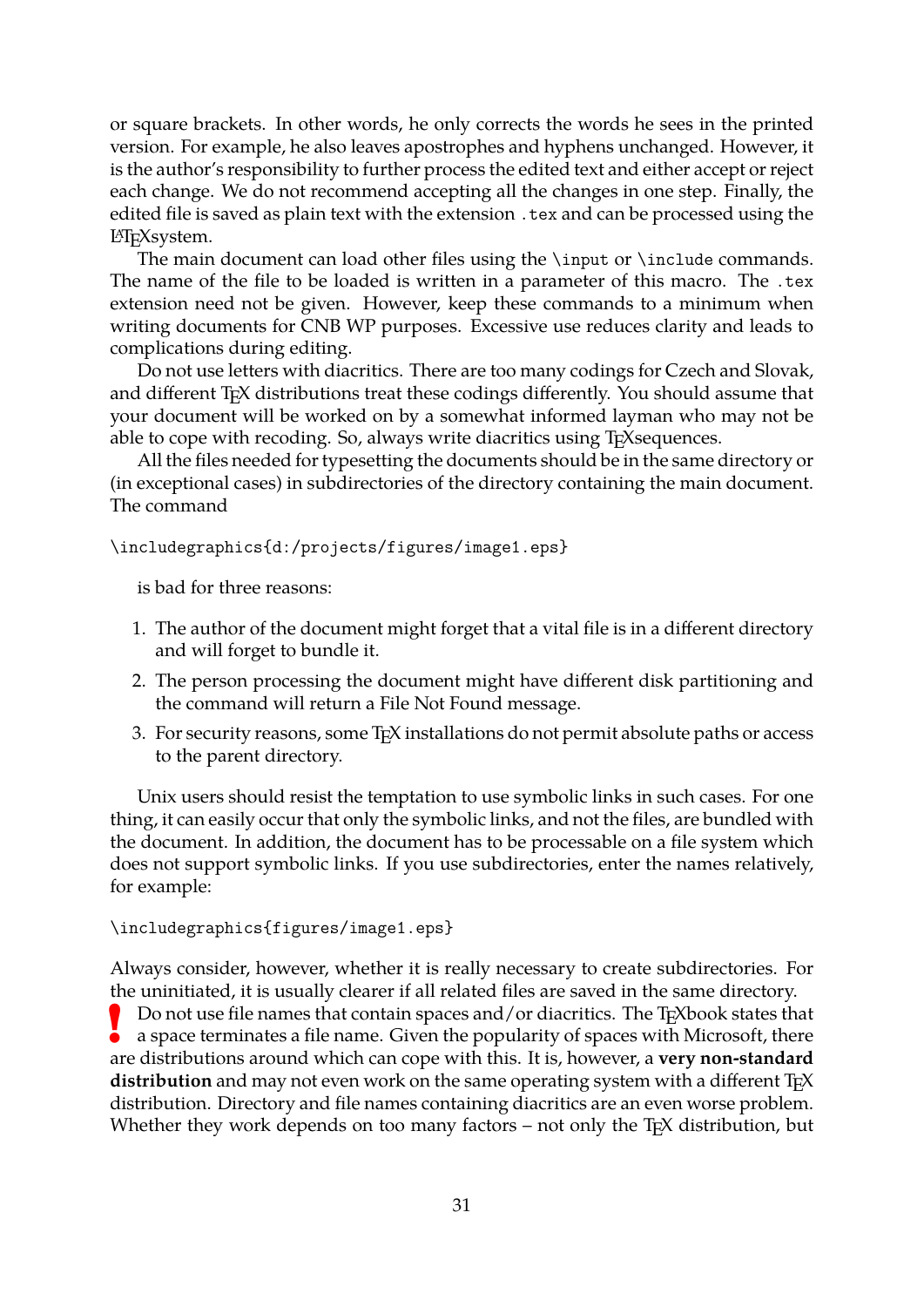also the locales settings in the operating system. Such names should be avoided, as they are highly likely to cause problems.

<span id="page-31-1"></span>All the necessary files must be packed into a single archive with a directory structure. ZIP is the best format. Add a short explanatory text in a file named readme.txt, especially if the document comprises multiple files.

TEX was created at a time when texts were entered into computers on punch cards. Consequently, it does not matter how the text is divided into lines and how many spaces there are between words. The important thing is to leave a blank line between paragraphs.

As an interesting alternative a PDF file may directly be used for carrying out the proof. Commenting must be enabled by full version of Adobe Acrobat and the proof can ten be done by Acrobat Reader.

## **12 Sample Files**

<span id="page-31-0"></span>This manual includes a number of sample files. The main document template is in the file cnbpaper.tex and the entire document has been converted into PDF format (cnbpaper.pdf) using pdfLAT<sub>E</sub>X. However, the file can also be processed using the standard LATEXand the dvips program.

Some examples are saved in separate files, partly to ensure that they are consistent with this manual, and partly so that users do not have to work with a lengthy sample document when writing their texts.

Table 1, demonstrating decimal point alignment, is located in numtable.tex. Neither the \caption command nor a floating environment is specified in this file. These commands can be found in the main document template.

The [wid](#page-23-2)e table 2 can be found in widematrix.tex. In this case the file also contains environment definition commands.

The files graf18.eps and graf18.pdf are the vector charts from figure 1. The template uses the ifpdf pack[ag](#page-27-0)e to determine whether pdfl<sup>AT</sup>EX is being used, and the file will accordingly be loaded in the correct format. If ifpdf is not contained in the distribution, it will be assumed that  $pdfBTRX$  is unavailable.

The file biblio.tex contains a list of references written using the [ma](#page-18-0)cros from section 5.2. The full list is given in the Appendix.

The file cnbsample.bib contains the list of references for use with  $BibT<sub>E</sub>X$ . It was also used to generate the above mentioned file biblio.tex.

I[f yo](#page-10-1)u intend to use cnbpaper.tex [as the te](#page-32-0)mplate for your document, think about which packages you really need. Delete any unnecessary \usepackage commands. You may need some additional packages, such as amsmath.

## **13 Changes, Version 2013.12**

The following changes were made in December, 2013:

- 1. Switches 11pt and 12pt for changing the font size were removed.
- 2. The syntax of the \author macro was changed.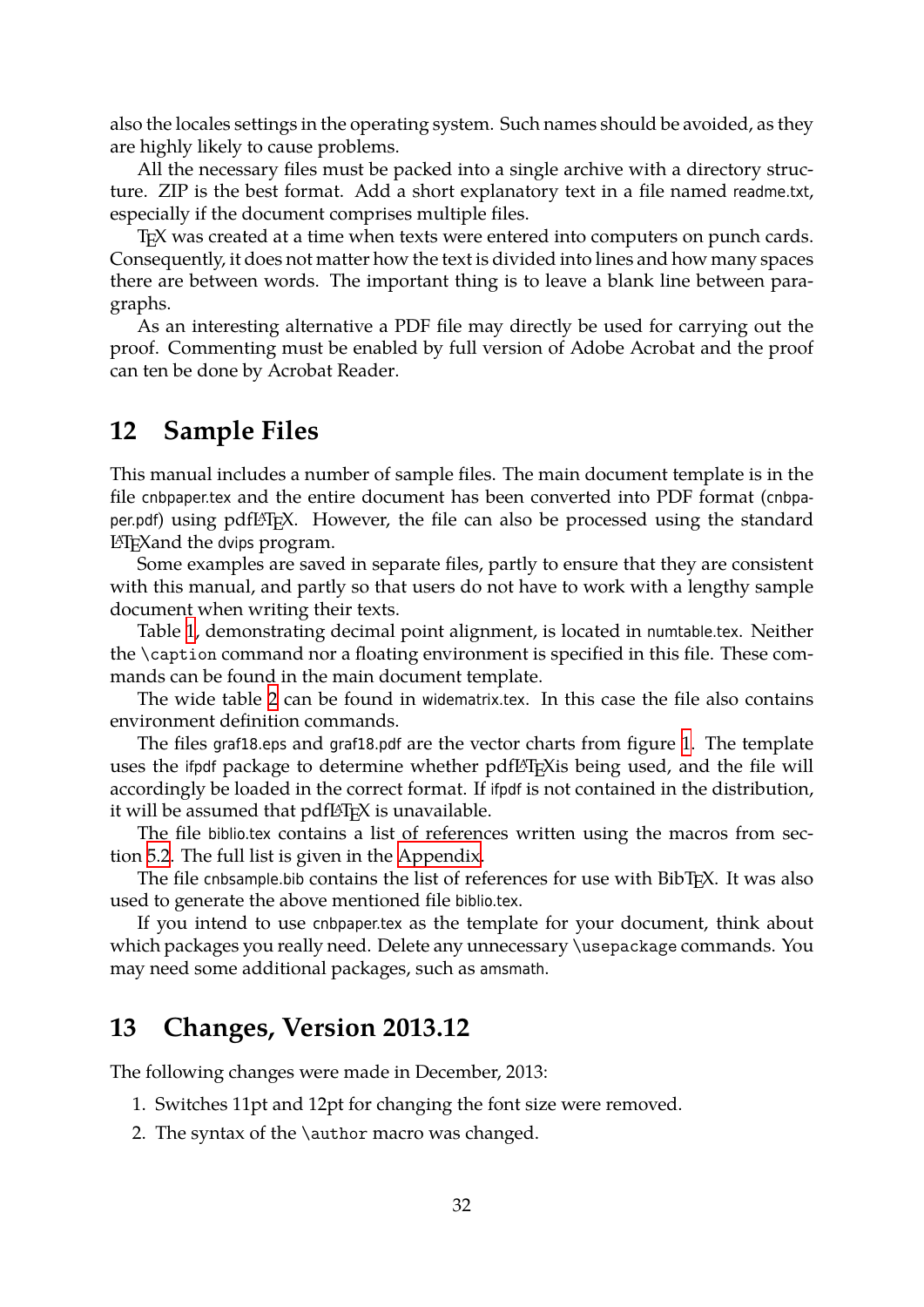- 3. Macros \shortauthor and \shorttitle were removed.
- 4. Usage of the \acknowledge macro was changed.
- <span id="page-32-1"></span>5. The abstrakt environment for entering the Czech abstract was added.
- 6. The babel package is loaded in order to activat the Czech hyphenation rules in the abstrakt environment.
- 7. Captions formatting modified to comply with the new requirements.
- 8. New macros \Note and \Source were implemented.
- 9. Formatting of the author names in the abbrvcnb style was modified.
- 10. The times package replaced with the mathptmx.
- 11. The manual was updated.

## **A Appendix**

<span id="page-32-0"></span>The annex gives examples of all types of works written using the macros from section 5.2 and the subsections thereof. You will not normally use the note field.

The entire set of examples is also available in biblio.tex.

```
% Requires cnbwp version 2005/12/23 or newer
\begin{thebibliography}{29}
\manualItem[man()]{manual-minimal}{
 title = {The Definitive Computer Manual},
 note = {This is a minimal MANUAL entry},
}
\proceedingsItem[pro(1983)]{proceedings-minimal}{
 title = {Proc. Fifteenth Annual Symposium on the Theory of Computing},
  year = {1983},
}
\articleItem[Aamport(1986b)]{article-full}{
  author = \{\text{Aamport}, L.-A.\},\title = {The Gnats and Gnus Document Preparation System},
  journal = {\mbox{G-Animal's} Journal},
  year = {1986b},
 volume = {41},
 number = \{7\},\pages = {73+},
 month = {Jul},
 note = {This is a full ARTICLE entry},
}
\articleItem[Aamport(1986a)]{article-minimal}{
  author = \{\text{Aamport}, L.-A.\},\
```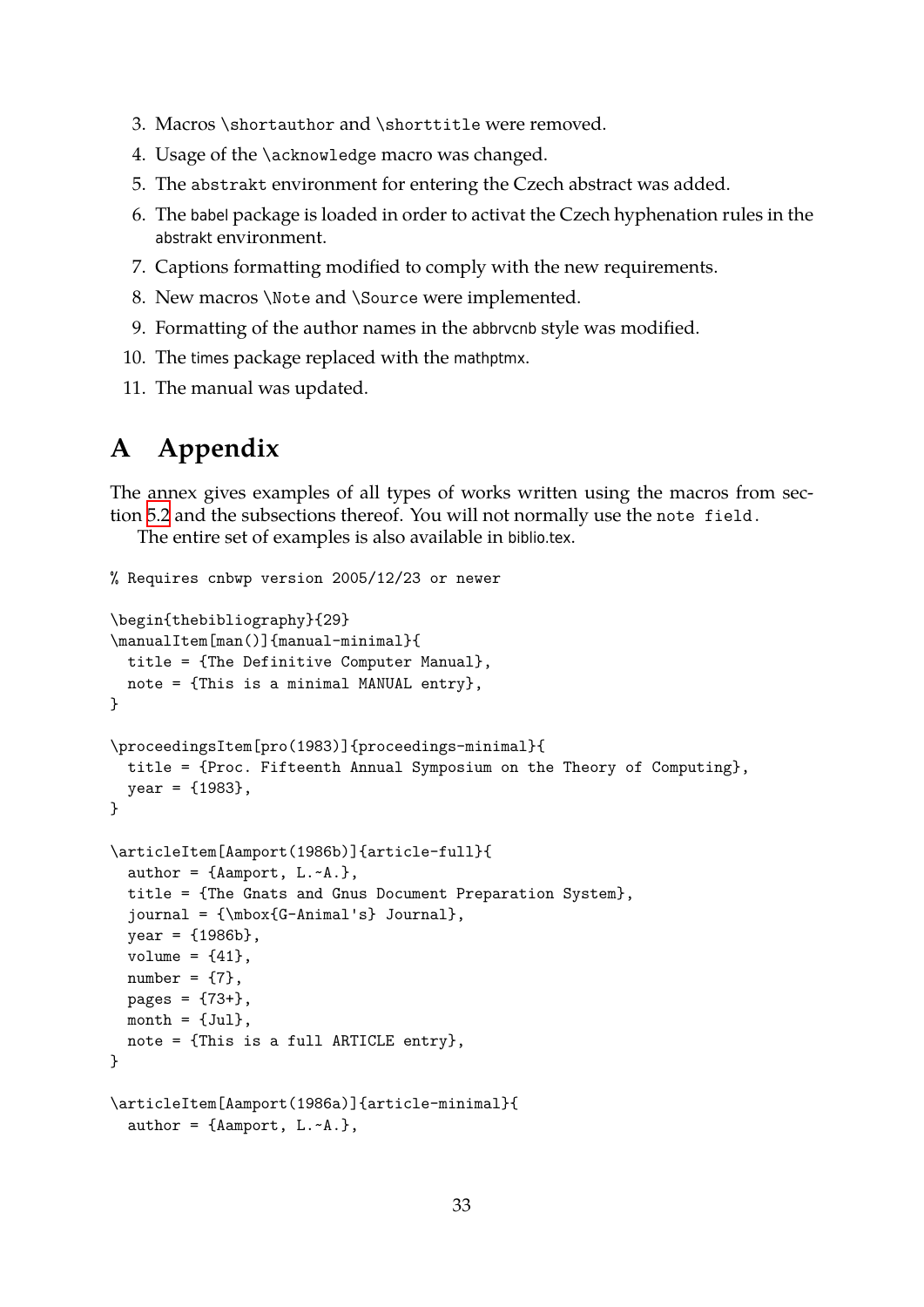```
title = {The Gnats and Gnus Document Preparation System},
  journal = {\mbox{G-Animal's} Journal},
  year = {1986a},
}
\bookItem[Knuth(1981c)]{book-full}{
  author = \{Knuth, D.~E.\},
  title = {Seminumerical Algorithms},
  publisher = {Addison-Wesley},
  year = {1981c},
  volume = {2},
  series = {The Art of Computer Programming},
  address = {{Reading, Massachusetts}},
  edition = {second},
  month = {10~Jan},
  note = {This is a full BOOK entry},
}
\bookItem[Knuth(1981)]{book-minimal}{
  author = \{Knuth, D.~E.\},
  title = {Seminumerical Algorithms},
  publisher = {Addison-Wesley},
  year = {1981},
}
\inbookItem[Knuth(1973a)]{inbook-full}{
  author = \{Knuth, D.~E.\},
  title = {Fundamental Algorithms},
  chapter = {1.2},
  pages = \{10--119\},publisher = {Addison-Wesley},
  year = {1973a},
  volume = {1},
  series = {The Art of Computer Programming},
  type = {section},
  address = {{Reading, Massachusetts}},
  edition = \{second\},
  month = {10 \times Jan},
  note = {This is a full INBOOK entry},
}
\inbookItem[Knuth(1973)]{inbook-minimal}{
  author = \{Knuth, D.~E.\},
  title = {Fundamental Algorithms},
  chapter = {1.2},
  publisher = {Addison-Wesley},
  year = {1973},
}
```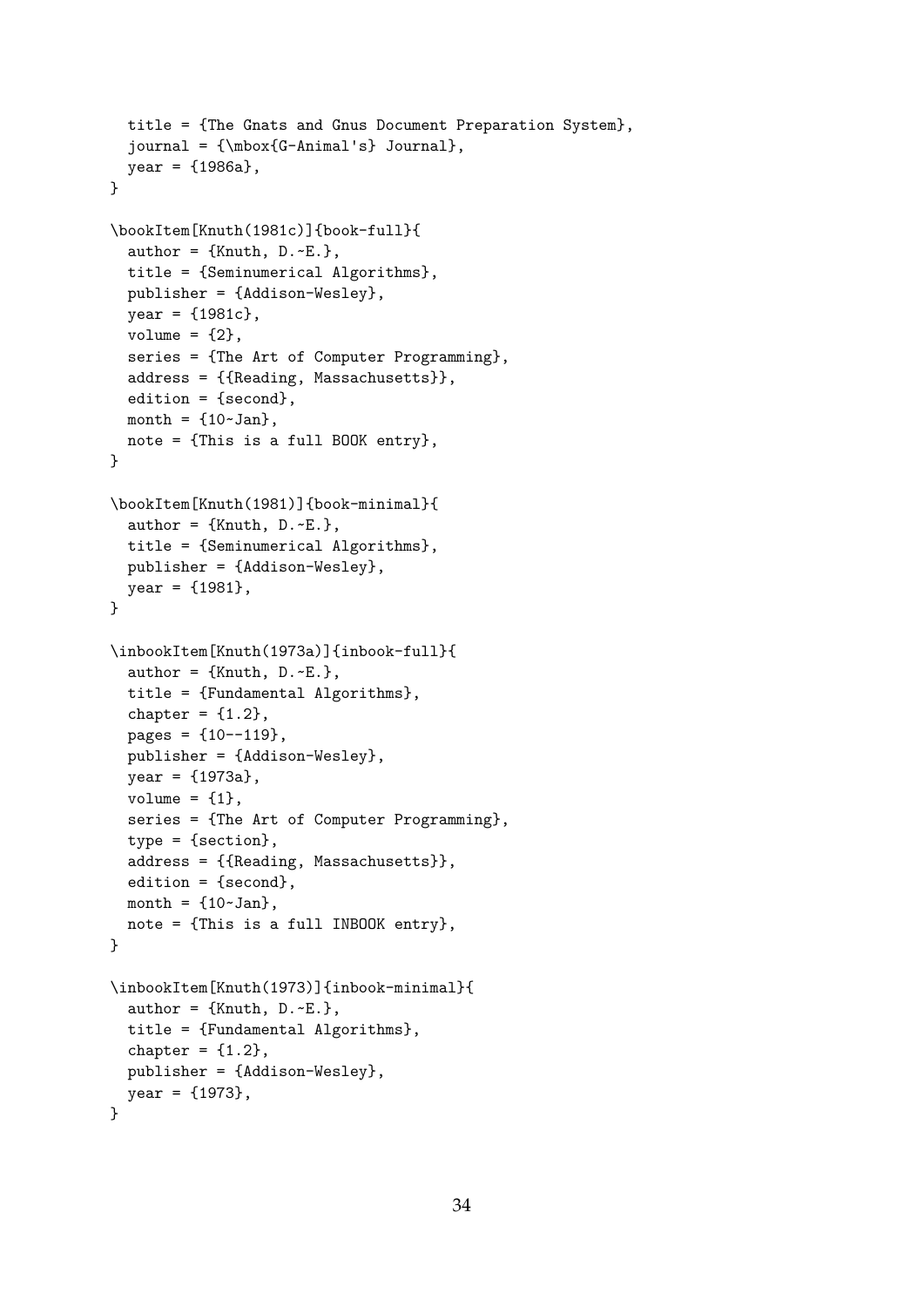```
\bookletItem[Knvth(1988)]{booklet-full}{
  title = {The Programming of Computer Art},
  author = \{Knvth, J.-C.\},howpublished = {Vernier Art Center},
  address = {{Stanford, California}},
  month = {Feb},year = {1988},
  note = {This is a full BOOKLET entry},
}
\incollectionItem[Lincoll(1977b)]{incollection-full}{
  author = \{Lincoll, D.-D.\},title = {Semigroups of Recurrences},
  booktitle = {High Speed Computer and Algorithm Organization},
  publisher = {Academic Press},
  year = {1977b},
  editor = {Lipcoll, D.~J., D.~H. Lawrie, and A.~H. Sameh},
  number = {23},
  series = {Fast Computers},
  type = {part},chapter = {3},
  pages = \{179 - -183\},address = {New York},
  edition = {third},
  month = \{Sep\},
  note = {This is a full INCOLLECTION entry},
}
\incollectionItem[Lincoll(1977a)]{incollection-minimal}{
  author = \{Lincol1, D.-D.\},title = {Semigroups of Recurrences},
  booktitle = {High Speed Computer and Algorithm Organization},
  publisher = {Academic Press},
  year = {1977a},
}
\bookItem[Lipcoll et~al.(1977c)Lipcoll, Lawrie, and Sameh]{whole-collection}{
  editor = {Lipcoll, D.~J., D.~H. Lawrie, and A.~H. Sameh},
  title = {High Speed Computer and Algorithm Organization},
  publisher = {Academic Press},
  year = {1977c},
  number = {23},
  series = {Fast Computers},
  address = {New York},
  edition = {third},
  month = \{Sep\},
  note = {This is a cross-referenced BOOK (collection) entry},
```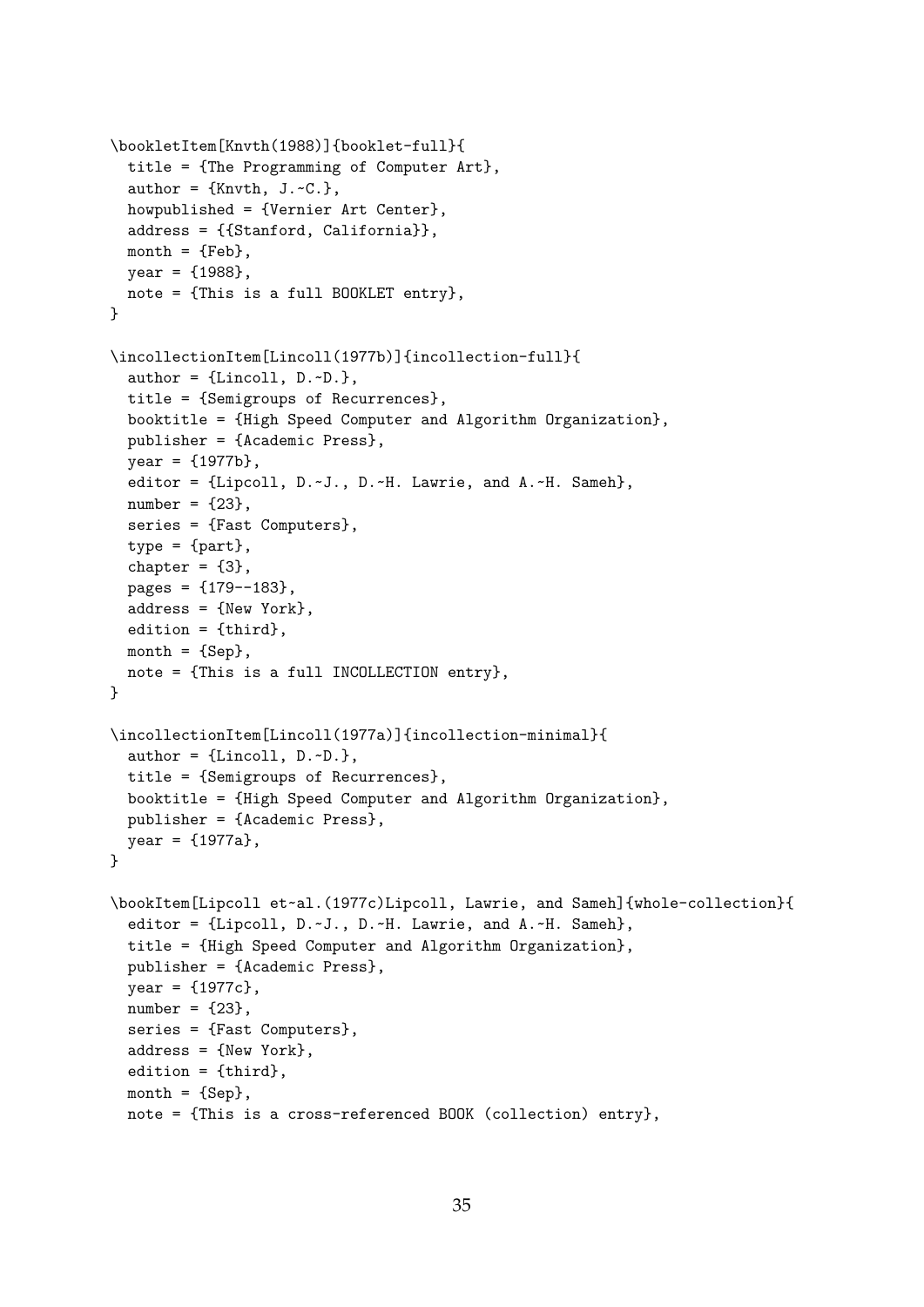}

```
\manualItem[Manmaker(1986)]{manual-full}{
  title = {The Definitive Computer Manual},
  author = {Manner, L.},
  organization = {Chips-R-Us},
  address = {Silicon Valley},
  edition = {silver},
  month = {\text{Apr-May}},year = {1986},
  note = {This is a full MANUAL entry},
}
\manualItem[Manmaker(1984)]{manual-question}{
  title = {Are Computer Manuals Useful?},
  author = {Manmaker, L.},
  organization = {Chips-R-Us},
  year = {1984},
}
\mastersthesisItem[Masterly(1988b)]{mastersthesis-full}{
  author = \{Masterly, \{\{\'\E\}\.\},
  title = {Mastering Thesis Writing},
  school = {Stanford University},
  year = {1988b},
  type = {Master's project},
  address = {English Department},
  month = \{Jun-Aug\},
  note = {This is a full MASTERSTHESIS entry},
}
\mastersthesisItem[Masterly(1988a)]{mastersthesis-minimal}{
  author = \{Masterly, \{\{\{\E\}\}\}\,
  title = {Mastering Thesis Writing},
  school = {Stanford University},
  year = {1988a},
}
\miscItem[Missilany(1984)]{misc-full}{
  author = {Missilany, J.-B.},
  title = {Handing out random pamphlets in airports},
  howpublished = {Handed out at O'Hare},
  month = \{Oct\},year = {1984},
  note = {This is a full MISC entry},
}
\inproceedingsItem[Oaho et~al.(1983a)Oaho, Ullman, and
```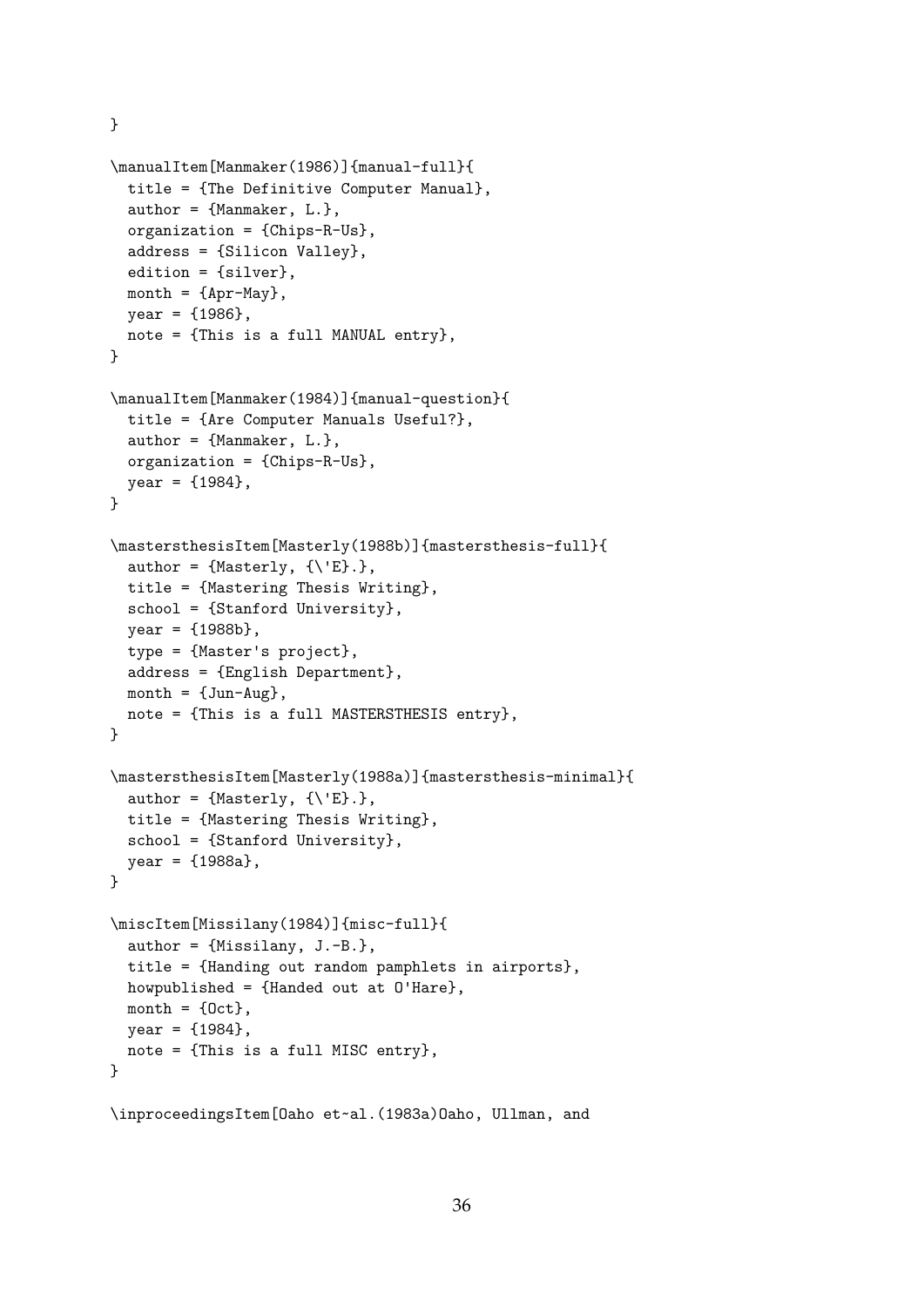```
Yannakakis]{inproceedings-minimal}{
  author = {Oaho, A.~V., J.~D. Ullman, and M.~Yannakakis},
  title = {On Notions of Information Transfer in VLSI Circuits},
  booktitle = {Proc. Fifteenth Annual Symposium on the Theory of Computing},
  year = {1983a},
}
\inproceedingsItem[Oaho et~al.(1983b)Oaho, Ullman, and
  Yannakakis]{inproceedings-full}{
  author = {Oaho, A.~V., J.~D. Ullman, and M.~Yannakakis},
  title = {On Notions of Information Transfer in VLSI Circuits},
  booktitle = {Proc. Fifteenth Annual Symposium on the Theory of Computing},
  year = {1983b},
  editor = {Oz, W.~V. and M.~Yannakakis},
  number = {17},
  series = {All ACM Conferences},
  pages = {133--139},
  address = {Boston},
  month = {Mar },
  organization = {The OX Association for Computing Machinery},
  publisher = {Academic Press},
  note = {This is a full INPROCEDINGS entry},
}
\unpublishedItem[Overwood et~al.()Overwood, {\~N}et, and
  \={P}ot]{unpublished-minimal2}{
  author = {0verwood, U., N.~{\~N}et, and P.~\={P}ot},
  title = {Lower Bounds for Wishful Research Results},
}
\unpublishedItem[Overwood et~al.(1988)Overwood, {\~N}et, and
  \={P}ot]{unpublished-full2}{
  author = {0verwood, U., N.~{\~N}et, and P.~\={P}ot},
  title = {Lower Bounds for Wishful Research Results},
  month = \{Nov, Dec\},
  year = {1988},
}
\proceedingsItem[Oz and Yannakakis(1983)]{proceedings-full}{
  title = {Proc. Fifteenth Annual Symposium on the Theory of Computing},
  year = {1983},editor = {Oz, W.~V. and M.~Yannakakis},
  number = {17},
  series = {All ACM Conferences},
  address = {Boston},
  month = {Mar },
  organization = {The OX Association for Computing Machinery},
  publisher = {Academic Press},
```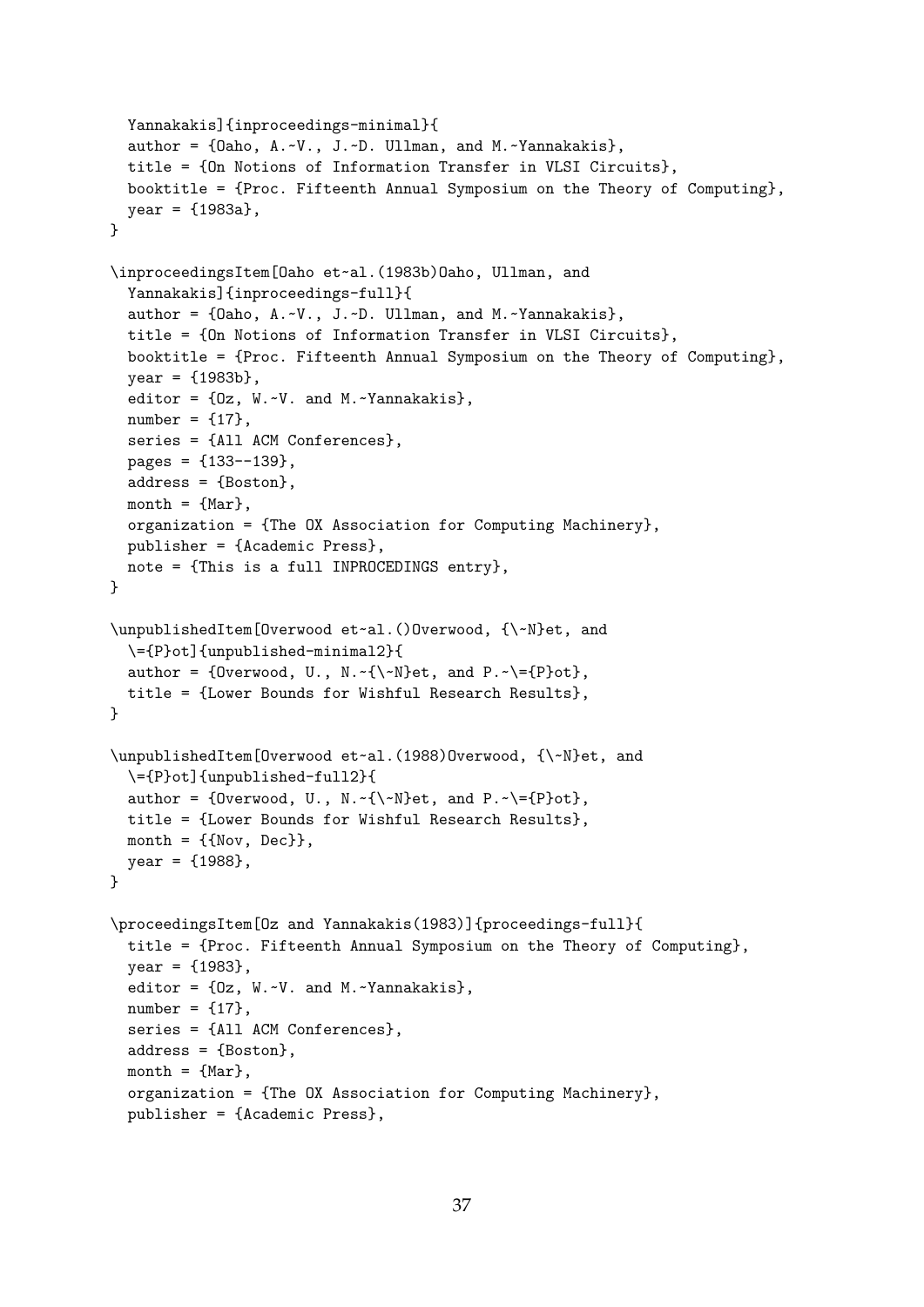```
note = {This is a full PROCEEDINGS entry},
}
\phdthesisItem[Phony-Baloney(1988b)]{phdthesis-full}{
  author = {Phony-Baloney, F.~P.},
  title = {Fighting Fire with Fire: Festooning French Phrases},
  school = {Fanstord University},
  year = {1988b},
  type = {PhD Dissertation},
  address = {Department of French},
  month = \{Jun-Aug\},
  note = {This is a full PHDTHESIS entry},
}
\phdthesisItem[Phony-Baloney(1988a)]{phdthesis-minimal}{
  author = {Phony-Baloney, F.~P.},
  title = {Fighting Fire with Fire: Festooning French Phrases},
  school = {Fanstord University},
  year = {1988a},
}
\techreportItem[T\'{e}rrific(1988)]{techreport-full}{
  author = \{T\}'\{e\}rrific, T.\},
  title = \{An \\} (n \leq n / \! \log\log n) Sorting Algorithm},
  institution = {Fanstord University},
  year = {1988},
  type = {Wishful Research Result},
  number = {7},address = {{Computer Science Department, Fanstord, California}},
  month = \{Oct\},note = {This is a full TECHREPORT entry},
}
\techreportItem[Terrific(1988)]{techreport-minimal}{
  author = \{Terrific, T.\},title = {An \f0(n \log n / \l\lbrace \log\log n \rbrace} Sorting Algorithm},
  institution = {Fanstord University},
  year = {1988},
}
\unpublishedItem[\"{U}nderwood et~al.()\"{U}nderwood, {\~N}et, and
  \={P}ot]{unpublished-minimal}{
  author = {\\Upsilon_{U}\}nderwood, U., N.~{\~N}et, and P.~\={P}ot},
  title = {Lower Bounds for Wishful Research Results},
  note = {Talk at Fanstord University (this is a minimal UNPUBLISHED entry)},
}
```

```
\unpublishedItem[\"{U}nderwood et~al.(1988)\"{U}nderwood, {\~N}et, and
```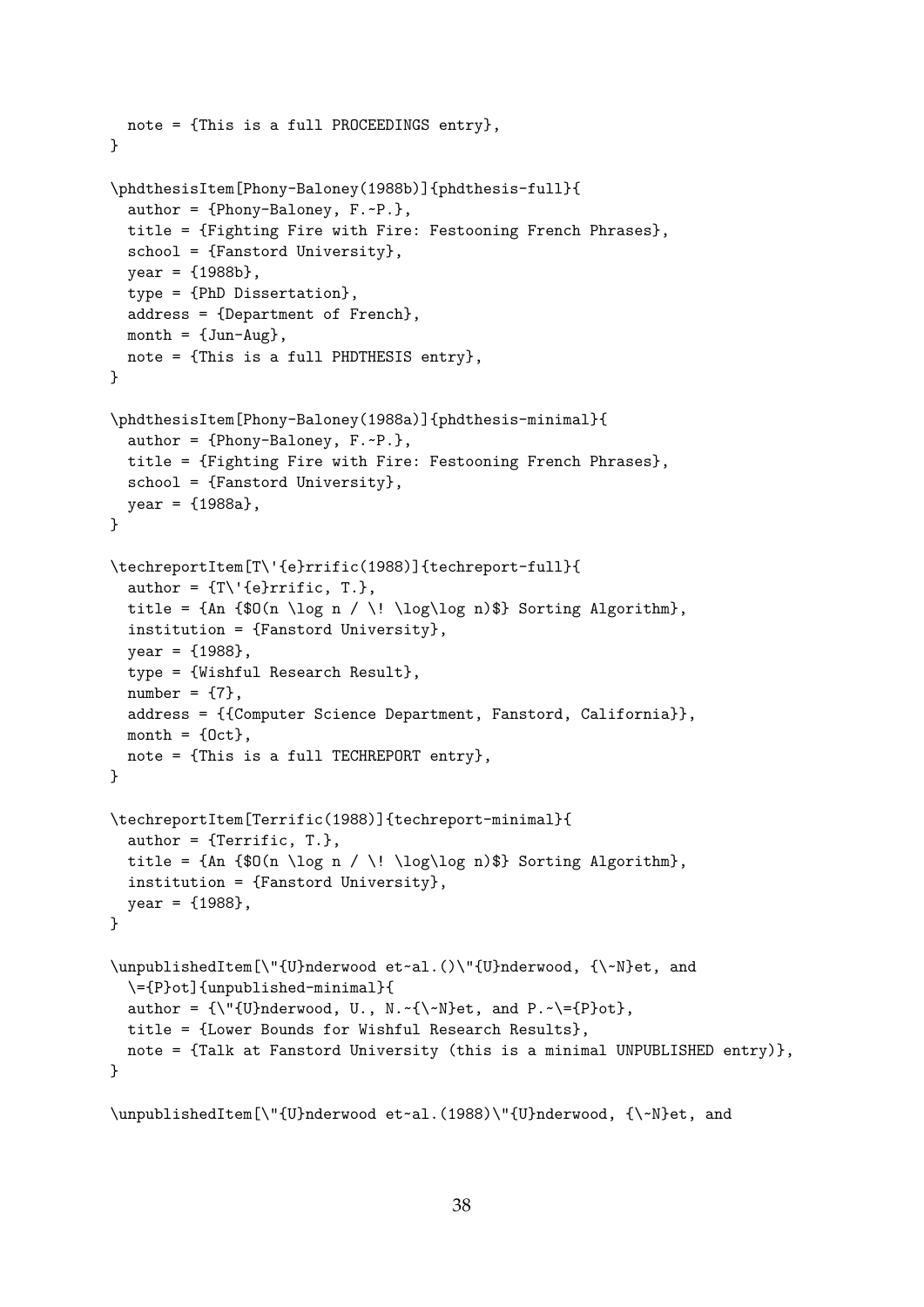```
\={P}ot]{unpublished-full}{
  author = {\\Upsilon_{U}\}nderwood, U., N.~{\\wedge\}et, and P.~{\P}ot},
  title = {Lower Bounds for Wishful Research Results},
  note = {Talk at Fanstord University (this is a full UNPUBLISHED entry)},
  month = \{\text{Nov, Dec}\},\year = {1988},
}
\miscItem[Wagner()]{url-demo}{
  author = {Wagner, Z.},
  title = {Internet Home Page},
  note = {\url{http://icebearsoft.euweb.cz}},
}
```
\end{thebibliography}

# **B Index**

<span id="page-38-0"></span>

| Symbols                                             |
|-----------------------------------------------------|
| \-  14                                              |
|                                                     |
| $\mathbf{A}$                                        |
| a4-portrait.pdf $\;\ldots\ldots\ldots\,8$           |
| $ab$ brv $cn$ b $\ldots\ldots\ldots\ldots\ 11$      |
| abbrvnat $\ldots \ldots \ldots 11$                  |
| ${\tt abstract}\quad \ldots \ldots \ldots \ldots 9$ |
| $\mathtt{abstract}\ \dots \dots \dots \dots\ 9$     |
| $\ack$ acknowledge  9                               |
| Acrobat 21-23, 32                                   |
| Acrobat Reader 32                                   |
| address  14                                         |
| Adobe Acrobat 21–23, 32                             |
| Adobe Distiller  17, 22                             |
| Adobe Illustrator  22                               |
| AI  22                                              |
| amsmath $\ldots \ldots \ldots \ldots 32$            |
| array  24, 25                                       |
| \articleItem  12                                    |
| author $\dots\dots\dots\dots$ 14                    |
| $\lambda$ $\lambda$ 8                               |
|                                                     |

#### **B**

| $\lambda$ : 12,13                        |  |
|------------------------------------------|--|
| biblio.tex $\ldots \ldots \ldots$ 32, 33 |  |
| $\big\{\n  bibliography \ldots 11\n$     |  |
| \bibliographystyle  11                   |  |

| $\boldsymbol{\lambda}$ \bookItem  13   |  |
|----------------------------------------|--|
| \bookletItem  13                       |  |
| booktitle 14                           |  |
| $\bot$ tourfraction  26                |  |
| bottomnumber $\ldots \ldots \ldots 26$ |  |
| Bounding Box $\ldots \ldots \ldots$ 23 |  |

#### **C**

| $\cap \dots \dots \dots \quad 10,27$       |  |
|--------------------------------------------|--|
| \centeredcaption 10, 27, 30                |  |
| centeredcaptions  6                        |  |
| $\verb \centering   \dots 27$              |  |
| chapter $\dots \dots \dots 14$ , 15        |  |
| $\texttt{cite} \dots \dots \dots \dots 12$ |  |
| \cleardoublepage  26                       |  |
| $\texttt{\textbackslash}$ 26               |  |
| clip 17, 23                                |  |
| $\mathsf{cnbpaper.pdf}$ $32$               |  |
| cnbpaper.tex $\ldots \ldots \ldots 32$     |  |
| cnbsample.bib $\ldots \ldots \ldots 32$    |  |
| \conferenceItem  13                        |  |
| Corel Draw $\ldots \ldots \ldots 22$       |  |
|                                            |  |

#### **D**

| dcolumn $\ldots \ldots \ldots \ldots 24$ |  |
|------------------------------------------|--|
| \DeclareRobustCommand . 8                |  |
| Distiller $\ldots \ldots \ldots 17,22$   |  |

| $\dotsc$ 5.7                                  |  |  |  |  |  |  |  |  |
|-----------------------------------------------|--|--|--|--|--|--|--|--|
| dvipdfm $\ldots \ldots \ldots \ldots 30$      |  |  |  |  |  |  |  |  |
| dvips $\ldots \ldots \ldots \ldots \ldots 30$ |  |  |  |  |  |  |  |  |

#### **E**

| edition 14                                |  |
|-------------------------------------------|--|
| editor 14                                 |  |
| Encapsulated PostScript 18                |  |
| EPS $\ldots$ 17, 18, 20–23, 30            |  |
| EPS Clip $\ldots \ldots \ldots \ldots$ 23 |  |
| epstopdf $\ldots \ldots \ldots 17,22$     |  |
| \extrarowheight  25                       |  |

#### **F**

| figure $\ldots \ldots \ldots 16, 25$   |  |
|----------------------------------------|--|
| float $\,\ldots\ldots\ldots\ldots\,26$ |  |
| \floatpagefraction  26                 |  |

#### **G**

| ggv 23                                    |  |
|-------------------------------------------|--|
| GhostScript  17, 22, 23                   |  |
| GhostView $\ldots \ldots$ 23, 27          |  |
| $Gimp$ 20                                 |  |
| gnuplot $\ldots \ldots \ldots$ 22         |  |
| graf $18.\text{eps}$ 32                   |  |
| graf $18$ .pdf 32                         |  |
| graphicx $\ldots \ldots \ldots \ldots 16$ |  |
| grfguide.ps 16                            |  |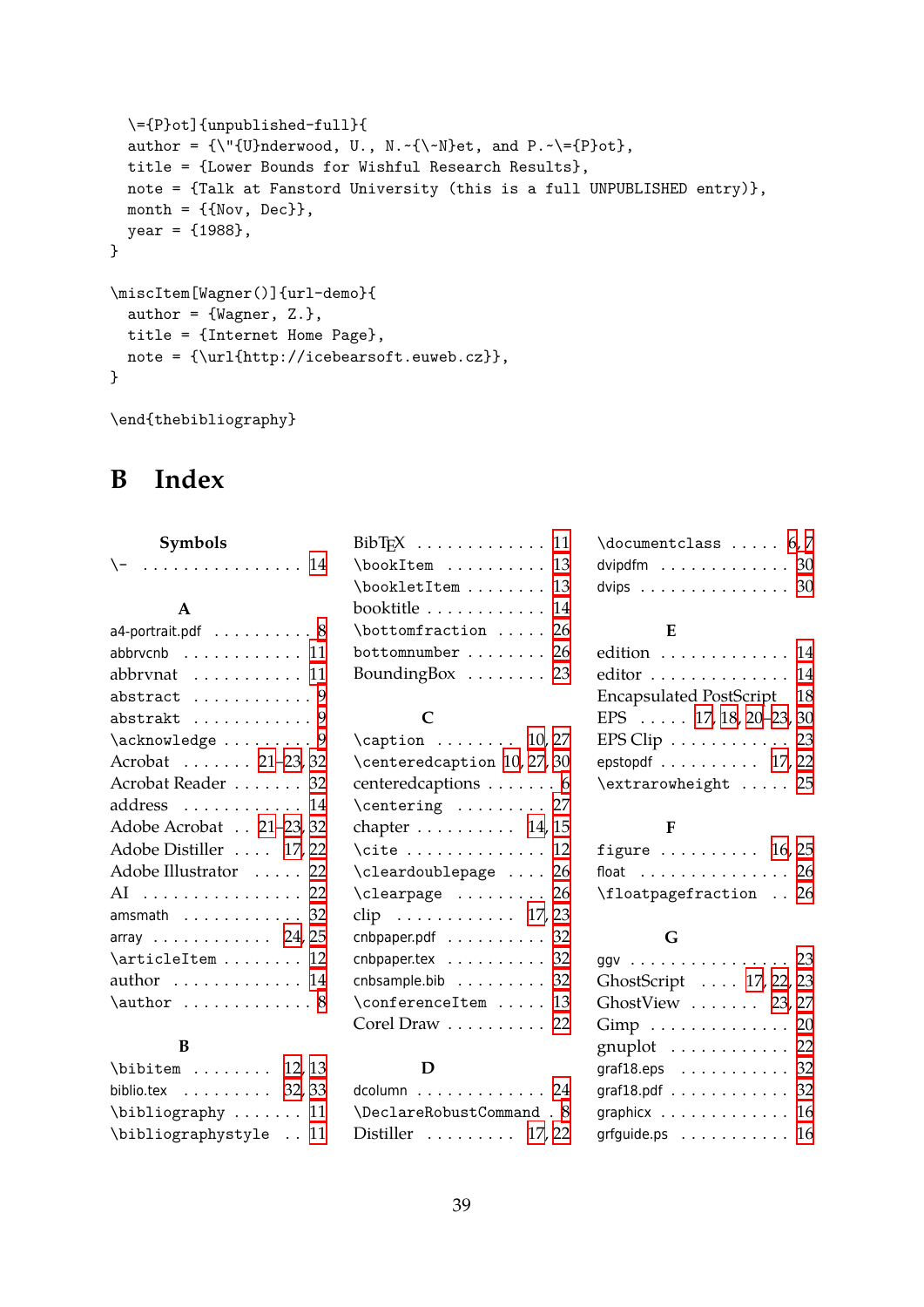## **H**

| [H]  26                                  |
|------------------------------------------|
| $[h]$ 26                                 |
| height $\ldots \ldots \ldots \ldots 17$  |
| here $\dots\dots\dots\dots\dots$ 26      |
| hierarchicalnumbering 6                  |
| $\hbox{hofiset} \ldots \ldots \ldots 8$  |
| howpublished  14                         |
| HPGL  21                                 |
| hyperref $\ldots \ldots \ldots \ldots 7$ |

### **I**

| ifpdf $\ldots \ldots \ldots \ldots 6,32$ |  |
|------------------------------------------|--|
| Illustrator  22                          |  |
| $\infty$ kinbookItem  13,15              |  |
| \includegraphics . 16,23                 |  |
| \incollectionItem 13, 15                 |  |
| \inproceedingsItem  13                   |  |
| installation  3                          |  |
| institution $\dots \dots \dots 15$       |  |

### **J**

| $\text{JEL}$ 9                              |
|---------------------------------------------|
| jff $\ldots \ldots \ldots \ldots \ldots 18$ |
| $JFIF$ 17, 18                               |
| $j$ fif  18                                 |
| Joint Photographic Expert                   |
| Group $\ldots \ldots 18$                    |
| journal $\ldots \ldots \ldots \ldots 15$    |
| $JPEG \ldots \ldots \ldots \ldots 18$       |
| $j$ peg 18                                  |
| JPEG File Interchange For-                  |
| mat 18                                      |
| $jpg$ 18                                    |

## **K**

| keyval 6, 12, 16                   |  |  |  |  |  |  |
|------------------------------------|--|--|--|--|--|--|
| $\N$ eywords  9, 10                |  |  |  |  |  |  |
| kpsewhich $\ldots \ldots \ldots 4$ |  |  |  |  |  |  |

### **L**

\label [.](#page-8-2)............ [3](#page-9-3)[0](#page-3-3)

### **M**

| $\mathcal{9}$                         |
|---------------------------------------|
| $\mathrm{lmm} \dots \dots \ 13$       |
| \mastersthesisItem 13,16              |
| $\mbox{mbox} \ldots \ldots \ldots 14$ |

| $\m{\text{miscItem} \dots \dots \ 13}$ |  |  |  |  |  |
|----------------------------------------|--|--|--|--|--|
| month $\ldots \ldots \ldots \ldots 15$ |  |  |  |  |  |
| \multicolumn  24                       |  |  |  |  |  |

## **N**

| natbib $\ldots \ldots \ldots 6, 10-12$                                                                                                                                                                                                                             |
|--------------------------------------------------------------------------------------------------------------------------------------------------------------------------------------------------------------------------------------------------------------------|
| $\newcolumntype \dots 24$                                                                                                                                                                                                                                          |
| $\neq$ $\geq$ $\geq$ $\geq$ $\geq$ $\geq$ $\geq$ $\geq$ $\geq$ $\geq$ $\geq$ $\geq$ $\geq$ $\geq$ $\geq$ $\geq$ $\geq$ $\geq$ $\geq$ $\geq$ $\geq$ $\geq$ $\geq$ $\geq$ $\geq$ $\geq$ $\geq$ $\geq$ $\geq$ $\geq$ $\geq$ $\geq$ $\geq$ $\geq$ $\geq$ $\geq$ $\geq$ |
| $\begin{bmatrix} \texttt{newpage} & \texttt{} & \texttt{} & \texttt{26} \end{bmatrix}$                                                                                                                                                                             |
| $\texttt{nontechsummary}\ \dots \dots \ 10$                                                                                                                                                                                                                        |
| $\backslash$ Note  10                                                                                                                                                                                                                                              |
| note $\ldots \ldots \ldots 11, 15, 16$                                                                                                                                                                                                                             |
| number  15                                                                                                                                                                                                                                                         |
| numbered  7                                                                                                                                                                                                                                                        |
| $numbered$ $11$                                                                                                                                                                                                                                                    |
| numtable.tex $\ldots \ldots \ldots 32$                                                                                                                                                                                                                             |

### **O**

| organization  15 |
|------------------|
|------------------|

### **P**

| page  17                                             |  |
|------------------------------------------------------|--|
| pages $\dots\dots\dots\dots\dots$ 15                 |  |
| $\{ \text{pargraph} \dots \dots \dots \ 10 \}$       |  |
| path $\;\;\ldots\;\ldots\;\ldots\;\ldots\;\ldots\;8$ |  |
| PCL 21                                               |  |
| PDF 17, 20–23, 30                                    |  |
| $pdfTeX \dots \dots \dots \dots 30$                  |  |
| $pdftops$ 22                                         |  |
| PDFWriter  30                                        |  |
| perl $\ldots \ldots \ldots \ldots \ldots \; 17$      |  |
| \phdthesisItem  13,16                                |  |
| Photoshop $\ldots \ldots \ldots 20$                  |  |
| PJL 21, 23                                           |  |
| PNG 17, 18                                           |  |
| Portable Network Graph-                              |  |
| ics $\ldots \ldots \ldots 18$                        |  |
| PostScript 20                                        |  |
| PostScript $\ldots \ldots 20, 21, 30$                |  |
| $p$ reamble $\ldots \ldots \ldots \ldots 6$          |  |
| \proceedingsItem  13                                 |  |
| $\gamma$ . $\gamma$                                  |  |
| $ps2pdf$ 22                                          |  |
| publisher  15                                        |  |
|                                                      |  |
|                                                      |  |

## **R**

| $\gamma$ 26 |  |  |  |  |  |  |  |
|-------------|--|--|--|--|--|--|--|
| rotating 27 |  |  |  |  |  |  |  |

## **S**

| scale                              | 16  |
|------------------------------------|-----|
| school                             | 15  |
| Scientific Word  21, 30            |     |
| $\setminus$ section                | 10  |
| series $\dots\dots\dots\dots\dots$ | 15  |
| \setcounter                        | 26  |
| $\verb \shortauthor $              | 33  |
| \shorttitle                        | 33  |
| $\simeq$                           | 27  |
|                                    | 27  |
| $sidewaysfigure \ldots$            | 27  |
| $sidewaystable \ldots \ldots$      | 27  |
| simplenumbering                    | . 6 |
| $\text{Source} \dots \dots \dots$  | 10  |
| $\text{Special}$                   | 16  |
| \standardcaption                   | 10  |
| standardcaptions  6                |     |
| subfigure $\dots\dots\dots\dots$   | 26  |
| $\sum_{i=1}^{n}$                   | 10  |
| $\simeq$                           | 10  |
| \subsubsection                     | 10  |

## **T**

| table $16, 24, 25$                                                      |  |
|-------------------------------------------------------------------------|--|
| $tabular \dots \dots \dots \dots \ 24$                                  |  |
| Tagged Image File Format 20                                             |  |
| \techreportItem  13                                                     |  |
| $\text{traction} \ldots \ldots 26$                                      |  |
| thebibliography  11, 14                                                 |  |
| tif $\ldots \ldots \ldots \ldots 20$                                    |  |
| TIFF 20                                                                 |  |
| title 15                                                                |  |
| $\tilde{\cdot} \cdot \cdot \cdot \cdot \cdot \cdot \cdot \cdot \cdot 8$ |  |
| $\to 26$                                                                |  |
| topnumber $\ldots \ldots \ldots 26$                                     |  |
| \totalnumber  26                                                        |  |
| twoside $\ldots \ldots \ldots 26$                                       |  |
| type $\ldots \ldots \ldots \ldots 15$                                   |  |
| \typItem  2, 11-13, 16                                                  |  |

### **U**

| \unpublishedItem . 13, 16 |  |
|---------------------------|--|
| $\url$ 7, 11              |  |
| url 6-8, 11, 15           |  |
| URLs 11, 15               |  |
| \usepackage  7            |  |